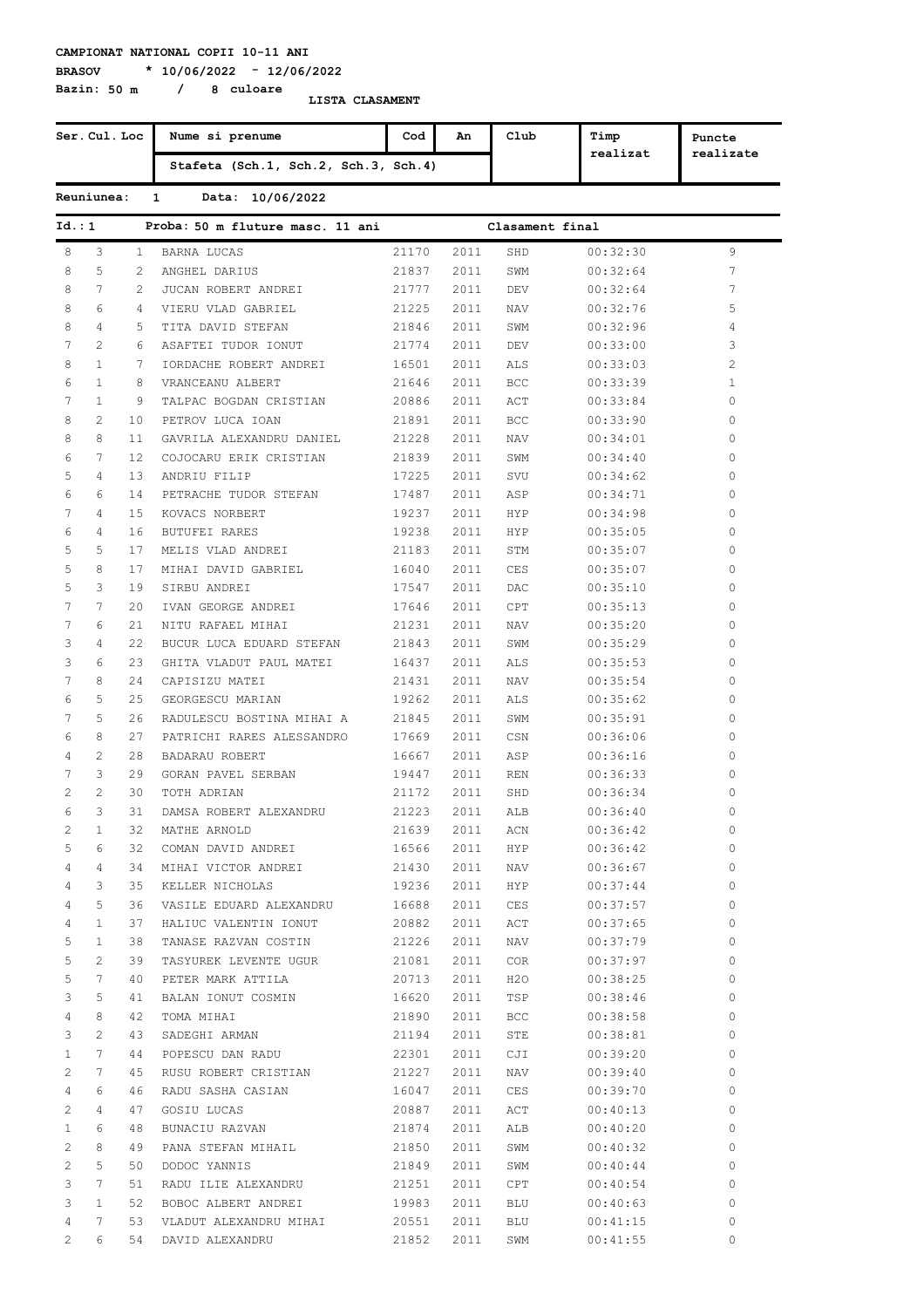|   | 3 | 55 | TANASE ANDREI             | 21827 | 2011  | ACA        | 00:41:64 | 0        |
|---|---|----|---------------------------|-------|-------|------------|----------|----------|
| 3 | 8 | 56 | HOTICO ROBERT IONUT       | 21187 | 2011  | STM        | 00:41:80 | 0        |
|   | 5 | 57 | TOLSTOBRACH TUDOR         | 21844 | 2011  | SWM        | 00:41:89 | $\circ$  |
|   | 3 | 58 | HAMMOUD RAMT              | 21838 | 2011  | SWM        | 00:41:98 | $\Omega$ |
|   |   | 59 | HUSARESCU ALBERT ALEXANDR | 21721 | 2011  | CJI        | 00:42:29 | 0        |
|   | 4 | 60 | DUMITRESCU RAZVAN         | 17888 | 2011  | TSP        | 00:43:01 | 0        |
|   | 3 | 61 | MELCESCU<br>SEBASTIAN     | 21647 | 2011  | ASC        | 00:43:58 | 0        |
|   |   | 62 | LAZA ISTVAN ERIK          | 20796 | 2011  | <b>MAR</b> | 00:50:56 | 0        |
| 6 |   | 63 | FLOREA STEFAN             | 20884 | 2.011 | ACT        | Neprez.  | 0        |

| Id. : 2        |              |       | Proba: 50 m fluture fem. 11 ani    |       |      | Clasament final |          |              |
|----------------|--------------|-------|------------------------------------|-------|------|-----------------|----------|--------------|
| 8              | 5            | $1 -$ | BARBIERU ANELIS ANTONIA 16018 2011 |       |      | ASP             | 00:32:72 | 9            |
| 8              | 4            | 2     | ROZOREA ANA                        | 21366 | 2011 | DIN             | 00:32:83 | 7            |
| 7              | 6            | 3     | MICU IRINA                         | 16038 | 2011 | ASP             | 00:33:27 | 6            |
| 8              | 7            | 4     | RAUCA REBECA                       | 21202 | 2011 | STE             | 00:33:67 | 5            |
| 8              | 6            | 5     | MOCANU NATALIA ANDREEA             | 17665 | 2011 | REN             | 00:33:85 | 4            |
| 8              | 3            | 6     | MIRCEA DARIA                       | 21198 | 2011 | STE             | 00:34:26 | 3            |
| 7              | 5            | 7     | MANSOUR SARA                       | 19807 | 2011 | BLU             | 00:34:64 | $\mathbf{2}$ |
| 7              | 4            | 8     | CHERIM IZEL                        | 21294 | 2011 | ACT             | 00:34:75 | 1            |
| 5              | 3            | 9     | COMNA ANDREEA LUIZA                | 16022 | 2011 | ASP             | 00:34:78 | $\circ$      |
| 8              | 2            | 10    | BEJU NATALIA                       | 21197 | 2011 | STE             | 00:34:89 | 0            |
| 8              | 8            | 11    | AVRAM ALEXANDRA                    | 21429 | 2011 | MPL             | 00:35:09 | 0            |
| 7              | 7            | 12    | HRINCESCU ISABELLA ANTONI          | 20510 | 2011 | BAM             | 00:35:22 | 0            |
| 7              | 3            | 13    | LUPU ANTONIA                       | 21199 | 2011 | STE             | 00:35:55 | 0            |
| 4              | 3            | 14    | HUDESCU RALUCA                     | 21893 | 2011 | <b>BCC</b>      | 00:35:98 | 0            |
| 5              | 6            | 15    | DRAGOS PINZARU IOANA               | 21719 | 2011 | CJI             | 00:36:05 | 0            |
| 7              | 2            | 16    | AMBRUS DALMA                       | 19239 | 2011 | HYP             | 00:36:17 | 0            |
| 7              | $\mathbf{1}$ | 17    | CRAINIC SMARANDA                   | 19951 | 2011 | HYP             | 00:36:41 | 0            |
| 8              | 1            | 18    | VASILESCU TIMEEA ANDREEA           | 21229 | 2011 | NAV             | 00:36:83 | 0            |
| 7              | 8            | 19    | GRIGORE ERICA MARIA                | 21368 | 2011 | MGL             | 00:36:90 | 0            |
| 3              | 4            | 20    | MUTI DARIA ANDREEA                 | 21233 | 2011 | NAV             | 00:37:21 | 0            |
| 6              | 2            | 21    | FEKETE PETRA                       | 16567 | 2011 | HYP             | 00:37:27 | 0            |
| 6              | 6            | 22    | PETENGHE ANASTASIA                 | 17259 | 2011 | SVU             | 00:37:39 | 0            |
| 6              | 8            | 23    | IONESCU PLESESTI ADA ELEN          | 21583 | 2011 | CES             | 00:37:48 | 0            |
| 6              | 7            | 24    | BULEU ALEXA MARIA                  | 17302 | 2011 | HYP             | 00:37:49 | 0            |
| 6              | 4            | 25    | PETRISOR ANA SOFIA                 | 19431 | 2011 | REN             | 00:37:53 | 0            |
| 5              | 5            | 26    | GROSU ANGELICA INGRID              | 21869 | 2011 | PET             | 00:37:78 | 0            |
| 5              | 4            | 27    | BATEL ESSAMELDIN ABOUELEL          | 21230 | 2011 | NAV             | 00:37:95 | 0            |
| 6              | 5            | 28    | MOFIDI ARIYANA                     | 21201 | 2011 | STE             | 00:38:26 | 0            |
| 3              | 6            | 29    | PROSANICHE ALECSIA STEFAN          | 21648 | 2011 | ASC             | 00:38:27 | 0            |
| 6              | 3            | 30    | BUJOR NADIA ISABELA                | 21440 | 2011 | STM             | 00:38:44 | 0            |
| 5              | 2            | 31    | MARINESCU SARA MARIA               | 20888 | 2011 | ACT             | 00:38:50 | 0            |
| 3              | 8            | 32    | URSAN LACRAMIOARA                  | 19842 | 2011 | BAM             | 00:38:54 | 0            |
| 6              | 1            | 32    | ANDREI BRISTENA MARIA              | 19429 | 2011 | REN             | 00:38:54 | 0            |
| 5              | 8            | 34    | POP ALMA                           | 21130 | 2011 | SRT             | 00:38:72 | 0            |
| 5              | 7            | 35    | NENITA NITESCU IUSTINA             | 19714 | 2011 | SCB             | 00:38:91 | 0            |
| $\overline{4}$ | 8            | 36    | NEACSU CRISTEA GABRIELA            | 20637 | 2011 | LPT             | 00:39:40 | $\circ$      |
| 4              | 6            | 37    | DRAGOMIR ALESSIA GABRIELA          | 21018 | 2011 | CES             | 00:39:69 | 0            |
| 4              | 2            | 38    | PODELEAN TEODORA                   | 21177 | 2011 | SHD             | 00:39:70 | 0            |
| 3              | 7            | 39    | MANTA LETITIA ALEXANDRA            | 21856 | 2011 | SWM             | 00:39:79 | 0            |
| 4              | 1            | 40    | LOGA ANTONIA FLORINA               | 21123 | 2011 | SRT             | 00:40:09 | 0            |
| 4              | 7            | 40    | POPESCU NATALIA                    | 21286 | 2011 | ASP             | 00:40:09 | 0            |
| 2              | 7            | 42    | MELCESCU NATALIA                   | 21649 | 2011 | ASC             | 00:40:30 | 0            |
| 3              | 5            | 43    | FILIP MARIA SOFIA                  | 19858 | 2011 | BAM             | 00:40:57 | 0            |
| 4              | 5            | 44    | SERBAN IOANA LUCIA                 | 16069 | 2011 | CSN             | 00:40:63 | 0            |
| 2              | 5            | 45    | OLTEANU IOANA                      | 20890 | 2011 | ACT             | 00:40:67 | 0            |
| 2              | 3            | 46    | BANATEANU MARA DAPHNE              | 21854 | 2011 | SWM             | 00:40:86 | 0            |
| $\mathbf{1}$   | 4            | 47    | IORDACHE ANDREEA                   | 20776 | 2011 | PCT             | 00:40:90 | 0            |
| $\mathbf{1}$   | $\mathbf{1}$ | 48    | POPA CRISTIANA                     | 22282 | 2011 | NAV             | 00:40:93 | 0            |
| 5              | $\mathbf{1}$ | 49    | BARABAS ALEXIA IOANA               | 20705 | 2011 | H2O             | 00:40:95 | 0            |
| $\mathbf{1}$   | 5            | 50    | MOCIRAN MARA                       | 19848 | 2011 | BAM             | 00:40:98 | 0            |
| $\mathbf{1}$   | 6            | 51    | GIUGLEA ALESIA MARIA               | 21897 | 2011 | BCC             | 00:41:16 | 0            |
| 4              | 4            | 52    | CEANCU JASMINE MARIA               | 21853 | 2011 | SWM             | 00:41:17 | 0            |
| 3              | 3            | 53    | NITU SARA THEODORA                 | 16563 | 2011 | HYP             | 00:41:39 | 0            |
| 3              | $\mathbf{1}$ | 54    | GABOR MADALINA DIANA               | 21186 | 2011 | STM             | 00:41:98 | 0            |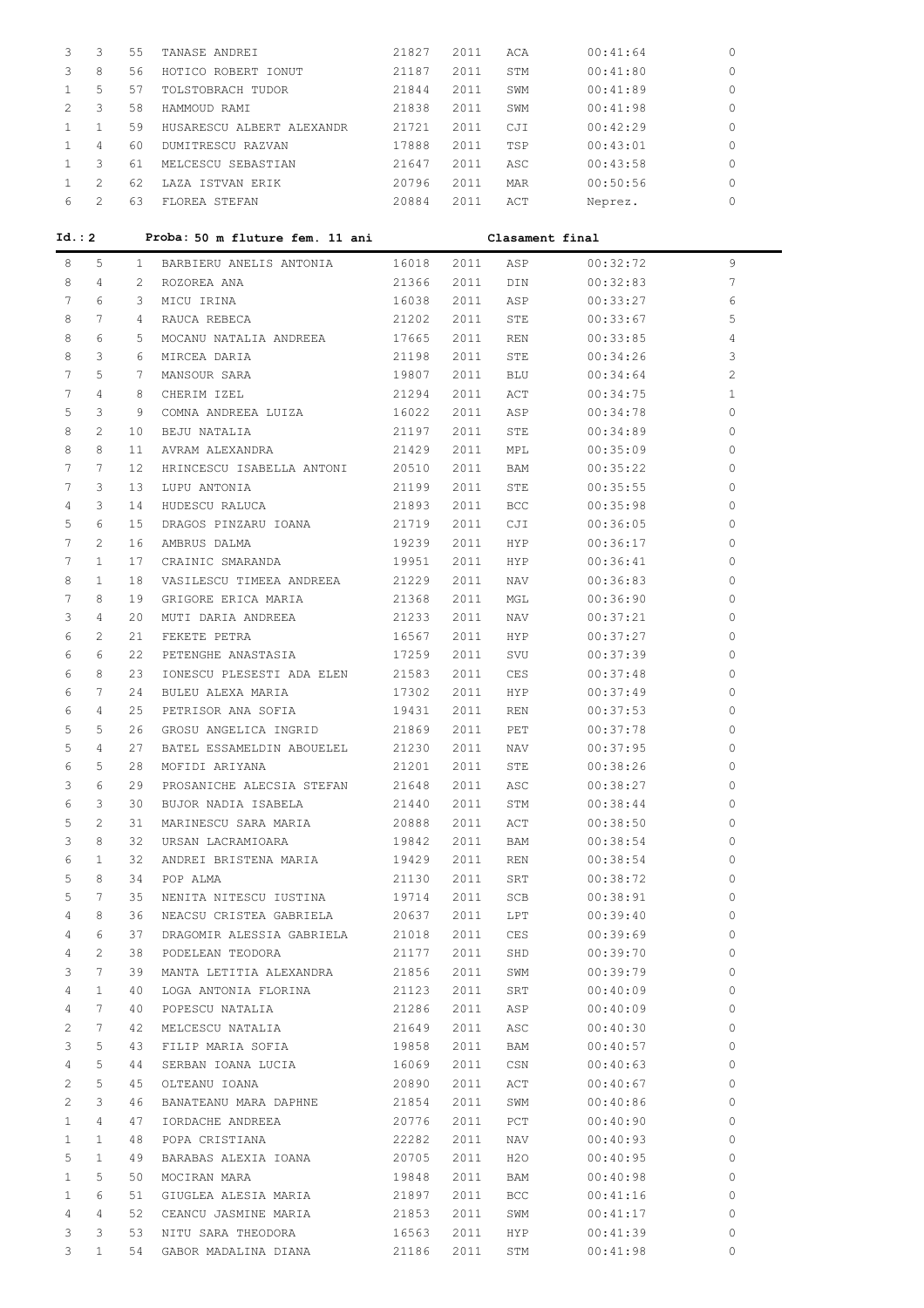| 1              | 7              | 55           | TIMIS ELENA                                 | 19561          | 2011         | COB               | 00:42:98             | $\circ$          |
|----------------|----------------|--------------|---------------------------------------------|----------------|--------------|-------------------|----------------------|------------------|
| $\mathbf{1}$   | 2              | 56           | ANTAL ANETT                                 | 20663          | 2011         | COB               | 00:43:37             | 0                |
| 2              | 4              | 57           | DOBRE ELLA                                  | 21870          | 2011         | PET               | 00:43:38             | 0                |
| 2              | $\mathbf{1}$   | 58           | CUCLEA MARIA ILINCA                         | 21881          | 2011         | SS7               | 00:43:70             | 0                |
| 2              | 2              | 59           | BADARAU ALESIA ANDREEA                      | 22554          | 2011         | SGL               | 00:45:70             | 0                |
| 3              | 2              | 60           | RADU ANTONIA ANDREEA B.                     | 19312          | 2011         | ALS               | 00:46:29             | 0                |
| $\mathbf{1}$   | 8              | 61           | SELER IRIS MARIA                            | 20646          | 2011         | COB               | 00:48:09             | 0                |
| 2              | 8              | 62           | GHICA ALEXANDRA                             | 20825          | 2011         | SPL               | 00:51:52             | 0                |
| $\mathbf{1}$   | 3              | 63           | SCEPANSCHI IOANA ALESSIA                    | 22498          | 2011         | SVU               | Neprez.              | 0                |
| $\overline{2}$ | 6              | 63           | BOBEICA ANDREEA BIANCA                      | 17293          | 2011         | MTG               | Neprez.              | 0                |
|                |                |              |                                             |                |              |                   |                      |                  |
| Id.: 3         |                |              | Proba: 50 m fluture masc. 10 ani            |                |              | Clasament final   |                      |                  |
| 10             | 3              | $\mathbf{1}$ | LUPUSORU RADU ANDREI                        | 22307          | 2012         | STE               | 00:33:46             | 9                |
| 10             | 4              | 2            | SMANTANCA STRUGARIU VLAD                    | 19860          | 2012         | CSN               | 00:33:93             | 7                |
| 10             | 5              | 3            | CIRCOTA IOAN TUDOR                          | 19270          | 2012         | ALS               | 00:34:33             | 6                |
| 10             | 6              | 4            | ZBURLEA CRISTIAN ANDREI                     | 20896          | 2012         | ACT               | 00:34:52             | 5                |
| 10             | 7              | 5            | ROTARU EDUARD PETRU                         | 22286          | 2012         | NAV               | 00:35:12             | 4                |
| 1              | $\mathbf{1}$   | 6            | PREDA EDUARD ANDREI                         | 21861          | 2012         | SWM               | 00:35:31             | 3                |
| 10             | $\mathbf{2}$   | 7            | MEREUTA ANDREEAS IOAN                       | 19862          | 2012         | CSN               | 00:35:36             | 2                |
| 9              | 7              | 8            | PAUN LUCA ANDREI                            | 19608          | 2012         | ASP               | 00:35:47             | $\mathbf{1}$     |
| 10             | $\mathbf{1}$   | 9            | ENICA ARTHUR RUIZ GABRIEL                   | 20951          | 2012         | SWM               | 00:35:48             | 0                |
| 10             | 8              | 10           | CADAR DARIUS                                | 22299          | 2012         | AIB               | 00:35:84             | 0                |
| 9              | 5              | 11           | IVANA ANDREI                                | 22308          | 2012         | STE               | 00:35:87             | 0                |
| 9              | 3              | 12           | ANDRONE FILIP                               | 22285          | 2012         | NAV               | 00:36:76             | 0                |
| 7              | 7              | 13           | MOISA MINA                                  | 19703          | 2012         | SCB               | 00:37:93             | 0                |
| 9              | $\overline{c}$ | 14           | POTROVITA LUCA ANDREI                       | 20508          | 2012         | BAM               | 00:38:07             | 0                |
| 9              | 4              | 14           | STAN MATEI                                  | 22449          | 2012         | NAD               | 00:38:07             | 0                |
| 9              | 6              | 16           | DOGARIU DARIUS MIHAI                        | 16505          | 2012         | ALS               | 00:38:15             | 0                |
| 3              | 6              | 17           | SOROCIANU RARES ANDREI                      | 22329          | 2012         | TSI               | 00:38:39             | 0                |
| $\mathbf{1}$   | 2              | 18           | POPA LUCA IOAN                              | 20895          | 2012         | ASC               | 00:38:65             | 0                |
| 1              | 6              | 19           | MACSIM ROBERT STEFAN                        | 22330          | 2012         | TSI               | 00:38:66             | 0                |
| 4              | 8              | 20           | IGNAT DARIUS STEFAN                         | 16849          | 2012         | DEL               | 00:38:91             | 0                |
| 9              | 8              | 21           | NEACSU DAVID MIHAI                          | 19114          | 2012         | STE               | 00:39:41             | 0                |
| 9              | $\mathbf{1}$   | 22           | PATRASCAN VICTOR CONSTANT                   | 20955          | 2012         | SWM               | 00:39:87             | 0                |
| 7<br>8         | 2<br>2         | 23<br>24     | LUPAN PATRIC ALEXANDRU                      | 22318          | 2012<br>2012 | BSC               | 00:39:94             | 0                |
| 7              | 6              | 25           | NAVALA ALEXANDRU IONUT                      | 21858<br>22320 | 2012         | SWM<br><b>BSC</b> | 00:40:03<br>00:40:13 | 0<br>$\mathbf 0$ |
| 7              | 3              | 26           | REYHAN REFIK KAAN<br>DUMINICA COSMIN ANDREI | 19451          | 2012         | CPT               | 00:40:22             | 0                |
| 8              | $\mathbf{1}$   | 27           | NISIPEANU IOAN                              | 22358          | 2012         | SSB               | 00:40:30             | 0                |
| 2              | 7              | 28           | ALBU DANIEL MIHAI                           | 22437          | 2012         | SHD               | 00:40:32             | $\circ$          |
| 7              | $\overline{4}$ | 29           | SAMACHISA CRISTIAN                          | 22448          | 2012         | NAD               | 00:40:38             | 0                |
| 4              | $\mathbf{2}$   | 30           | MATEI IONUT                                 | 21422          | 2012         | DAC               | 00:40:62             | 0                |
| 8              | 6              | 31           | PETER ERIK                                  | 20717          | 2012         | H20               | 00:40:63             | 0                |
| 4              | $\mathbf{1}$   | 32           | GHERGHEL MATEI                              | 22372          | 2012         | BAM               | 00:40:66             | 0                |
| 1              | 3              | 33           | IONESCU RADU                                | 22284          | 2012         | NAV               | 00:41:38             | 0                |
| 2              | 4              | 34           | ALEXANDRESCU ANDREI CATAL                   | 22548          | 2012         | MPL               | 00:41:49             | 0                |
| 7              | 8              | 35           | PALTINISANU LUCA                            | 19953          | 2012         | HYP               | 00:41:58             | 0                |
| 8              | 8              | 36           | CONSTANTINICA DENIS ANDRE                   | 17285          | 2012         | ALS               | 00:41:59             | 0                |
| 1              | 8              | 37           | TOADER MIHNEA STEFAN                        | 22569          | 2012         | MAR               | 00:41:64             | 0                |
| 6              | 4              | 38           | BUCUR DAVID STEFAN                          | 19891          | 2012         | CSR               | 00:41:78             | 0                |
| 8              | $\overline{4}$ | 39           | BURCEA LUCA DAVID D-TRU                     | 21675          | 2012         | REN               | 00:42:14             | 0                |
| 8              | 3              | 40           | POPA DAVID                                  | 20801          | 2012         | MAR               | 00:42:17             | 0                |
| 8              | 7              | 41           | COJITA MIHAI                                | 21729          | 2012         | CSR               | 00:42:21             | 0                |
| 3              | 5              | 42           | GEAMAN DANIEL                               | 19863          | 2012         | CSN               | 00:42:43             | 0                |
| 7              | 5              | 43           | VLASCEANU DRAGOS ANDREI                     | 22323          | 2012         | BSC               | 00:42:56             | 0                |
| 4              | 3              | 44           | TOMA MIHAI                                  | 22504          | 2012         | GAR               | 00:42:61             | 0                |
| 2              | $\mathbf{1}$   | 45           | BARBOI DARIUS VALENTIN                      | 21262          | 2012         | ASP               | 00:42:63             | 0                |
| 4              | 6              | 46           | MAGHERAS RADU STEFAN                        | 19981          | 2012         | BLU               | 00:42:92             | 0                |
| 3              | $\overline{4}$ | 47           | APRODU MATEI                                | 22287          | 2012         | NAV               | 00:42:97             | 0                |
| 5              | 2              | 48           | AYLETT DANIEL ALEXANDRU                     | 21257          | 2012         | TSP               | 00:43:18             | 0                |
| 6              | 3              | 49           | MISAN VLAD NICOLAS                          | 22549          | 2012         | ACN               | 00:43:36             | 0                |
| 2              | 8              | 50           | PIRVU RARES                                 | 22288          | 2012         | NAV               | 00:43:73             | 0                |
| 1              | 7              | 51           | NIDELCEA LUCA ANDREI                        | 22585          | 2012         | SWM               | 00:43:74             | 0                |
| 3              | $\mathbf{1}$   | 52           | NICULESCU DAVID IOAN                        | 21859          | 2012         | SWM               | 00:43:79             | 0                |
| 6              | 8              | 53           | STINGA IANIS NICOLAS                        | 22321          | 2012         | BSC               | 00:44:05             | 0                |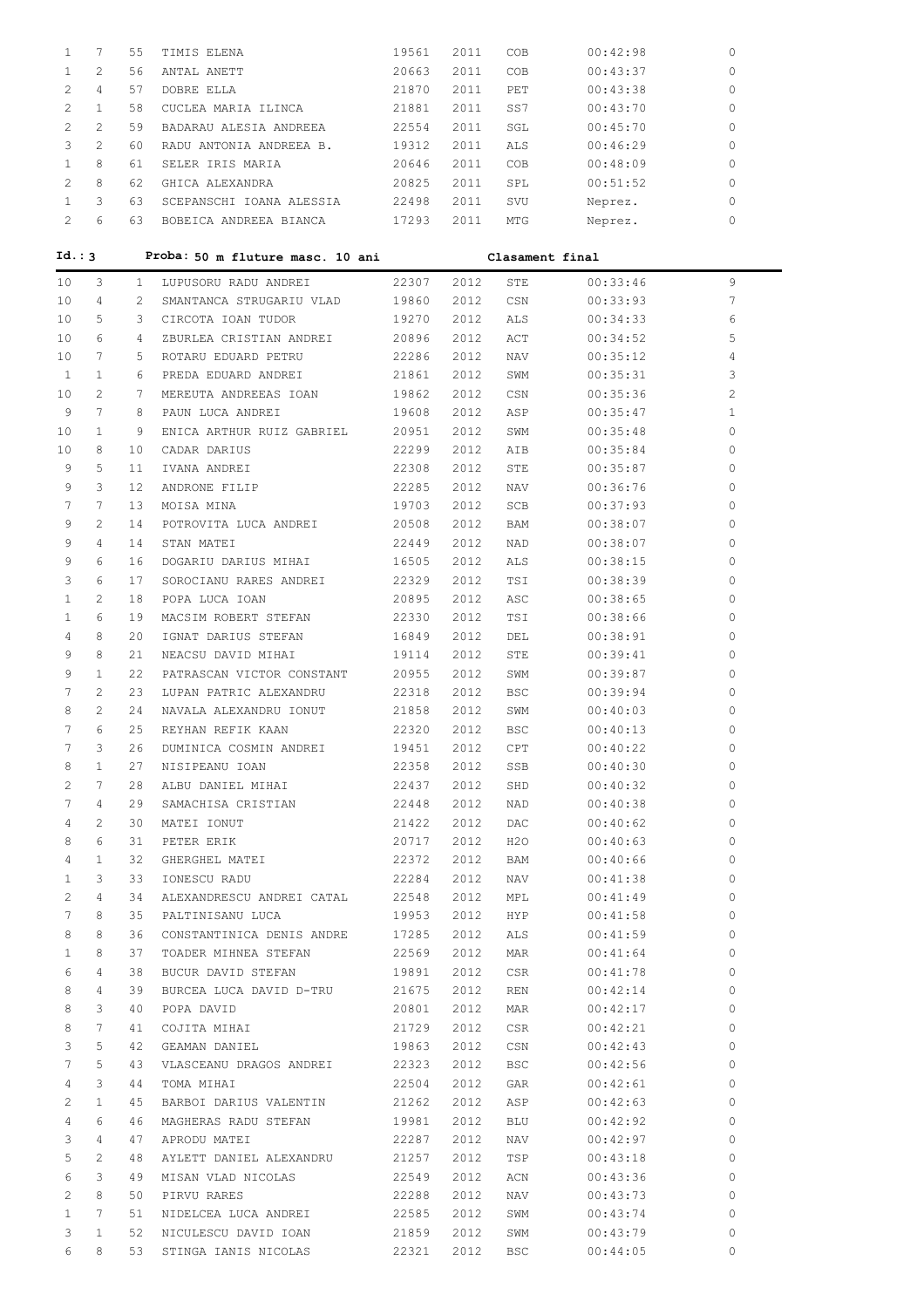| 2            | 3              | 54              | CIOBANU VLAD                    | 17885 | 2012           | TSP             | 00:44:06  | 0           |
|--------------|----------------|-----------------|---------------------------------|-------|----------------|-----------------|-----------|-------------|
| 5            | 5              | 54              | PALADE DENIS THEODOR            | 21759 | 2012           | <b>REN</b>      | 00:44:06  | 0           |
| 2            | 5              | 56              | GUGU EDUARD LUCA                | 19984 | 2012           | <b>BLU</b>      | 00:44:33  | 0           |
| 6            | 6              | 57              | OPRIS ANDREI                    | 22357 | 2012           | SSB             | 00:44:37  | 0           |
| 1            | 4              | 58              | SAVESCU DARYUS ANDREI           | 16507 | 2012           | ALS             | 00:44:93  | 0           |
| 6            | 2              | 59              | LUCHIAN MATEI ALEXANDRU         | 19272 | 2012           | ALS             | 00:44:98  | 0           |
| 3            | 2              | 60              | BRADEAN IOVANAS RARES VLA       | 20802 | 2012           | <b>MAR</b>      | 00:45:77  | 0           |
| 2            | 6              | 61              | STEJEREANU ANDI                 | 21423 | 2012           | DAC             | 00:46:35  | 0           |
| 5            | 6              | 62              | STEFAN DAVID ANDREI             | 21057 | 2012           | ALS             | 00:46:46  | 0           |
| 5            | 7              | 63              | SCARLAT RAMI STEFAN             | 22598 | 2012           | STE             | 00:46:62  | 0           |
| 5            | 4              | 64              | CARAIMAN ANTON MATEI GEOR       | 22331 | 2012           | TSI             | 00:46:86  | 0           |
| 6            | 5              | 65              | NAE HORIA IUSTIN                | 19448 | 2012           | <b>CTR</b>      | 00:47:49  | 0           |
| $\mathbf{1}$ | 5              | 66              | DELEU COSMIN ANDREI             | 19888 | 2012           | CSN             | 00:47:62  | 0           |
| 4            | 7              | 67              | HUMA VLAD STEFAN                | 19967 | 2012           | HYP             | 00:47:69  | 0           |
| 2            | 2              | 68              | DRAGHICI IANIS ALEXANDRU        | 19980 | 2012           | <b>BLU</b>      | 00:48:17  | 0           |
| 4            | 5              | 69              | VULPE DARIUS STEFAN             | 22310 | 2012           | ASC             | 00:49:61  | 0           |
| 3            | 8              | 70              | RUS NORBERT MIHAI               | 22568 | 2012           | <b>MAR</b>      | 00:49:84  | 0           |
| 4            | 4              | 71              | MIRCEA CATALIN ANTONIU          | 22633 | 2012           | STE             | 00:49:87  | 0           |
| 3            | 3              | 72              | DRAGOI DAVID MIHAI              | 22110 | 2012           | ALS             | 00:50:16  | 0           |
| 3            | 7              | 73              | CALAPIS ALEXANDRU PETRU         | 22570 | 2012           | <b>MAR</b>      | 00:51:02  | 0           |
| 6            | $\mathbf{1}$   | 74              | MARTIN STEFAN GABRIEL           | 22588 | 2012           | STE             | 00:51:18  | 0           |
| 5            | $\mathbf{1}$   | 75              | TICHINDELEAN EDUARD             | 22360 | 2012           | SSB             | 00:51:48  | 0           |
| 5            | 8              | 76              | CHIABURU ANDREI                 | 20661 | 2012           | COB             | 01:02:76  | 0           |
| 5            | 3              | 77              | CHETRONE CAUSTISANU LUCA        | 20668 | 2012           | COB             | Descalif. | 0           |
| 7            | $\mathbf{1}$   | 77              | RADU ERIC MIHAI                 | 22306 | 2012           | STE             | Descalif. | 0           |
| 8            | 5              | 78              | OLAR DRAGOS STEFAN              | 17494 | 2012           | CES             | Descalif. | 0           |
| 6            | 7              | 80              | TIRITEU RAZVAN TUDOR            | 21472 | 2012           | STM             | Neprez.   | 0           |
| Id.: 4       |                |                 |                                 |       |                |                 |           |             |
|              |                |                 | Proba: 50 m fluture fem. 10 ani |       |                | Clasament final |           |             |
| 7            | 4              | $\mathbf{1}$    | MIHALACHE BIANCA MARIA          | 21864 | 2012           | SWM             | 00:34:28  | 9           |
| 7            | 5              | 2               | GAMAN MAYA ANDREEA              | 22348 | 2012           | DIN             | 00:34:43  | 7           |
| 7            | 3              | 3               | GAVRILOIU ANTONIA ANDREEA       | 21865 | 2012           | SWM             | 00:35:51  | 6           |
| 7            | 2              | 4               | IONASCU ARAXI                   | 22265 | 2012           | ACT             | 00:36:36  | 5           |
| 7            | 6              | 5               | IONEL SARA NATALIA              | 19844 | 2012           | BAM             | 00:37:29  | 4           |
| 2            | 6              | 6               | ENCIU ANA MARIA                 | 20898 | 2012           | ACT             | 00:37:76  | 3           |
| 2            | 5              | 7               | BREBAN CEZARA GABRIELA          | 22298 | 2012           | AIB             | 00:37:97  | 2           |
| 7            | 8              | 8 <sup>1</sup>  | ROTARU CARLA MARIA              |       | 21862 2012 SWM |                 | 00:38:14  | $\mathbf 1$ |
| 7            | 7              | 9               | CHIRICA ANTONIA RALUCA          | 22311 | 2012           | ASP             | 00:38:35  | 0           |
| 5            | 3              | 10              | PADURARIU SMARANDA              | 22446 | 2012           | NAD             | 00:38:73  | $\circ$     |
| 2            | 4              | 11              | LOSPA NATALIA MARIA             | 16683 | 2012           | ASP             | 00:38:85  | $\circ$     |
| 6            | 5              | 12 <sup>°</sup> | LEBIDOV CAROLINA SOFIA          | 20897 | 2012           | ACT             | 00:38:99  | $\circ$     |
| 3            | 5              | 13 <sup>°</sup> | POP TANIA MARINA                | 22106 | 2012           | UCJ             | 00:39:25  | 0           |
| 3            | 4              | 14              | DRAGOI SOPHIA MARIA             | 22499 | 2012           | SVU             | 00:39:29  | 0           |
| 7            | $\mathbf{1}$   | 15 <sub>1</sub> | TIRLA SOFIA                     | 22582 | 2012           | COR             | 00:39:46  | 0           |
| 6            | 2              | 16              | OLTEANU ALEXANDRA               | 21428 | 2012           | CPT             | 00:40:29  | 0           |
| 6            | 3              | 17              | NISTOR NATALIA                  | 19557 | 2012           | CES             | 00:40:54  | 0           |
| 6            | $\overline{4}$ | 18              | ENE JULIA GABRIELA              | 17490 | 2012           | ASP             | 00:40:72  | 0           |

 6 1 19 SOLEA ALECU AMALIA CRINA 20900 2012 ACT 00:40:77 0 5 7 20 LOZICI ANAMARIA 21132 2012 SRT 00:40:82 0 5 8 21 ILEANA PIENARIU ILINCA 22434 2012 ALB 00:41:27 0 5 6 22 LASZLO DORA ZSOFIA 20715 2012 H2O 00:41:28 0 6 6 23 DAVID ILINCA 22553 2012 SGL 00:41:33 0 6 8 24 PAVEL MARA STEFANIA 21352 2012 ASP 00:41:42 0 5 4 25 CRACIUN IULIA 22283 2012 NAV 00:41:64 0 4 5 26 OLTEANU ANA MARIA 21863 2012 SWM 00:41:70 0 6 7 27 IOSIF MEDA 22420 2012 BAM 00:41:74 0 3 2 28 P0TANGA BIANCA MARIA 19985 2012 BLU 00:42:11 0 5 2 29 AVADANI TEODORA 19956 2012 HYP 00:42:31 0 5 5 30 AMBROZIE ECATERINA 19907 2012 ALS 00:42:44 0 3 3 31 LATU PAULA 20662 2012 COB 00:42:97 0 2 3 32 LITERA ELENA 22546 2012 MPL 00:43:06 0 4 8 33 NEGOI MAIA IOANA 22309 2012 ASC 00:43:27 0 3 8 34 DUBIT ANASTASIA STEFANIA 21074 2012 LPT 00:43:56 0 2 8 35 OSMAN DELIA 21284 2012 ASP 00:43:60 0 5 1 36 NEGOI ILINCA IOANA 22341 2012 REN 00:44:09 0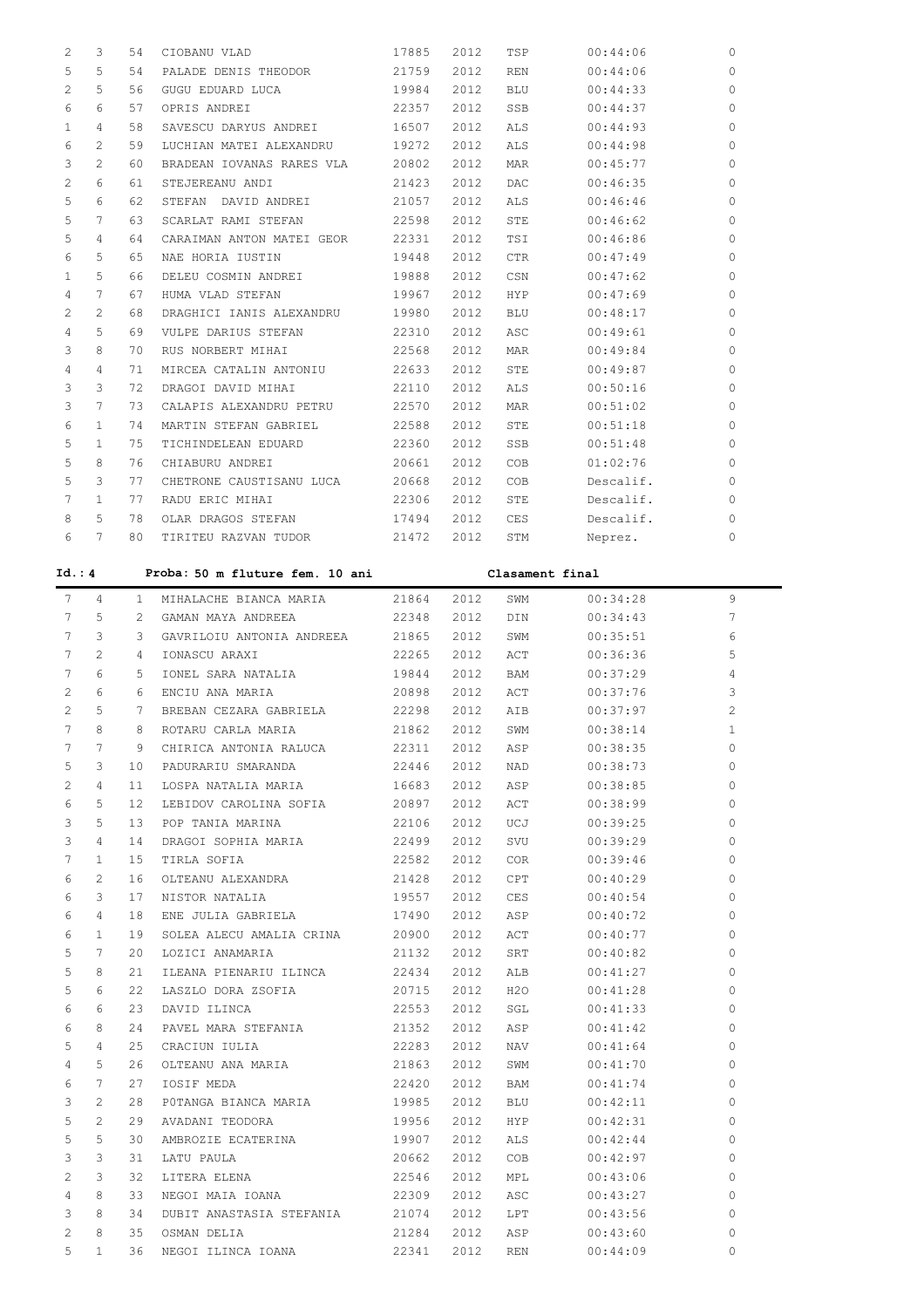| 2      | 7                     | 37             | ANTONESCU EVA                     | 19988          | 2012 | BLU             | 00:44:53             | 0            |
|--------|-----------------------|----------------|-----------------------------------|----------------|------|-----------------|----------------------|--------------|
| 4      | $\overline{4}$        | 38             | NAGY BIBOR                        | 22442          | 2012 | SHD             | 00:44:79             | 0            |
| 1      | 3                     | 39             | MESTECANEANU CEZARA IOANA         | 21075 2012     |      | LPT             | 00:45:01             | 0            |
| 4      | $\overline{c}$        | 40             | SIPOS ANA                         | 22423 2012     |      | BAM             | 00:45:03             | 0            |
| 4      | 7                     | 40             | PAJINT SARA NICOLE                | 20716          | 2012 | H2O             | 00:45:03             | 0            |
| 1      | $\overline{4}$        | 42             | SUT SYBELLE                       | 19843          | 2012 | BAM             | 00:45:79             | 0            |
| 4      | $\mathbf{1}$          | 43             | VARGA ANASTASIA                   | 22332          | 2012 | TSI             | 00:47:00             | 0            |
| 3      | 6                     | 44             | RUS VERONICA                      | 22353          | 2012 | SSB             | 00:48:42             | 0            |
| 2      | $\mathbf{1}$          | 45             | PALASTEA ANTONIA                  | 22350 2012     |      | SSB             | 00:48:50             | 0            |
| 4      | 6                     | 46             | FLORESCU MIHAELA                  | 19949 2012     |      | S4L             | 00:49:10             | 0            |
| 1      | 5                     | 47             | ALBU BIANCA ANDREEA               | 22590 2012     |      | STE             | 00:49:17             | 0            |
| 4      | 3                     | 48             | KOVACS ANNA FRUZSINA              | 22098 2012     |      | H2O             | 00:49:73             | 0            |
| 3      | $7\phantom{.0}$       | 49             | SUCAN SARA ANAIS                  | 21638 2012     |      | STM             | 00:52:04             | 0            |
| 2      | $\mathbf{2}^{\prime}$ | 50             | BLAGA SIENA AMADEA                | 20714 2012     |      | H20             | 00:52:20             | 0            |
| 3      | $\mathbf{1}$          | 51             | DORU ANTONIA ELENA                | 22333          | 2012 | TSI             | 00:52:56             | 0            |
|        |                       |                |                                   |                |      |                 |                      |              |
| Id.: 5 |                       |                | Proba: 100 m spate masc. 11 ani   |                |      | Clasament final |                      |              |
| 8      | $\overline{4}$        | $1 -$          | ASAFTEI TUDOR IONUT               | 21774          | 2011 | DEV             | 01:09:10             | 9            |
| 8      | 6                     | $2^{\circ}$    | NITU RAFAEL MIHAI                 | 21231          | 2011 | NAV             | 01:16:03             | 7            |
| 8      | $\mathbf{1}$          | 3              | CAPISIZU MATEI                    | 21431          | 2011 | NAV             | 01:17:32             | 6            |
| 7      | $7\phantom{.0}$       | $4\phantom{0}$ | BADARAU ROBERT                    | 16667          | 2011 | ASP             | 01:17:69             | 5            |
|        |                       |                |                                   |                |      |                 |                      |              |
| 8      | $\overline{2}$        | 5              | ANGHEL DARIUS                     | 21837          | 2011 | SWM             | 01:18:43             | 4            |
| 7      | $\overline{4}$        | 6              | COJOCARU ERIK CRISTIAN            | 21839          | 2011 | SWM             | 01:18:55             | 3            |
| 8      | 5                     | 7              | MELIS VLAD ANDREI                 | 21183          | 2011 | STM             | 01:19:17             | $\mathbf{2}$ |
| 6      | 5                     | 8              | PETRACHE TUDOR STEFAN             | 17487          | 2011 | ASP             | 01:19:38             | $\mathbf{1}$ |
| 7      | 8                     | 9              | HALIUC VALENTIN IONUT             | 20882          | 2011 | ACT             | 01:19:41             | 0            |
| 8      | 8                     | 10             | <b>BUTUFEI RARES</b>              | 19238          | 2011 | HYP             | 01:19:58             | 0            |
| 7      | 5                     | 11             | COMAN DAVID ANDREI                | 16566          | 2011 | HYP             | 01:20:72             | 0            |
| 4      | 3                     | 12             | NICULA DARIUS                     | 20883          | 2011 | ACT             | 01:20:81             | 0            |
| 5      | 3                     | 13             | TANASE RAZVAN COSTIN              | 21226          | 2011 | NAV             | 01:22:32             | 0            |
| 6      | 3                     | 14             | ANDRIU FILIP                      | 17225          | 2011 | SVU             | 01:22:36             | 0            |
| 7      | 6                     | 15             | MIHAI DAVID GABRIEL               | 16040          | 2011 | CES             | 01:22:68             | 0            |
| 6      | 6                     | 16             | TOTH ADRIAN                       | 21172          | 2011 | SHD             | 01:23:07             | 0            |
| 6      | 8                     | 17             | PATRICHI RARES ALESSANDRO         | 17669          | 2011 | CSN             | 01:23:29             | 0            |
| 6      | $\overline{4}$        | 18             | DAMSA ROBERT ALEXANDRU            | 21223          | 2011 | ALB             | 01:23:35             | 0            |
| 6      | $\mathbf{1}$          | 19             | HOTICO ROBERT IONUT               | 21187          | 2011 | STM             | 01:23:39             | 0            |
| 7      | 3                     | 20             | TITA DAVID STEFAN                 | 21846          | 2011 | SWM             | 01:23:58             | 0            |
| 8      | 7                     | 21             | VRANCEANU ALBERT                  | 21646          | 2011 | BCC             | 01:23:70             | 0            |
| 7      | 2                     | 22             | BARNA LUCAS                       | 21170          | 2011 | SHD             | 01:23:78             | 0            |
| 4      | 6                     | 23             | TOMA MIHAI                        | 21890          | 2011 | BCC             | 01:24:12             | $\circ$      |
| 1      | 6                     | 24             | IVAN GEORGE ANDREI                | 17646          | 2011 | CPT             | 01:24:67             | $\circ$      |
| 5      | 5                     | 25             | KOVACS NORBERT                    | 19237          | 2011 | HYP             | 01:25:25             | $\circ$      |
| 2      | 2                     | 26             | SIRBU ANDREI                      | 17547          | 2011 | DAC             | 01:25:32             | 0            |
| 4      | 5                     | 27             | BALAN IONUT COSMIN                | 16620          | 2011 | TSP             | 01:25:93             | $\circ$      |
| 2      | 8                     | 28             | SADEGHI ARMAN                     | 21194          | 2011 | STE             | 01:26:43             | $\circ$      |
| 2      | 3                     | 29             | BOBOC ALBERT ANDREI               | 19983          | 2011 | BLU             | 01:26:79             | 0            |
| 4      | 8                     | 30             | GORAN PAVEL SERBAN                | 19447          | 2011 | REN             | 01:26:86             | 0            |
| 1      | 5                     | 31             | GEORGESCU MARIAN                  | 19262          | 2011 | ALS             | 01:27:00             | $\circ$      |
| 1      | 4                     | 32             | SANDU DAVID STEFAN BOGDAN         | 16432          | 2011 | LPT             | 01:27:24             | $\circ$      |
| 3      | 3                     | 33             | HUSARESCU ALBERT ALEXANDR         | 21721          | 2011 | CJI             | 01:27:30             | $\circ$      |
| 4      | 7                     | 34             | KELLER NICHOLAS                   | 19236          | 2011 | HYP             | 01:27:68             | $\circ$      |
| 5      | 7                     | 35             | HAMMOUD RAMI                      | 21838          | 2011 | SWM             | 01:27:71             | 0            |
| 5      | 4                     | 36             | TOLSTOBRACH TUDOR                 | 21844          | 2011 | SWM             | 01:28:02             | $\circ$      |
|        |                       |                |                                   |                |      |                 |                      | $\circ$      |
| 3<br>5 | 5<br>2                | 37<br>38       | POPESCU DAN RADU                  | 22301<br>21849 | 2011 | CJI             | 01:28:03<br>01:28:54 | $\circ$      |
|        |                       |                | DODOC YANNIS<br>RADU ANDREI IONUT |                | 2011 | SWM             |                      |              |
| 4      | $\mathbf{1}$          | 39             |                                   | 21224          | 2011 | NAV             | 01:28:91             | 0            |
| 2      | 6                     | 40             | GHITA VLADUT PAUL MATEI           | 16437          | 2011 | ALS             | 01:29:02             | 0            |
| 6      | 2                     | 41             | BUNACIU RAZVAN                    | 21874          | 2011 | ALB             | 01:29:04             | $\circ$      |
| 5      | $\mathbf{1}$          | 42             | RACZ LEO                          | 19280          | 2011 | COR             | 01:29:13             | $\circ$      |
| 3      | 7                     | 43             | DUMITRESCU RAZVAN                 | 17888          | 2011 | TSP             | 01:29:18             | $\circ$      |
| 3      | 8                     | 44             | GOSIU LUCAS                       | 20887          | 2011 | ACT             | 01:29:69             | 0            |
| 2      | 5                     | 45             | RADU ILIE ALEXANDRU               | 21251          | 2011 | CPT             | 01:29:74             | 0            |
| 3      | 2                     | 46             | BUCUR LUCA EDUARD STEFAN          | 21843          | 2011 | SWM             | 01:29:97             | $\circ$      |
| 6      | 7                     | 47             | VASILE EDUARD ALEXANDRU           | 16688          | 2011 | CES             | 01:31:21             | 0            |
| 5      | 8                     | 48             | RADULESCU BOSTINA MIHAI A         | 21845          | 2011 | SWM             | 01:32:47             | 0            |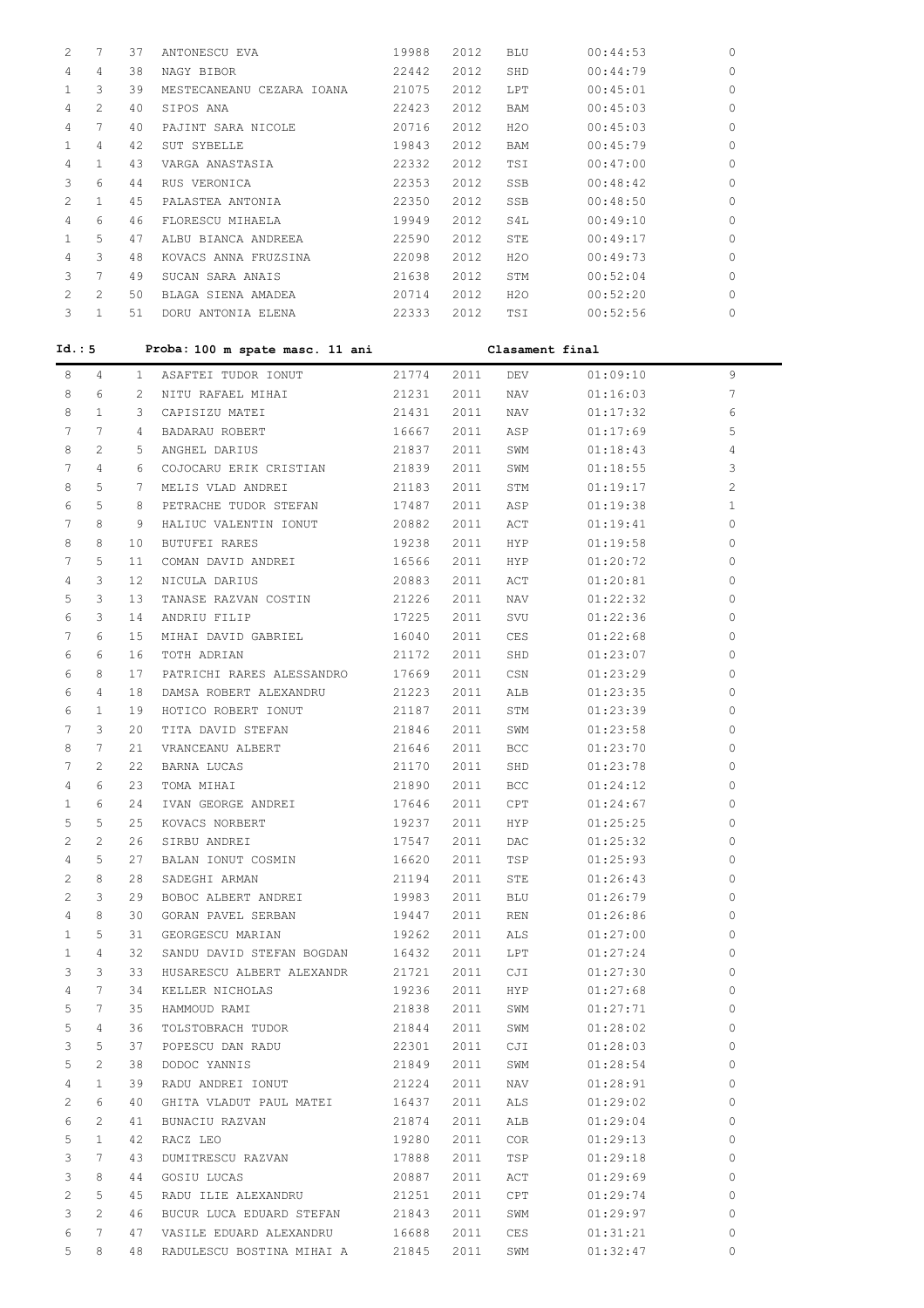| 3              | 4              | 49 | MELCESCU SEBASTIAN     | 21647 | 2011 | ASC        | 01:32:76  | 0        |
|----------------|----------------|----|------------------------|-------|------|------------|-----------|----------|
| 5.             | 6              | 50 | RADU SASHA CASIAN      | 16047 | 2011 | <b>CES</b> | 01:34:41  | 0        |
|                | 3              | 51 | TANASE ANDREI          | 21827 | 2011 | ACA        | 01:34:54  | 0        |
|                | 6              | 52 | PANA STEFAN MIHAIL     | 21850 | 2011 | SWM        | 01:34:72  | $\Omega$ |
| 3              |                | 53 | DAVID ALEXANDRU        | 21852 | 2011 | SWM        | 01:35:32  | 0        |
| $\mathcal{L}$  |                | 54 | VLADUT ALEXANDRU MIHAI | 20551 | 2011 | <b>BLU</b> | 01:35:59  | 0        |
| 4              | $\mathfrak{D}$ | 55 | PETER MARK ATTILA      | 20713 | 2011 | H2O        | 01:36:05  | 0        |
| $\mathfrak{D}$ |                | 56 | OPREA RADU             | 20793 | 2011 | <b>MAR</b> | 01:37:16  | 0        |
| 4              | 4              | 57 | TALPAC BOGDAN CRISTIAN | 20886 | 2011 | ACT        | Descalif. | 0        |
| 8              | 3              | 57 | PETROV LUCA TOAN       | 21891 | 2011 | <b>BCC</b> | Descalif. | 0        |
| $\mathcal{P}$  | 4              | 59 | SMETEC RADU STEFAN     | 20795 | 2011 | MAR        | Neprez.   | $\Omega$ |
|                |                | 59 | FLOREA STEFAN          | 20884 | 2011 | ACT        | Neprez.   | $\Omega$ |

| Id.: 6 |                |              | Proba: 100 m spate fem. 11 ani  |       |      | Clasament final |          |                |
|--------|----------------|--------------|---------------------------------|-------|------|-----------------|----------|----------------|
| 8      | 6              | $\mathbf{1}$ | RAUCA REBECA                    | 21202 | 2011 | STE             | 01:14:47 | 9              |
| 8      | 5              | 2            | MOCANU NATALIA ANDREEA          | 17665 | 2011 | REN             | 01:17:03 | 7              |
| 8      | 3              | 3            | ROZOREA ANA                     | 21366 | 2011 | DIN             | 01:17:72 | 6              |
| 8      | $\mathbf{1}$   | 4            | BEJU NATALIA                    | 21197 | 2011 | <b>STE</b>      | 01:18:74 | 5              |
| 8      | 7              | 5            | MIRCEA DARIA                    | 21198 | 2011 | <b>STE</b>      | 01:18:96 | 4              |
| 6      | 3              | 6            | DRAGOS PINZARU IOANA 21719      |       | 2011 | CJI             | 01:19:26 | 3              |
| 7      | 6              | 7            | BARBIERU ANELIS ANTONIA 16018   |       | 2011 | ASP             | 01:19:33 | $\overline{c}$ |
| 8      | 4              | 8            | CRAINIC SMARANDA                | 19951 | 2011 | HYP             | 01:19:47 | 1              |
| 8      | 8              | 9            | LUPU ANTONIA                    | 21199 | 2011 | STE             | 01:20:09 | $\circ$        |
| 7      | 5              | 10           | AVRAM ALEXANDRA                 | 21429 | 2011 | <b>MPL</b>      | 01:20:59 | 0              |
| 5      | $\mathbf{1}$   | 11           | COMNA ANDREEA LUIZA             | 16022 | 2011 | ASP             | 01:21:11 | 0              |
| 8      | 2.             | 12.          | FEKETE PETRA                    | 16567 | 2011 | HYP             | 01:21:13 | 0              |
| 7      | 8              | 13           | GIURA IULIA                     | 17485 | 2011 | ASP             | 01:21:58 | 0              |
| 6      | 4              | 14           | CHERIM IZEL                     | 21294 | 2011 | ACT             | 01:21:88 | 0              |
| 6      | 6              | 15           | PETENGHE ANASTASIA              | 17259 | 2011 | SVU             | 01:22:47 | 0              |
| 5      | 4              | 16           | ANDREI BRISTENA MARIA           | 19429 | 2011 | <b>REN</b>      | 01:23:15 | 0              |
| 7      | 3              | 17           | MELCESCU NATALIA                | 21649 | 2011 | ASC             | 01:23:72 | 0              |
| 3      | 4              | 18           | GROSU ANGELICA INGRID 21869     |       | 2011 | PET             | 01:23:82 | 0              |
| 7      | $\mathbf{1}$   | 19           | HUDESCU RALUCA                  | 21893 | 2011 | <b>BCC</b>      | 01:24:43 | 0              |
| 5      | 6              | 20           | BULEU ALEXA MARIA               | 17302 | 2011 | HYP             | 01:25:05 | 0              |
| 3      | 7              | 21           | MARINESCU SARA MARIA            | 20888 | 2011 | ACT             | 01:25:25 | 0              |
| 6      | $\mathbf{1}$   | 21           | PROSANICHE ALECSIA STEFAN 21648 |       | 2011 | ASC             | 01:25:25 | 0              |
| 7      | 4              | 23           | IONESCU PLESESTI ADA ELEN       | 21583 | 2011 | CES             | 01:25:31 | 0              |
| 3      | 2              | 24           | NICULAIE IRENE NICOLE           | 20889 | 2011 | ACT             | 01:25:79 | 0              |
| 3      | 5.             | 25           | NENITA NITESCU IUSTINA          | 19714 | 2011 | SCB             | 01:25:83 | 0              |
| 6      | 7              | 26           | VASILESCU TIMEEA ANDREEA 21229  |       | 2011 | NAV             | 01:25:98 | $\mathbf 0$    |
| 6      | $\mathfrak{D}$ | 27           | PETRISOR ANA SOFIA              | 19431 | 2011 | <b>REN</b>      | 01:25:99 | $\mathbf{0}$   |

| 5            | 6            | 20 | BULEU ALEXA MARIA               | 17302 | 2011 | HYP        | 01:25:05 | 0            |
|--------------|--------------|----|---------------------------------|-------|------|------------|----------|--------------|
| 3            | 7            | 21 | MARINESCU SARA MARIA            | 20888 | 2011 | ACT        | 01:25:25 | 0            |
| 6            | 1            | 21 | PROSANICHE ALECSIA STEFAN 21648 |       | 2011 | ASC        | 01:25:25 | 0            |
| 7            | 4            | 23 | IONESCU PLESESTI ADA ELEN 21583 |       | 2011 | CES        | 01:25:31 | $\mathbf{0}$ |
| 3            | 2            | 24 | NICULAIE IRENE NICOLE           | 20889 | 2011 | ACT        | 01:25:79 | 0            |
| 3            | 5            | 25 | NENITA NITESCU IUSTINA          | 19714 | 2011 | SCB        | 01:25:83 | 0            |
| 6            | 7            | 26 | VASILESCU TIMEEA ANDREEA 21229  |       | 2011 | NAV        | 01:25:98 | 0            |
| 6            | 2            | 27 | PETRISOR ANA SOFIA              | 19431 | 2011 | REN        | 01:25:99 | $\circ$      |
| 1            | 4            | 28 | MANSOUR SARA                    | 19807 | 2011 | BLU        | 01:26:17 | 0            |
| 5            | 8            | 29 | BATEL ESSAMELDIN ABOUELEL       | 21230 | 2011 | NAV        | 01:26:29 | 0            |
| 1            | 1            | 30 | NEACSU CRISTEA GABRIELA         | 20637 | 2011 | LPT        | 01:26:35 | 0            |
| 5            | 3            | 31 | POP ALMA                        | 21130 | 2011 | SRT        | 01:26:36 | 0            |
| 5            | 7            | 32 | BARABAS ALEXIA IOANA            | 20705 | 2011 | H2O        | 01:26:86 | 0            |
| $\mathbf{1}$ | 5            | 33 | HRINCESCU ISABELLA ANTONI       | 20510 | 2011 | BAM        | 01:26:94 | 0            |
| 4            | 3            | 34 | POPESCU NATALIA                 | 21286 | 2011 | ASP        | 01:27:04 | 0            |
| 4            | $\mathbf{1}$ | 35 | MANTA LETITIA ALEXANDRA         | 21856 | 2011 | SWM        | 01:27:15 | 0            |
| $\mathbf{1}$ | 2            | 36 | GRIGORE ERICA MARIA             | 21368 | 2011 | MGL        | 01:27:45 | 0            |
| 6            | 8            | 37 | NITU SARA THEODORA              | 16563 | 2011 | <b>HYP</b> | 01:27:53 | 0            |
| $\mathbf{1}$ | 6            | 38 | BUJOR NADIA ISABELA             | 21440 | 2011 | STM        | 01:27:87 | 0            |
| 5            | 5            | 39 | GABOR MADALINA DIANA            | 21186 | 2011 | STM        | 01:27:92 | 0            |
| 2            | 6            | 40 | AMBRUS DALMA                    | 19239 | 2011 | <b>HYP</b> | 01:27:93 | $\circ$      |
| 2            | 7            | 41 | OLTEANU IOANA                   | 20890 | 2011 | ACT        | 01:28:01 | $\circ$      |
| 7            | 2            | 42 | SELER IRIS MARIA                | 20646 | 2011 | COB        | 01:28:11 | 0            |
| 3            | 8            | 43 | MUTI DARIA ANDREEA              | 21233 | 2011 | NAV        | 01:28:31 | 0            |
| 4            | 8            | 44 | MOFIDI ARIYANA                  | 21201 | 2011 | STE        | 01:28:76 | 0            |
| 4            | 6            | 45 | BANATEANU MARA DAPHNE           | 21854 | 2011 | SWM        | 01:28:86 | $\circ$      |
| 6            | 5            | 46 | TIMIS ELENA                     | 19561 | 2011 | <b>COB</b> | 01:29:21 | 0            |
| 7            | 7            | 47 | ANTAL ANETT                     | 20663 | 2011 | COB        | 01:29:53 | 0            |
| 4            | 2            | 48 | PODELEAN TEODORA                | 21177 | 2011 | SHD        | 01:29:66 | 0            |
| $\mathbf{1}$ | 7            | 49 | GHICA ALEXANDRA                 | 20825 | 2011 | SPL        | 01:31:05 | $\circ$      |
| 2            | 2            | 50 | DOBRE ELLA                      | 21870 | 2011 | PET        | 01:31:09 | $\mathbf 0$  |

2 3 51 PETEAN PATRICIA 22552 2011 ACN 01:31:10 0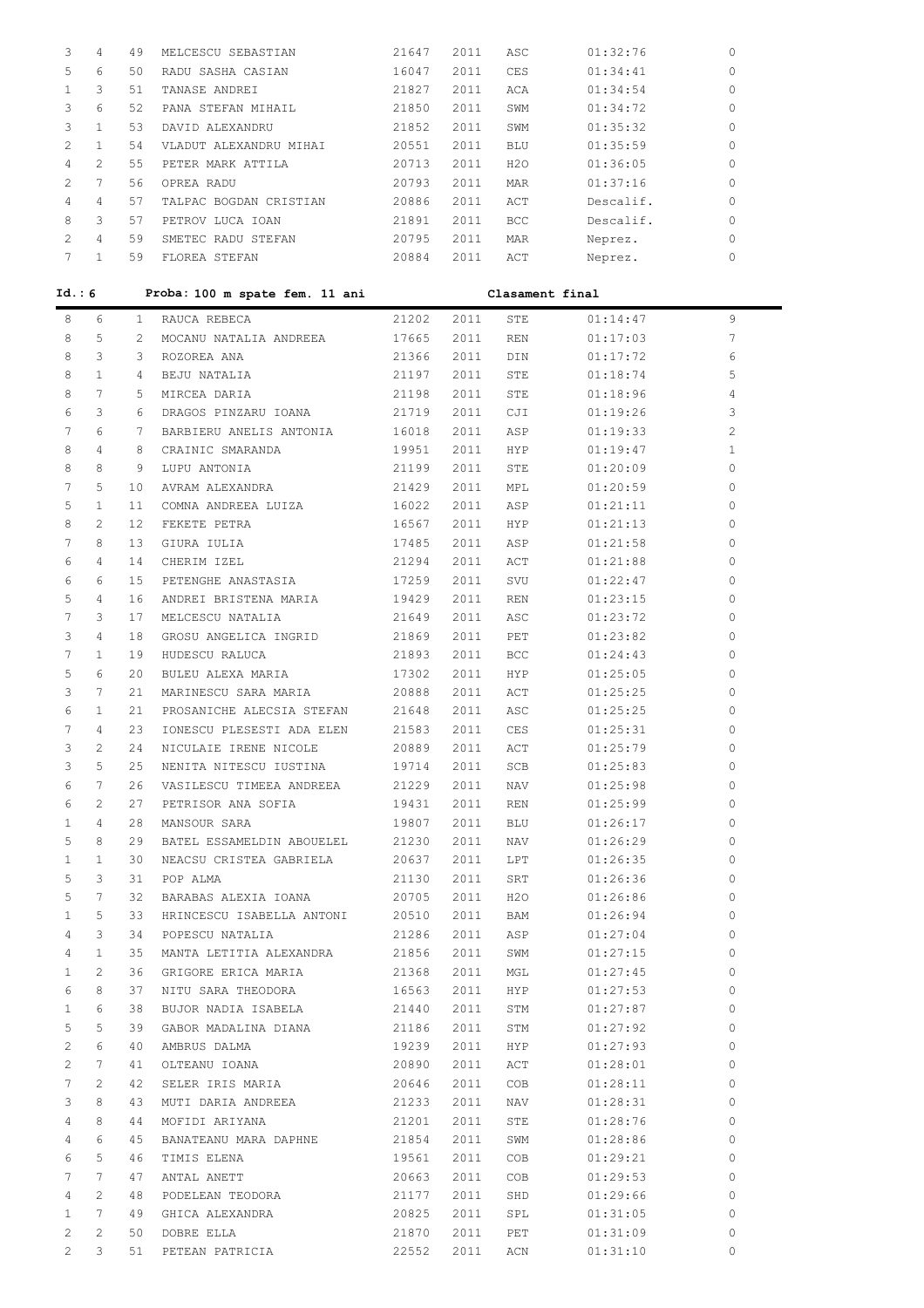|   | 6 | 52 | RADU ANTONIA ANDREEA B.   | 19312 | 2011 | ALS        | 01:31:50  |   |
|---|---|----|---------------------------|-------|------|------------|-----------|---|
| 4 | 4 | 53 | KOVACS KARLA              | 19849 | 2011 | <b>BAM</b> | 01:31:78  |   |
| 4 | 5 | 54 | PETER SOFIA INGRID        | 21308 | 2011 | SSB        | 01:32:95  |   |
|   |   | 55 | POPA CRISTIANA            | 22282 | 2011 | <b>NAV</b> | 01:33:23  |   |
|   | 4 | 56 | DRAGOMIR ALESSIA GABRIELA | 21018 | 2011 | CES        | 01:33:34  | O |
|   | 5 | 57 | GIUGLEA ALESIA MARIA      | 21897 | 2011 | <b>BCC</b> | 01:33:42  | 0 |
| 4 | 7 | 58 | LOGA ANTONIA FLORINA      | 21123 | 2011 | SRT        | 01:34:80  |   |
|   | 8 | 59 | CEANCU JASMINE MARIA      | 21853 | 2011 | SWM        | 01:35:50  |   |
|   | 3 | 60 | MICU IRINA                | 16038 | 2011 | ASP        | Descalif. |   |
|   | 3 | 60 | BADARAU ALESIA ANDREEA    | 22554 | 2011 | SGL        | Descalif. |   |
|   |   | 62 | SCEPANSCHI IOANA ALESSIA  | 22498 | 2011 | SVU        | Neprez.   |   |
|   |   | 62 | BOBEICA ANDREEA BIANCA    | 17293 | 2011 | MTG        | Neprez.   |   |

# **Id.: 7 Proba: 4 X 50 m liber masc. 10 ani Clasament final**

|        | 4 |    | FC/1) | CHIRICA, OSMAN, LOSPA, ENE                     | ASP             | 02:13:86 | 18  |
|--------|---|----|-------|------------------------------------------------|-----------------|----------|-----|
| Id.: 8 |   |    |       | Proba: 4 X 50 m liber fem. 10 ani              | Clasament final |          |     |
|        | 4 | 8  |       | MC/1) BRADEAN, RUS, POPA, TOADER               | MAR             | 02:31:69 | 2   |
|        | 6 |    |       | MC/1) CARAIMAN, ANDREI, MACSIM, SOROCIANU      | <b>TST</b>      | 02:25:03 | 4   |
| 2      |   | 6  |       | MC/1) ANDRONE, APRODU, PIRVU, ROTARU           | <b>NAV</b>      | 02:23:28 | 6   |
| 2.     | 6 | 5. |       | MC/1) VLASCEANU, LUPAN, REYHAN, STINGA         | <b>BSC</b>      | 02:17:88 | 8   |
| 2      | 3 | 4  | MC/1) | SMANTANCA, DELEU, GEAMAN, MEREUTA              | CSN             | 02:17:36 | 10  |
| 2.     | 4 | 3  | MC/1) | IVANA, NEACSU, LUPUSORU, RADU                  | STE             | 02:17:05 | 12. |
| 2.     | 5 | 2. |       | MC/1) CONSTANTINICA, LUCHIAN, DOGARIU, CIRCOTA | ALS             | 02:15:84 | 14  |
|        | 5 |    |       | MC/1) ENICA, PATRASCAN, NAVALA, PREDA          | SWM             | 02:15:53 | 18  |

|                |  |                                               | ---- | .        |    |
|----------------|--|-----------------------------------------------|------|----------|----|
| $\sim$ 3       |  | 2 FC/1) ENCIU, LEBIDOV, SOLEA, IONASCU        | ACT  | 02:14:73 | 14 |
| 15             |  | 3 FC/1) GAVRILOIU, ROTARU, OLTEANU, MIHALACHE | SWM  | 02:16:10 |    |
| 6 <sub>6</sub> |  | 4 FC/1) IONEL, IOSIF, SIPOS, SUT              | BAM  | 02:27:17 | 10 |
|                |  | 5 FC/1) PAJINT, BLAGA, KOVACS, LASZLO         | H2O  | 02:30:35 |    |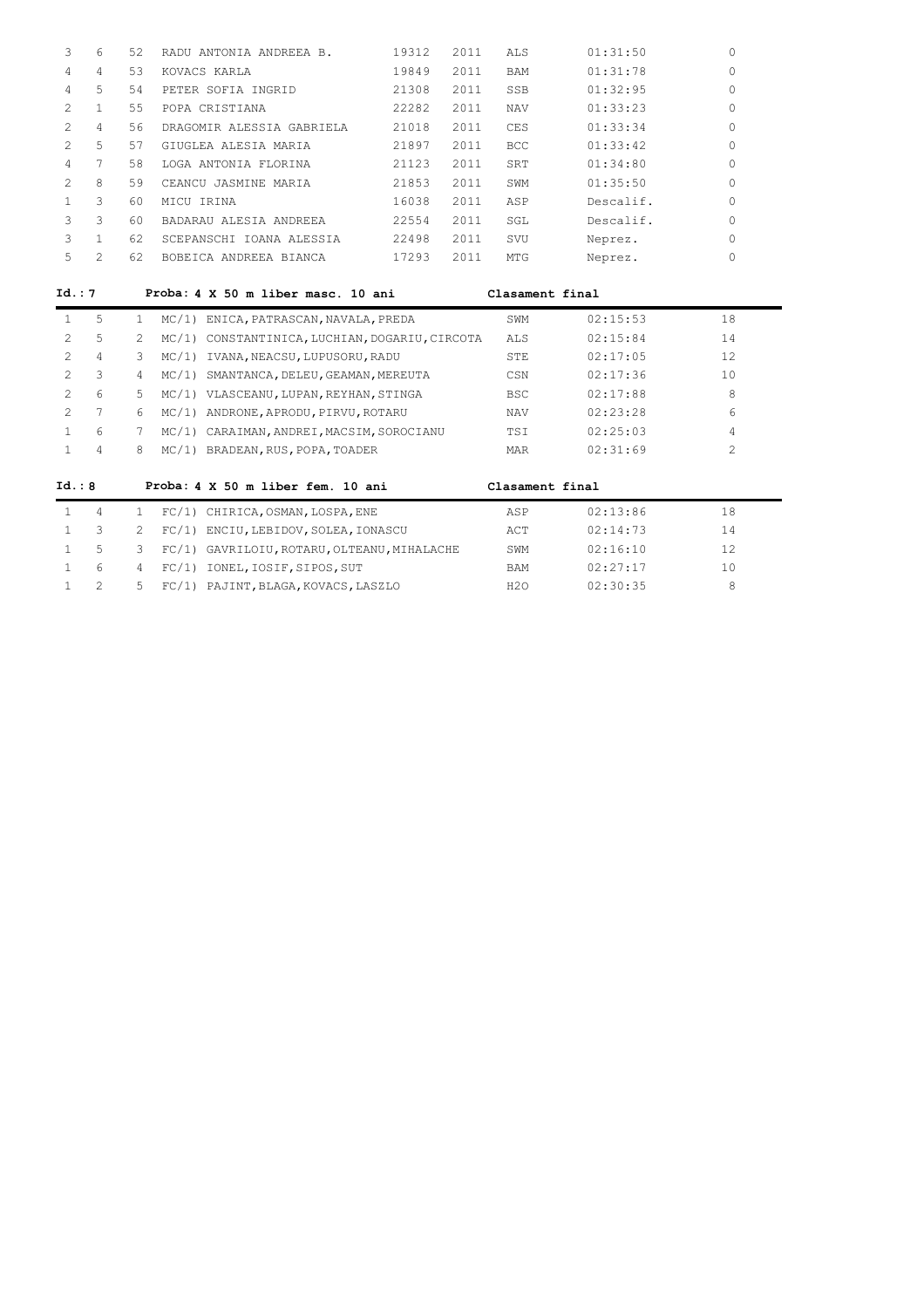**Bazin: 50 m / 8 culoare**

**BRASOV \* 10/06/2022 - 12/06/2022**

| Ser. Cul. Loc  |                  |                | Nume si prenume                      | Cod              | An       | Club            | Timp     | Puncte       |
|----------------|------------------|----------------|--------------------------------------|------------------|----------|-----------------|----------|--------------|
|                |                  |                | Stafeta (Sch.1, Sch.2, Sch.3, Sch.4) |                  |          |                 | realizat | realizate    |
|                | Reuniunea:       |                | $\overline{2}$<br>Data: 11/06/2022   |                  |          |                 |          |              |
| Id.: 9         |                  |                | Proba: 50 m spate fem. 11 ani        |                  |          | Clasament final |          |              |
| 8              | 4                | $\mathbf{1}$   | RAUCA REBECA                         | 21202            | 2011     | STE             | 00:34:27 | 9            |
| 8              | 3                | $\overline{2}$ | MOCANU NATALIA ANDREEA               | 17665            | 2011     | <b>REN</b>      | 00:35:19 | 7            |
| 8              | 6                | 3              | ROZOREA ANA                          | 21366            | 2011     | DIN             | 00:35:56 | 6            |
| 8              | 5                | 4              | BEJU NATALIA                         | 21197            | 2011     | STE             | 00:35:81 | 5            |
| 8              | 8                | 5              | CRAINIC SMARANDA                     | 19951            | 2011     | HYP.            | 00:36:03 | 4            |
| 7              | 2                | 6              | DRAGOS PINZARU IOANA                 | 21719            | 2011     | CJI             | 00:36:09 | 3            |
| 8              | $\mathbf{1}$     | 7              | BARBIERU ANELIS ANTONIA              | 16018            | 2011     | ASP             | 00:36:37 | 2            |
| 7              | 4                | 8              | FEKETE PETRA                         | 16567            | 2011     | HYP             | 00:36:84 | $\mathbf{1}$ |
| 6              | 3                | 9              | MICU IRINA                           | 16038            | 2011     | ASP             | 00:37:09 | 0            |
| 8              | 2                | 10             | MIRCEA DARIA                         | 21198            | 2011     | STE             | 00:37:39 | 0            |
| 8              | $7\phantom{.0}$  | 11             | LUPU ANTONIA                         | 21199            | 2011     | STE             | 00:37:57 | 0            |
| 5              | 7                | $12 \,$        | COMNA ANDREEA LUIZA                  | 16022            | 2011     | ASP             | 00:37:95 | 0            |
| 7              | 3                | 13             | MELCESCU NATALIA                     | 21649            | 2011     | ASC             | 00:38:39 | 0            |
| 7              | 5                | 14             | GIURA IULIA                          | 17485            | 2011     | ASP             | 00:38:44 | 0            |
| 7              | 6                | 15             | PETENGHE ANASTASIA                   | 17259            | 2011     | SVU             | 00:38:55 | 0            |
| 4              | 6                | 16             | MARINESCU SARA MARIA                 | 20888            | 2011     | ACT             | 00:38:74 | 0            |
| 7              | 8                | 17             | ANDREI BRISTENA MARIA                | 19429            | 2011     | REN             | 00:38:85 | 0            |
| 6              | 6                | 18             | BATEL ESSAMELDIN ABOUELEL            | 21230            | 2011     | NAV             | 00:38:90 | 0            |
| $\mathbf{1}$   | 2                | 19             | SELER IRIS MARIA                     | 20646            | 2011     | COB             | 00:39:05 | 0            |
| 4              | 4                | 20             |                                      |                  |          |                 |          | 0            |
| 5              | 4                |                | HRINCESCU ISABELLA ANTONI            | 20510            | 2011     | BAM             | 00:39:07 | 0            |
|                |                  | 21             | GROSU ANGELICA INGRID                | 21869            | 2011     | PET             | 00:39:15 |              |
| 6              | 2                | 22             | GABOR MADALINA DIANA                 | 21186            | 2011     | STM             | 00:39:16 | 0            |
| 3              | 3                | 23             | POP ALMA                             | 21130            | 2011     | SRT             | 00:39:28 | 0            |
| 6              | 5                | 24             | VASILESCU TIMEEA ANDREEA             | 21229            | 2011     | NAV             | 00:39:33 | 0            |
| 2              | 6                | 25             | PROSANICHE ALECSIA STEFAN            | 21648            | 2011     | ASC             | 00:39:40 | 0            |
| 7              | $\mathbf{1}$     | 26             | NENITA NITESCU IUSTINA               | 19714            | 2011     | SCB             | 00:39:41 | 0            |
| 7              | 7                | 27             | PETRISOR ANA SOFIA                   | 19431            | 2011     | REN             | 00:39:49 | 0            |
| 6              | $\mathbf{1}$     | 28             | MANSOUR SARA                         | 19807            | 2011     | BLU             | 00:39:74 | 0            |
| 6              | 7                | 29             | NICULAIE IRENE NICOLE                | 20889            | 2011     | ACT             | 00:39:77 | 0            |
| 6              | 8                | 29             | POPESCU NATALIA                      | 21286            | 2011     | ASP             | 00:39:77 | 0            |
| 3              | $\mathbf{1}$     |                | 31 BARABAS ALEXIA IOANA              | 20705            |          | 2011 H2O        | 00:39:81 | 0            |
| $5 -$          | 6                |                | 32 NEACSU CRISTEA GABRIELA           | 20637 2011 LPT   |          |                 | 00:39:85 | $\circ$      |
| 4              | $3^{\circ}$      |                | 33 BUJOR NADIA ISABELA               | 21440  2011  STM |          |                 | 00:40:11 | $\circ$      |
| $\overline{2}$ | 5                |                | 34 IORDACHE ANDREEA                  | 20776 2011 PCT   |          |                 | 00:40:17 | $\circ$      |
| 3              | 6                |                | 35 GRIGORE ERICA MARIA               | 21368 2011 MGL   |          |                 | 00:40:61 | $\circ$      |
| $\overline{4}$ | 5                |                | 36 PODELEAN TEODORA                  | 21177  2011  SHD |          |                 | 00:40:85 | $\circ$      |
| 6              | 4                |                | 37 NITU SARA THEODORA                | 16563            |          | 2011 HYP        | 00:40:87 | $\circ$      |
| 5 <sup>5</sup> | 5                |                | 38 BULEU ALEXA MARIA                 | 17302 2011 HYP   |          |                 | 00:41:20 | $\circ$      |
| 4              | $\overline{2}$   |                | 39 IONESCU PLESESTI ADA ELEN         | 21583 2011       |          | CES             | 00:41:22 | $\circ$      |
| 5              | 8                |                | 40 MUTI DARIA ANDREEA                | 21233 2011 NAV   |          |                 | 00:41:37 | $\circ$      |
| 4              | 1                |                | 41 GHICA ALEXANDRA                   | 20825            | 2011 SPL |                 | 00:41:39 | $\circ$      |
| $\mathbf{2}$   | 1                |                | 42 LOGA ANTONIA FLORINA              | 21123            | 2011 SRT |                 | 00:41:40 | $\circ$      |
| $1 -$          | 6                |                | 43 TIMIS ELENA                       | 19561 2011       |          | COB             | 00:41:47 | $\circ$      |
| $4 -$          | 8                |                | 44 DOBRE ELLA                        | 21870            | 2011 PET |                 | 00:41:49 | $\circ$      |
| $1 -$          | 3                |                | 45 ANTAL ANETT                       | 20663            | 2011     | COB             | 00:41:77 | $\circ$      |
| 5 <sup>5</sup> | $\overline{2}$   |                | 46 AMBRUS DALMA                      | 19239 2011 HYP   |          |                 | 00:41:87 | $\circ$      |
| $1 \quad$      | $4\overline{ }$  |                | 47 SCEPANSCHI IOANA ALESSIA          | 22498  2011  SVU |          |                 | 00:42:03 | $\circ$      |
| $\overline{2}$ | $\overline{2}$   |                | 47 RADU ANTONIA ANDREEA B.           | 19312 2011       |          | ALS             | 00:42:03 | $\circ$      |
| 3              | 4                |                | 49 PETEAN PATRICIA                   | 22552 2011       |          | ACN             | 00:42:05 | $\circ$      |
| 5              | 1                |                | 50 MOFIDI ARIYANA                    | 21201 2011 STE   |          |                 | 00:42:15 | $\circ$      |
| 3              | $\mathbf{2}$     |                | 51 BANATEANU MARA DAPHNE             | 21854 2011 SWM   |          |                 | 00:42:39 | $\circ$      |
|                | 4 7              |                | 52 KOVACS KARLA                      | 19849 2011 BAM   |          |                 | 00:42:98 | $\circ$      |
| $\overline{2}$ | $4 -$            |                | 53 PETER SOFIA INGRID                | 21308 2011 SSB   |          |                 | 00:43:07 | $\circ$      |
|                | $3 \overline{7}$ |                | 54 POPA CRISTIANA                    | 22282  2011  NAV |          |                 | 00:43:68 | $\mathbf{0}$ |
|                |                  |                |                                      |                  |          |                 |          |              |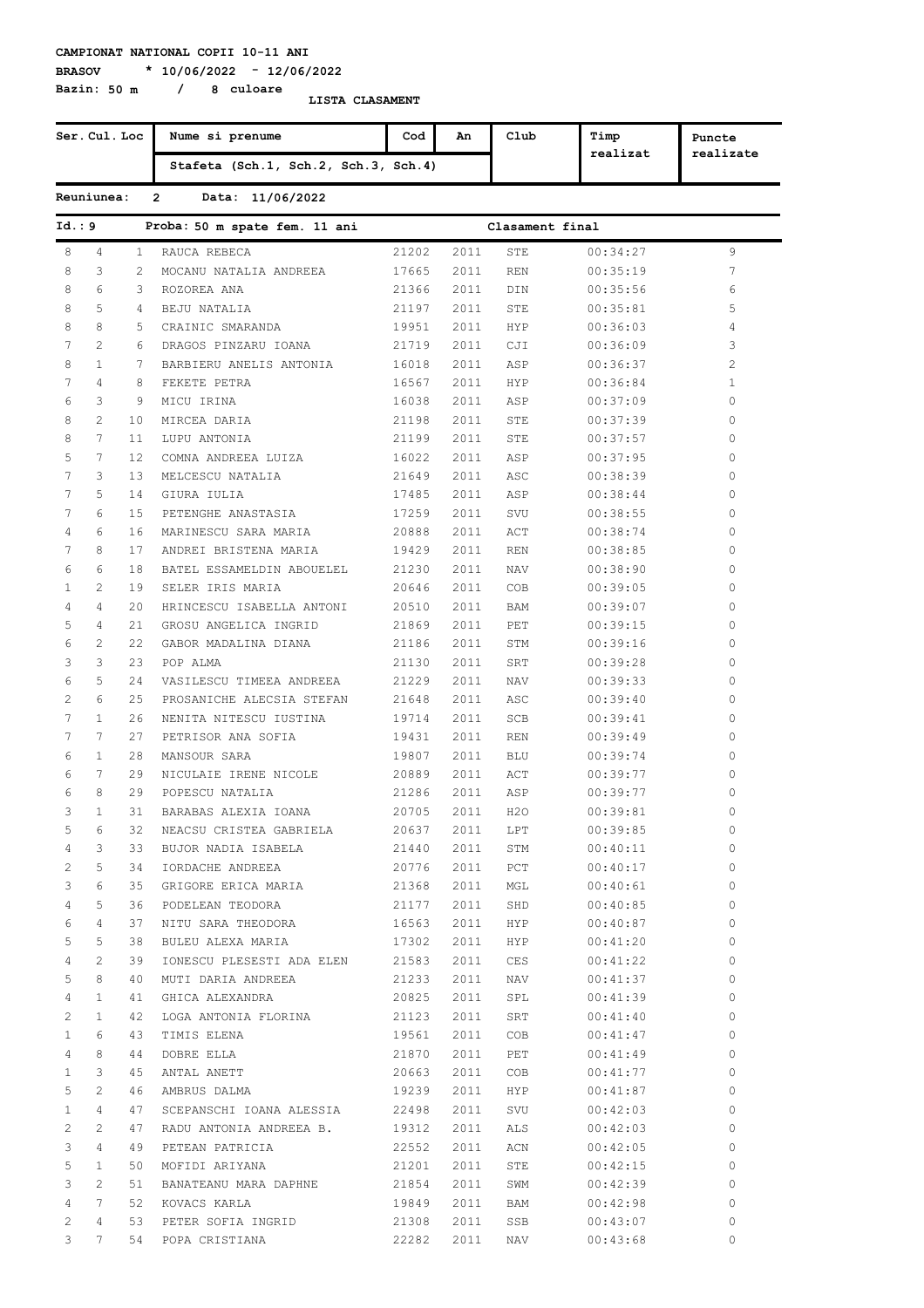| 2              | 8              | 55            | BADARAU ALESIA ANDREEA         | 22554 | 2011 | SGL             | 00:43:89 | 0              |
|----------------|----------------|---------------|--------------------------------|-------|------|-----------------|----------|----------------|
| 2              | 3              | 56            | DRAGOMIR ALESSIA GABRIELA      | 21018 | 2011 | <b>CES</b>      | 00:43:97 | $\Omega$       |
| 2              | 7              | 57            | CUCLEA MARIA ILINCA            | 21881 | 2011 | SS7             | 00:45:23 | 0              |
| 3              | 8              | 58            | CEANCU JASMINE MARIA           | 21853 | 2011 | SWM             | 00:45:68 | 0              |
| $\mathbf{1}$   | 5              | 59            | GIUGLEA ALESIA MARIA           | 21897 | 2011 | BCC             |          | 0              |
|                | 5              |               |                                |       |      |                 | Neprez.  | 0              |
| 3              |                | 59            | BOBEICA ANDREEA BIANCA         | 17293 | 2011 | MTG             | Neprez.  |                |
| 5              | 3              | 60            | HUDESCU RALUCA                 | 21893 | 2011 | <b>BCC</b>      | Neprez.  | 0              |
| Id.:10         |                |               | Proba: 50 m spate masc. 11 ani |       |      | Clasament final |          |                |
| 8              | 4              | $\mathbf{1}$  | ASAFTEI TUDOR IONUT            | 21774 | 2011 | DEV             | 00:32:13 | 9              |
| 7              | 3              | $\mathcal{L}$ | BADARAU ROBERT                 | 16667 | 2011 | ASP             | 00:35:62 | 7              |
| 8              | $\mathbf{1}$   | 3             | ANGHEL DARIUS                  | 21837 | 2011 | SWM             | 00:35:63 | 6              |
| 8              | 5              | 4             | NITU RAFAEL MIHAI              | 21231 | 2011 | NAV             | 00:35:64 | 5              |
| 8              | 3              | 5             | MELIS VLAD ANDREI              | 21183 | 2011 | STM             | 00:35:69 | 4              |
| 8              | 7              | 6             | CAPISIZU MATEI                 | 21431 | 2011 | NAV             | 00:35:70 | 3              |
| 8              | 6              | 7             | PATRICHI RARES ALESSANDRO      | 17669 | 2011 | CSN             | 00:36:33 | $\overline{c}$ |
| 8              | 8              | 8             | IORDACHE ROBERT ANDREI         | 16501 | 2011 | ALS             | 00:36:52 | $\mathbf{1}$   |
| 7              | $\mathbf{1}$   | 9             | JUCAN ROBERT ANDREI            |       |      | DEV             |          | 0              |
|                |                | 9             |                                | 21777 | 2011 |                 | 00:36:75 |                |
| 7              | 8              |               | NICULA DARIUS                  | 20883 | 2011 | ACT             | 00:36:75 | 0              |
| 7              | $\overline{c}$ | 11            | PETRACHE TUDOR STEFAN          | 17487 | 2011 | ASP             | 00:36:80 | 0              |
| 7              | 6              | 12            | COJOCARU ERIK CRISTIAN         | 21839 | 2011 | SWM             | 00:36:85 | 0              |
| 6              | 4              | 13            | HALIUC VALENTIN IONUT          | 20882 | 2011 | ACT             | 00:36:87 | 0              |
| 7              | 7              | 14            | VRANCEANU ALBERT               | 21646 | 2011 | <b>BCC</b>      | 00:37:22 | 0              |
| 8              | $\overline{2}$ | 14            | <b>BUTUFEI RARES</b>           | 19238 | 2011 | <b>HYP</b>      | 00:37:22 | 0              |
| 6              | 6              | 16            | ANDRIU FILIP                   | 17225 | 2011 | SVU             | 00:37:28 | 0              |
| 6              | 7              | 17            | KOVACS NORBERT                 | 19237 | 2011 | <b>HYP</b>      | 00:37:44 | 0              |
| 7              | 4              | 18            | GAVRILA ALEXANDRU DANIEL       | 21228 | 2011 | NAV             | 00:37:67 | 0              |
| 7              | 5              | 19            | COMAN DAVID ANDREI             | 16566 | 2011 | HYP             | 00:37:99 | 0              |
| 6              | $\overline{2}$ | 20            | DAMSA ROBERT ALEXANDRU         | 21223 | 2011 | ALB             | 00:38:35 | 0              |
| 3              | 8              | 21            | SIRBU ANDREI                   | 17547 | 2011 | DAC             | 00:38:59 | 0              |
| 5              | 5              | 21            | BARNA LUCAS                    | 21170 | 2011 | SHD             | 00:38:59 | 0              |
| 3              | $\overline{c}$ | 23            | HOTICO ROBERT IONUT            | 21187 | 2011 | STM             | 00:38:69 | 0              |
| $\overline{c}$ | 3              | 24            | MATHE ARNOLD                   | 21639 | 2011 | ACN             | 00:38:76 | 0              |
| 5              | 3              | 25            | IVAN GEORGE ANDREI             | 17646 | 2011 | CPT             | 00:38:81 | 0              |
| 4              | 3              | 26            | MIHAI DAVID GABRIEL            | 16040 | 2011 | CES             | 00:38:83 | 0              |
| 6              | 8              | 27            | TANASE RAZVAN COSTIN           | 21226 | 2011 | NAV             | 00:39:06 | 0              |
| 4              | 4              | 28            | TITA DAVID STEFAN              | 21846 | 2011 | SWM             | 00:39:07 | 0              |
| 5              | 6              | 29            | TOTH ADRIAN                    | 21172 | 2011 | SHD             | 00:39:11 | 0              |
| 2              | 8              | 30            | TOMA MIHAI                     | 21890 | 2011 | BCC             | 00:39:34 | 0              |
| 5              | 8              | 31            | SANDU DAVID STEFAN BOGDAN      | 16432 | 2011 | LPT             | 00:39:54 | 0              |
| 6              | 3              | 32            | TOLSTOBRACH TUDOR              | 21844 | 2011 | SWM             | 00:39:71 | 0              |
| 6              | $\mathbf{1}$   | 33            | BALAN IONUT COSMIN             | 16620 | 2011 | TSP             | 00:39:83 | 0              |
| 4              | 2              | 34            | POPESCU DAN RADU               | 22301 | 2011 | CJI             | 00:39:89 | 0              |
| 5              | 4              | 35            | SADEGHI ARMAN                  | 21194 | 2011 | STE             | 00:40:43 | 0              |
|                | $\mathbf{1}$   | 36            | GHITA VLADUT PAUL MATEI        |       |      |                 |          | 0              |
| 2              |                |               |                                | 16437 | 2011 | ALS             | 00:40:44 | 0              |
| 3              | 7              | 37            | HUSARESCU ALBERT ALEXANDR      | 21721 | 2011 | CJI             | 00:40:53 |                |
| 5              | 2              | 38            | HAMMOUD RAMI                   | 21838 | 2011 | SWM             | 00:40:69 | 0              |
| 2              | 6              | 39            | BUNACIU RAZVAN                 | 21874 | 2011 | ALB             | 00:40:78 | 0              |
| 2              | 4              | 40            | RADULESCU BOSTINA MIHAI A      | 21845 | 2011 | SWM             | 00:40:93 | 0              |
| 3              | 4              | 41            | RADU ANDREI IONUT              | 21224 | 2011 | NAV             | 00:41:14 | 0              |
| 3              | 6              | 42            | DODOC YANNIS                   | 21849 | 2011 | SWM             | 00:41:15 | 0              |
| 4              | 6              | 43            | GORAN PAVEL SERBAN             | 19447 | 2011 | REN             | 00:41:22 | 0              |
| 5              | $\mathbf{1}$   | 44            | BOBOC ALBERT ANDREI            | 19983 | 2011 | BLU             | 00:41:40 | 0              |
| 4              | 7              | 45            | MELCESCU SEBASTIAN             | 21647 | 2011 | ASC             | 00:41:68 | 0              |
| 4              | 5              | 46            | RACZ LEO                       | 19280 | 2011 | <b>COR</b>      | 00:41:79 | 0              |
| 2              | 5              | 47            | RADU ILIE ALEXANDRU            | 21251 | 2011 | CPT             | 00:41:96 | 0              |
| 5              | 7              | 48            | KELLER NICHOLAS                | 19236 | 2011 | HYP             | 00:42:09 | 0              |
| 2              | 2              | 49            | BUCUR LUCA EDUARD STEFAN       | 21843 | 2011 | SWM             | 00:42:10 | 0              |
| 3              | $\mathbf{1}$   | 50            | VASILE EDUARD ALEXANDRU        | 16688 | 2011 | CES             | 00:42:13 | 0              |
| 1              | 8              | 51            | LAZA ISTVAN ERIK               | 20796 | 2011 | MAR             | 00:42:20 | 0              |
| 4              | $\mathbf{1}$   | 52            | RUSU ROBERT CRISTIAN           | 21227 | 2011 | NAV             | 00:42:26 | 0              |
| $\mathbf{1}$   | 4              | 53            | DUMITRESCU RAZVAN              | 17888 | 2011 | TSP             | 00:42:51 | 0              |
| $\mathbf{1}$   | 5              | 54            | GOSIU LUCAS                    | 20887 | 2011 | ACT             | 00:42:53 | 0              |
| 3              | 3              | 55            | PETER MARK ATTILA              | 20713 | 2011 | H2O             | 00:42:69 | 0              |
| 3              | 5              | 56            | VLADUT ALEXANDRU MIHAI 20551   |       | 2011 | BLU             | 00:42:94 | 0              |
|                |                |               |                                |       |      |                 |          |                |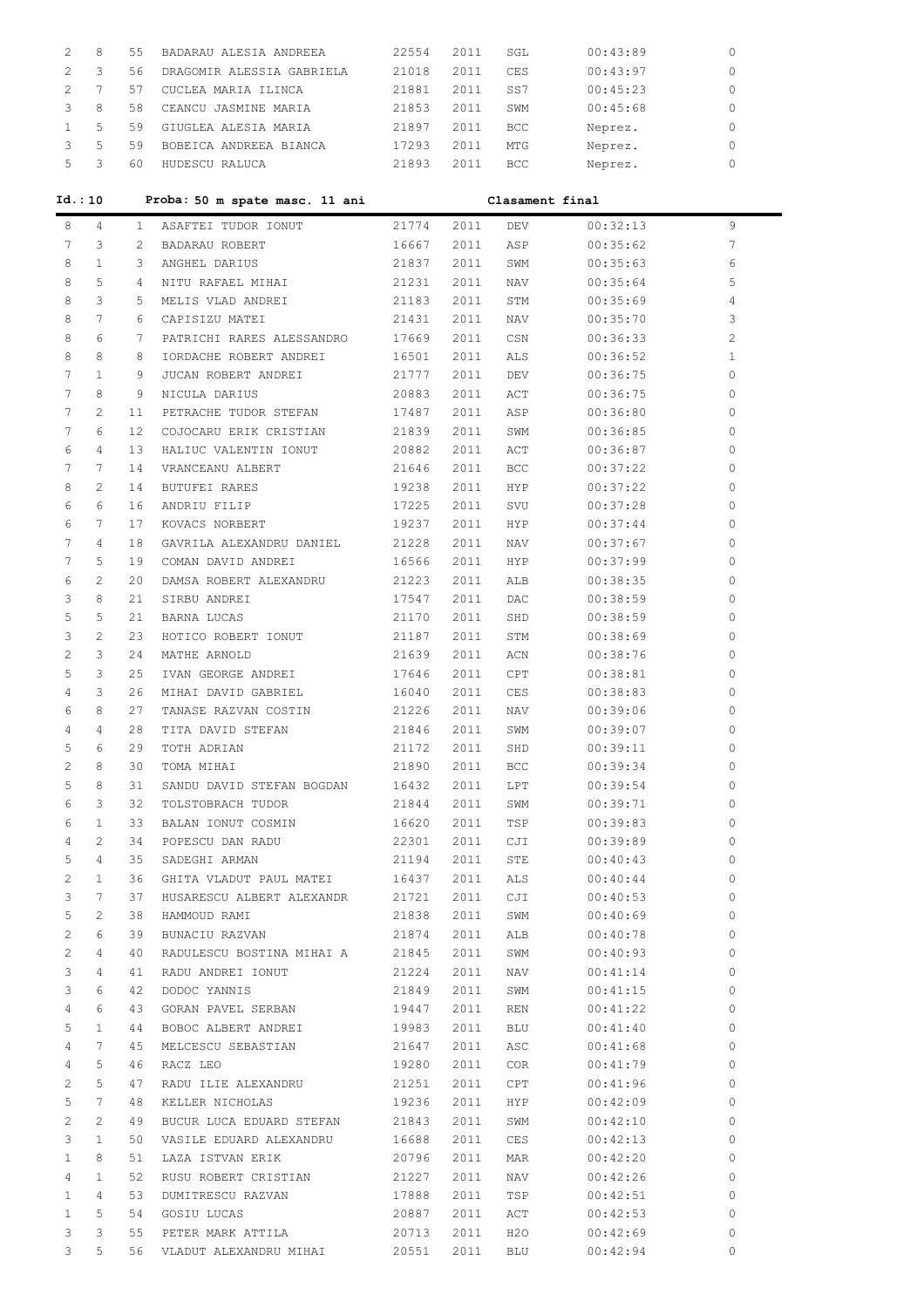| 1               | 1                     | 57        | DAVID ALEXANDRU                 | 21852 | 2011 | SWM             | 00:43:38  | 0            |
|-----------------|-----------------------|-----------|---------------------------------|-------|------|-----------------|-----------|--------------|
| 4               | 8                     | 58        | RADU SASHA CASIAN               | 16047 | 2011 | CES             | 00:43:43  | 0            |
| 2               | 7                     | 59        | PANA STEFAN MIHAIL              | 21850 | 2011 | SWM             | 00:43:66  | 0            |
| $\mathbf{1}$    | 6                     | 60        | TANASE ANDREI                   | 21827 | 2011 | ACA             | 00:44:48  | 0            |
| $\mathbf{1}$    | $\overline{2}$        | 61        | OPREA RADU                      | 20793 | 2011 | MAR             | 00:44:77  | 0            |
| $\mathbf{1}$    | $7\phantom{.0}$       | 62        | SMETEC RADU STEFAN              | 20795 | 2011 | MAR             | 00:44:87  | 0            |
| $\mathbf{1}$    | 3                     |           | 63 GEORGESCU MARIAN             | 19262 | 2011 | ALS             | Descalif. | 0            |
| 6               | 5                     |           | 64 FLOREA STEFAN                | 20884 |      | 2011 ACT        | Neprez.   | 0            |
|                 |                       |           |                                 |       |      |                 |           |              |
|                 | Id.: 11               |           | Proba: 50 m bras fem. 10 ani    |       |      | Clasament final |           |              |
| 2               | 2                     | $1 -$     | MIHALACHE BIANCA MARIA          | 21864 | 2012 | SWM             | 00:42:07  | 9            |
| $\overline{2}$  | 8                     | 2         | GAMAN MAYA ANDREEA              | 22348 | 2012 | DIN             | 00:42:56  | 7            |
| $7\overline{ }$ | 4                     |           | 3 POP TANIA MARINA              | 22106 | 2012 | UCJ             | 00:42:93  | 6            |
| 7               | 3                     | $4 \quad$ | LOSPA NATALIA MARIA             | 16683 | 2012 | ASP             | 00:43:07  | 5            |
| 6               | 5                     | 5         | ENCIU ANA MARIA                 | 20898 | 2012 | ACT             | 00:43:90  | 4            |
| 7               | 5                     | რ —       | BREBAN CEZARA GABRIELA 22298    |       | 2012 | AIB             | 00:44:49  | 3            |
| 6               | 4                     | 7         | CHIRICA ANTONIA RALUCA 22311    |       | 2012 | ASP             | 00:44:80  | 2            |
| $\overline{4}$  | 7                     | 8         | GAVRILOIU ANTONIA ANDREEA 21865 |       | 2012 | SWM             | 00:44:92  | $\mathbf{1}$ |
| 7               | $\mathbf{2}^{\prime}$ | 9         | OSMAN DELIA                     | 21284 | 2012 | ASP             | 00:45:58  | $\circ$      |
| 7               | 8                     | 10        | ENE JULIA GABRIELA              | 17490 | 2012 | ASP             | 00:45:74  | 0            |
| 4               | 4                     | 11        | TIRLA SOFIA                     | 22582 | 2012 | COR             | 00:45:88  | 0            |
| 7               | $\mathbf{1}$          | 12        | SUCAN SARA ANAIS                | 21638 | 2012 | STM             | 00:46:10  | 0            |
| 2               | $\mathbf{1}$          | 13        | ROTARU CARLA MARIA              | 21862 | 2012 | SWM             | 00:46:76  | 0            |
| 6               | 3                     | 14        | DORU ANTONIA ELENA              | 22333 | 2012 | TSI             | 00:46:97  | $\Omega$     |
| 4               | 5                     | 15        | IONASCU ARAXI                   | 22265 | 2012 | ACT             | 00:47:12  | $\Omega$     |
| $\mathbf{1}$    | 3                     | 16        | IONEL SARA NATALIA              | 19844 | 2012 | BAM             | 00:47:15  | $\Omega$     |
| 7               | 7                     | 17        | SUT SYBELLE                     | 19843 | 2012 | BAM             | 00:47:67  | $\Omega$     |
| 6               | 2                     | 18        | DRAGOI SOPHIA MARIA             | 22499 | 2012 | SVU             | 00:47:96  | $\Omega$     |
| 3               | 8                     | 19        | LEBIDOV CAROLINA SOFIA          | 20897 | 2012 | ACT             | 00:48:02  | 0            |
| 4               | 6                     | 20        | PADURARIU SMARANDA              | 22446 | 2012 | NAD             | 00:48:09  | 0            |
| 7               | 6                     | 21        | ANTONESCU EVA                   | 19988 | 2012 | BLU             | 00:48:12  | 0            |
| 3               | 7                     | 22        | SOLEA ALECU AMALIA CRINA 20900  |       | 2012 | ACT             | 00:48:93  | 0            |
| 6               | 6                     | 23        | LATU PAULA                      | 20662 | 2012 | COB             | 00:49:13  | 0            |
| 5               | $\overline{4}$        | 24        | BLAGA SIENA AMADEA              | 20714 | 2012 | H20             | 00:49:97  | 0            |
| $\mathbf{1}$    | 5                     | 25        | OLTEANU ALEXANDRA               | 21428 | 2012 | CPT             | 00:50:34  | 0            |
| 6               | 7                     |           | 26 NEGOI MAIA IOANA             | 22309 | 2012 | ASC             | 00:50:43  | 0            |
| 5               | $7\phantom{.0}$       | 27        | LOZICI ANAMARIA                 | 21132 | 2012 | SRT             | 00:50:76  | $\circ$      |
| 4               | 2                     | 28        | ILEANA PIENARIU ILINCA          | 22434 | 2012 | ALB             | 00:50:87  | 0            |
| 6               | 8                     | 29        | LITERA ELENA                    | 22546 | 2012 | MPL             | 00:51:07  | $\circ$      |
| 2               | 6                     | 30        | SIPOS ANA                       | 22423 | 2012 | BAM             | 00:51:22  | $\circ$      |
| 4               | 1                     | 31        | IOSIF MEDA                      | 22420 | 2012 | BAM             | 00:51:23  | $\circ$      |
| 3               | 2                     | 32        | MESTECANEANU CEZARA IOANA       | 21075 |      |                 | 00:51:24  | $\circ$      |
| 5               | $\mathbf{1}$          | 33        | NISTOR NATALIA                  | 19557 | 2012 | LPT             | 00:51:28  | $\circ$      |
| 5               | 3                     | 34        |                                 | 22353 | 2012 | CES             | 00:51:36  | $\circ$      |
|                 | 4                     |           | RUS VERONICA                    |       | 2012 | SSB             |           | $\circ$      |
| 1               |                       | 35        | FLORESCU MIHAELA                | 19949 | 2012 | S4L             | 00:51:53  |              |
| 6               | 1                     | 36        | ALBU BIANCA ANDREEA             | 22590 | 2012 | STE             | 00:51:54  | $\circ$      |
| 3               | 4                     | 37        | AVADANI TEODORA                 | 19956 | 2012 | HYP             | 00:51:58  | $\circ$      |
| 2               | 7                     | 38        | POTANGA BIANCA MARIA            | 19985 | 2012 | BLU             | 00:52:85  | $\circ$      |
| 5               | 8                     | 39        | DUBIT ANASTASIA STEFANIA        | 21074 | 2012 | LPT             | 00:52:90  | $\circ$      |
| 4               | 8                     | 40        | OLTEANU ANA MARIA               | 21863 | 2012 | SWM             | 00:52:95  | $\circ$      |
| 5               | 5                     | 41        | CRACIUN IULIA                   | 22283 | 2012 | NAV             | 00:53:07  | $\circ$      |
| 2               | 4                     | 42        | LASZLO DORA ZSOFIA              | 20715 | 2012 | H2O             | 00:53:19  | $\circ$      |
| 4               | 3                     | 43        | PAJINT SARA NICOLE              | 20716 | 2012 | H2O             | 00:53:56  | $\circ$      |
| 3               | 5                     | 44        | NEGOI ILINCA IOANA              | 22341 | 2012 | REN             | 00:53:69  | $\circ$      |
| 3               | 6                     | 45        | VARGA ANASTASIA                 | 22332 | 2012 | TSI             | 00:53:88  | $\circ$      |
| 5               | 2                     | 46        | DOGARU CARLA MARIA              | 22174 | 2012 | AGL             | 00:54:03  | $\circ$      |
| 3               | 3                     | 47        | AMBROZIE ECATERINA              | 19907 | 2012 | ALS             | 00:54:87  | $\circ$      |
| 5               | 6                     | 48        | PALASTEA ANTONIA                | 22350 | 2012 | SSB             | 00:55:01  | $\circ$      |
| 2               | 5                     | 49        | NAGY BIBOR                      | 22442 | 2012 | SHD             | 00:55:42  | $\circ$      |
| 2               | 3                     | 50        | KOVACS ANNA FRUZSINA            | 22098 | 2012 | H2O             | 00:55:73  | $\circ$      |
| 3               | $\mathbf{1}$          | 51        | DAVID ILINCA                    | 22553 | 2012 | SGL             | Descalif. | 0            |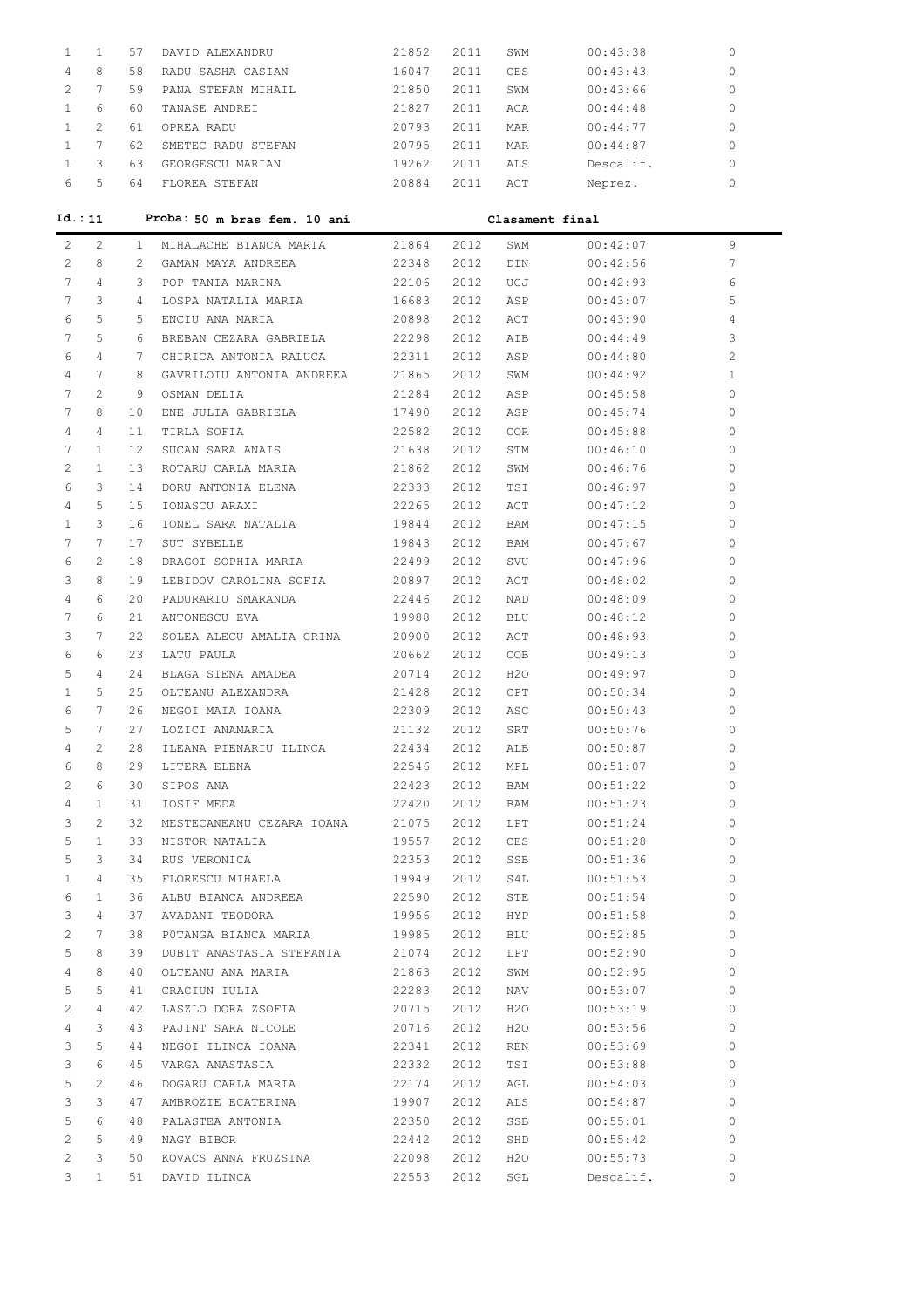| Id.: 12               |              |                 | Proba: 50 m bras masc. 10 ani     |                |              | Clasament final |                      |                      |
|-----------------------|--------------|-----------------|-----------------------------------|----------------|--------------|-----------------|----------------------|----------------------|
| 10 <sub>o</sub>       | 4            | $\mathbf{1}$    | SOROCIANU RARES ANDREI            | 22329          | 2012         | TSI             | 00:40:88             | 9                    |
| 5                     | 8            | $\overline{2}$  | MEREUTA ANDREEAS IOAN             | 19862          | 2012         | CSN             | 00:41:30             | 7                    |
| $\mathbf{1}$          | 5            | 3               | SMANTANCA STRUGARIU VLAD          | 19860          | 2012         | CSN             | 00:42:28             | 6                    |
| 10                    | 7            | 4               | CONSTANTINICA DENIS ANDRE         | 17285          | 2012         | ALS             | 00:42:79             | 5                    |
| 9                     | 5            | 5.              | PREDA EDUARD ANDREI               | 21861          | 2012         | SWM             | 00:43:36             | 4                    |
| 10                    | 2            | 6               | ANDRONE FILIP                     | 22285          | 2012         | NAV             | 00:43:40             | 3                    |
| 10                    | 6            | 7               | LUPUSORU RADU ANDREI              | 22307          | 2012         | STE             | 00:43:52             | 2                    |
| 10                    | 5            | 8               | IGNAT DARIUS STEFAN               | 16849          | 2012         | DEL             | 00:44:36             | $\mathbf{1}$         |
| 10                    | $\mathbf{1}$ | 9               | REYHAN REFIK KAAN                 | 22320          | 2012         | <b>BSC</b>      | 00:44:54             | $\Omega$             |
| 10                    | 8            | 10              | GHERGHEL MATEI                    | 22372          | 2012         | BAM             | 00:44:93             | $\Omega$             |
| 9                     | 6            | 11              | CIRCOTA IOAN TUDOR                | 19270          | 2012         | ALS             | 00:45:41             | $\Omega$             |
| 2                     | 3            | 12 <sup>°</sup> | CADAR DARIUS                      | 22299          | 2012         | AIB             | 00:45:49             | $\Omega$             |
| 9                     | 2            | 13              | APRODU MATEI                      | 22287          | 2012         | NAV             | 00:46:63             | $\Omega$             |
| 9                     | 7            | 14              | ALBU DANIEL MIHAI                 | 22437          | 2012         | SHD             | 00:47:94             | $\Omega$             |
| 8                     | 2            | 15              | IVANA ANDREI                      | 22308          | 2012         | STE             | 00:47:98             | $\Omega$             |
| 3                     | 8            | 16              | MATEI IONUT                       | 21422          | 2012         | DAC             | 00:48:05             | $\Omega$             |
| 8                     | $\mathbf{1}$ | 17              | GEAMAN DANIEL                     | 19863          | 2012         | CSN             | 00:48:10             | $\Omega$             |
| 7                     | 7            | 18              | SAVESCU DARYUS ANDREI             | 16507          | 2012         | ALS             | 00:48:71             | $\Omega$             |
| 8                     | 5            | 19              | MACSIM ROBERT STEFAN              | 22330          | 2012         | TSI             | 00:48:83             | $\Omega$             |
| 6                     | 8            | 20              | TOADER MIHNEA STEFAN              | 22569          | 2012         | MAR             | 00:48:92             | $\Omega$             |
| 9<br>4                | 8            | 21<br>22        | GUGU EDUARD LUCA                  | 19984          | 2012<br>2012 | BLU             | 00:49:02             | $\Omega$<br>$\Omega$ |
| 8                     | 4<br>4       | 23              | MOISA MINA<br>CIOBANU VLAD        | 19703          |              | SCB             | 00:49:06             | $\Omega$             |
| 5                     | 7            | 24              | ENICA ARTHUR RUIZ GABRIEL         | 17885<br>20951 | 2012<br>2012 | TSP<br>SWM      | 00:49:19<br>00:49:38 | $\Omega$             |
| 8                     | 8            | 25              | NICULESCU DAVID IOAN              | 21859          | 2012         | SWM             | 00:49:51             | $\Omega$             |
| $\mathbf{1}$          | 2            | 26              | PETER ERIK                        | 20717          | 2012         | H20             | 00:49:69             | $\Omega$             |
| 8                     | 7            | 27              | STEFAN DAVID ANDREI               | 21057          | 2012         | ALS             | 00:49:87             | $\Omega$             |
| 8                     | 6            | 28              | BARBOI DARIUS VALENTIN            | 21262          | 2012         | ASP             | 00:50:22             | $\Omega$             |
| 2                     | 8            | 29              | ZBURLEA CRISTIAN ANDREI           | 20896          | 2012         | ACT             | 00:50:49             | $\Omega$             |
| 3                     | 6            | 30              | POTROVITA LUCA ANDREI             | 20508          | 2012         | BAM             | 00:50:82             | $\Omega$             |
| 5                     | 4            | 31              | MISAN VLAD NICOLAS                | 22549          | 2012         | ACN             | 00:50:94             | $\Omega$             |
| 4                     | 2            | 32              | DUMINICA COSMIN ANDREI            | 19451          | 2012         | CPT             | 00:50:95             | $\Omega$             |
| 8                     | 3            | 33              | PIRVU RARES                       | 22288          | 2012         | NAV             | 00:51:01             | $\Omega$             |
| 7                     | 5            | 34              | IONESCU RADU                      | 22284          | 2012         | NAV             | 00:51:23             | $\Omega$             |
| 5                     | 2            | 35              | ROTARU EDUARD PETRU               | 22286          | 2012         | NAV             | 00:51:25             | 0                    |
| 2                     | $\mathbf{1}$ | 36              | DOGARIU DARIUS MIHAI              | 16505          | 2012         | ALS             | 00:51:31             | 0                    |
| 4                     | 7            | 37              | NAVALA ALEXANDRU IONUT            | 21858          | 2012         | SWM             | 00:51:61             | 0                    |
| 7                     | 8            | 38              | STINGA IANIS NICOLAS              | 22321          | 2012         | <b>BSC</b>      | 00:51:86             | 0                    |
| 9                     | 1            | 39              | DRAGHICI IANIS ALEXANDRU          | 19980          | 2012         | BLU             | 00:51:89             | 0                    |
| 7                     | 2            | 40              | LUPAN PATRIC ALEXANDRU            | 22318          | 2012         | <b>BSC</b>      | 00:52:35             | 0                    |
| 1                     | 4            | 41              | CARAIMAN ANTON MATEI GEOR         | 22331          | 2012         | TSI             | 00:52:49             | 0                    |
| 6                     | 4            | 42              | VULPE DARIUS STEFAN               | 22310          | 2012         | ASC             | 00:52:56             | $\Omega$             |
| 3                     | 1            | 43              | NEACSU DAVID MIHAI                | 19114          | 2012         | STE             | 00:52:69             | $\Omega$             |
| 4                     | 3            | 44              | POPA DAVID                        | 20801          | 2012         | MAR             | 00:52:70             | $\Omega$             |
| 2                     | 2            | 45              | PATRASCAN VICTOR CONSTANT         | 20955          | 2012         | SWM             | 00:52:76             | $\Omega$             |
| 7                     | 3            | 46              | NIDELCEA LUCA ANDREI              | 22585          | 2012         | SWM             | 00:52:78             | $\Omega$             |
| 6                     | 3            | 47              | MAGHERAS RADU STEFAN              | 19981          | 2012         | BLU             | 00:52:80             | $\Omega$             |
| 4                     | 6            | 48              | VLASCEANU DRAGOS ANDREI           | 22323          | 2012         | <b>BSC</b>      | 00:52:81             | $\Omega$             |
| 3                     | 5            | 49              | CALAPIS ALEXANDRU PETRU           | 22570          | 2012         | MAR             | 00:52:99             | $\Omega$             |
| 6                     | 5            | 50              | RADU ERIC MIHAI                   | 22306          | 2012         | STE             | 00:53:35             | $\Omega$             |
| 7                     | 4            | 51              | BURCEA LUCA DAVID D-TRU           | 21675          | 2012         | REN             | 00:53:42             | $\Omega$             |
| 7                     | 6            | 52              | PALADE DENIS THEODOR              | 21759          | 2012         | REN             | 00:53:52             | $\Omega$             |
| 7                     | 1            | 53              | HUMA VLAD STEFAN                  | 19967          | 2012         | HYP.            | 00:53:67             | $\Omega$             |
| 4                     | 1            | 54              | MARTIN STEFAN GABRIEL             | 22588          | 2012         | STE             | 00:53:72             | $\Omega$             |
| 2                     | 7            | 55              | NISIPEANU IOAN                    | 22358          | 2012         | SSB             | 00:53:91             | $\Omega$             |
| 2                     | 5            | 56              | OLAR DRAGOS STEFAN                | 17494          | 2012         | <b>CES</b>      | 00:54:36             | $\Omega$             |
| 4                     | 8            | 57              | CHETRONE CAUSTISANU LUCA          | 20668          | 2012         | COB             | 00:54:65             | $\Omega$             |
| 5                     | 1            | 58              | OPRIS ANDREI                      | 22357          | 2012         | SSB             | 00:54:93             | $\Omega$             |
| 6                     | 2            | 59              | DRAGOI DAVID MIHAI                | 22110          | 2012         | ALS             | 00:55:97             | $\Omega$             |
| 1                     | 6<br>7       | 60              | SCARLAT RAMI STEFAN               | 22598          | 2012         | STE             | 00:56:07             | $\Omega$<br>$\Omega$ |
| 3<br>3                | 4            | 61<br>62        | RUS NORBERT MIHAI<br>COJITA MIHAI | 22568<br>21729 | 2012<br>2012 | MAR<br>CSR      | 00:56:32<br>00:56:59 | $\Omega$             |
| 6                     | 6            | 63              | NAE HORIA IUSTIN                  | 19448          | 2012         | CTR             | 00:56:82             | 0                    |
| $\mathbf{2}^{\prime}$ | 6            | 64              | BUCUR DAVID STEFAN                | 19891          | 2012         | CSR             | 00:57:03             | 0                    |
|                       |              |                 |                                   |                |              |                 |                      |                      |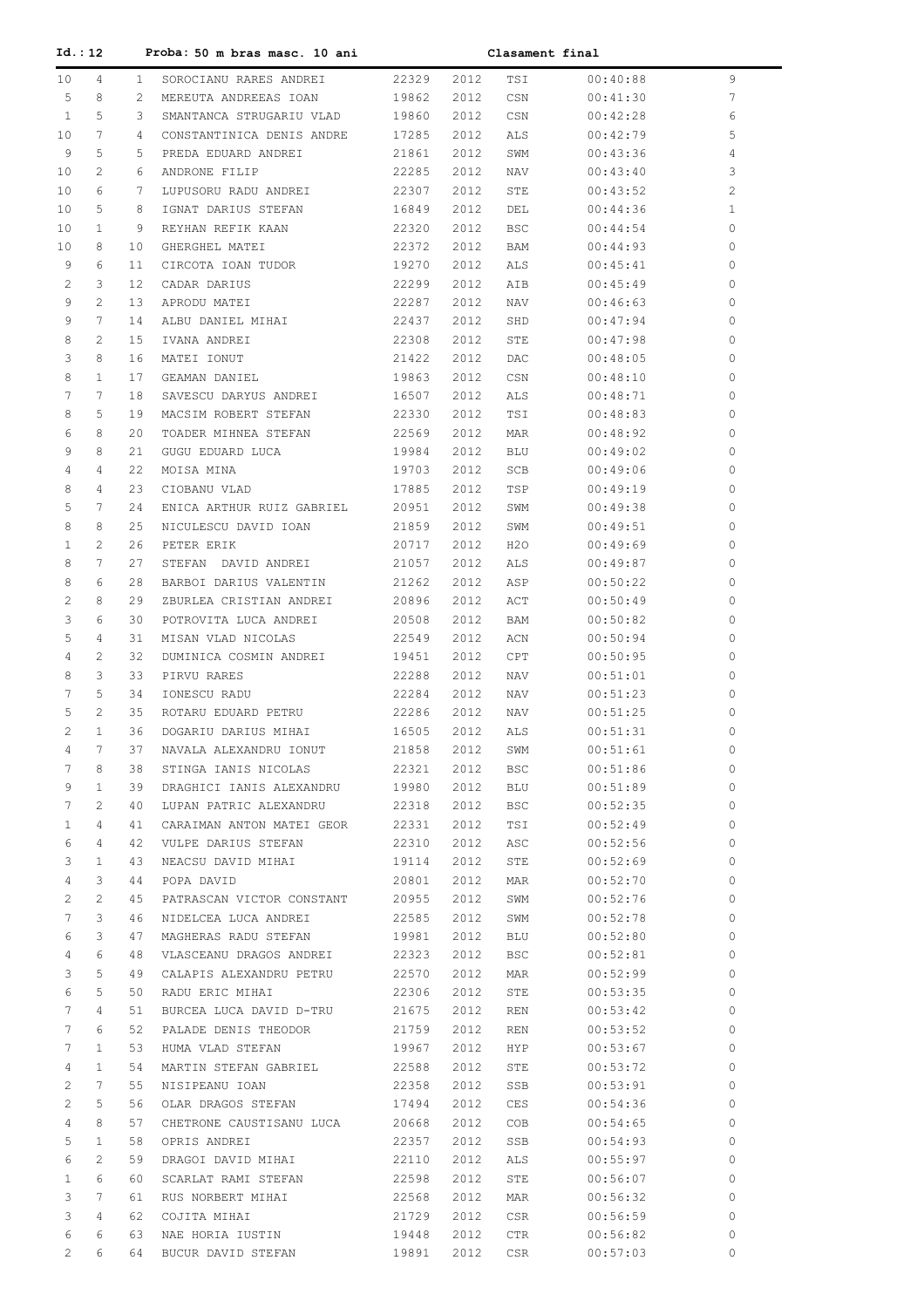| 6  |                | 65 | CHIABURU ANDREI           | 20661 | 2012 | COB  | 00:57:30  | $\Omega$ |
|----|----------------|----|---------------------------|-------|------|------|-----------|----------|
|    | 3              | 66 | LUCHIAN MATEI ALEXANDRU   | 19272 | 2012 | ALS  | 00:57:31  | 0        |
| 4  | 5              | 67 | MIRCEA CATALIN ANTONIU    | 22633 | 2012 | STE  | 00:59:20  | $\Omega$ |
| 5  | 5              | 68 | PALTINISANU LUCA          | 19953 | 2012 | HYP  | 01:00:08  | 0        |
| 5  | 3              | 69 | TICHINDELEAN EDUARD       | 22360 | 2012 | SSB  | 01:03:51  | 0        |
|    | 3              | 70 | BRADEAN IOVANAS RARES VLA | 20802 | 2012 | MAR  | Descalif. | $\Omega$ |
|    | 4              | 70 | ALEXANDRESCU ANDREI CATAL | 22548 | 2012 | MPL  | Descalif. | $\Omega$ |
| 5  | 6              | 71 | DELEU COSMIN ANDREI       | 19888 | 2012 | CSN  | Descalif. | $\Omega$ |
| 6  | 7              | 72 | STEJEREANU ANDI           | 21423 | 2012 | DAC. | Descalif. | $\Omega$ |
| 9  | 3              | 73 | AYLETT DANIEL ALEXANDRU   | 21257 | 2012 | TSP  | Descalif. | $\Omega$ |
| 9  | 4              | 74 | PAUN LUCA ANDREI          | 19608 | 2012 | ASP  | Descalif. | $\Omega$ |
| 10 | 3              | 75 | POPA LUCA IOAN            | 20895 | 2012 | ASC  | Descalif. | $\Omega$ |
| 3  | $\mathfrak{D}$ | 77 | TIRITEU RAZVAN TUDOR      | 21472 | 2012 | STM  | Neprez.   | 0        |
|    |                |    |                           |       |      |      |           |          |

| Id.: 13               |                       |              | Proba: 100 m bras fem. 11 ani |       |      | Clasament final |          |                |  |
|-----------------------|-----------------------|--------------|-------------------------------|-------|------|-----------------|----------|----------------|--|
| $\mathbf{1}$          | 5                     | $\mathbf{1}$ | MICU IRINA                    | 16038 | 2011 | ASP             | 01:27:38 | 9              |  |
| 8                     | 7                     | 2            | COMNA ANDREEA LUIZA           | 16022 | 2011 | ASP             | 01:28:02 | 7              |  |
| 8                     | 6                     | 3            | RAUCA REBECA                  | 21202 | 2011 | STE             | 01:28:12 | 6              |  |
| 8                     | 3                     | 4            | SCEPANSCHI IOANA ALESSIA      | 22498 | 2011 | SVU             | 01:30:45 | 5              |  |
| 8                     | 4                     | 5            | BANATEANU MARA DAPHNE         | 21854 | 2011 | SWM             | 01:30:92 | 4              |  |
| 8                     | 8                     | 6            | BARBIERU ANELIS ANTONIA       | 16018 | 2011 | ASP             | 01:31:18 | 3              |  |
| 7                     | 6                     | 7            | MOCANU NATALIA ANDREEA        | 17665 | 2011 | REN             | 01:31:20 | $\overline{2}$ |  |
| 8                     | 5                     | 8            | AMBRUS DALMA                  | 19239 | 2011 | HYP             | 01:31:58 | $\mathbf{1}$   |  |
| 7                     | 5                     | 9            | LUPU ANTONIA                  | 21199 | 2011 | STE             | 01:31:86 | 0              |  |
| 8                     | $\mathbf{1}$          | 10           | AVRAM ALEXANDRA               | 21429 | 2011 | MPL             | 01:32:31 | 0              |  |
| 7                     | 4                     | 11           | ANTAL ANETT                   | 20663 | 2011 | COB             | 01:33:35 | 0              |  |
| 7                     | 7                     | 12           | MIRCEA DARIA                  | 21198 | 2011 | STE             | 01:33:74 | 0              |  |
| 8                     | 2                     | 13           | FEKETE PETRA                  | 16567 | 2011 | HYP             | 01:34:01 | 0              |  |
| 7                     | 8                     | 14           | POPA CRISTIANA                | 22282 | 2011 | NAV             | 01:34:02 | 0              |  |
| $\mathbf{1}$          | 3                     | 15           | URSAN LACRAMIOARA             | 19842 | 2011 | BAM             | 01:35:53 | 0              |  |
| 7                     | 2                     | 16           | PETRISOR ANA SOFIA            | 19431 | 2011 | REN             | 01:35:67 | 0              |  |
| 5                     | 8                     | 17           | NICULAIE IRENE NICOLE         | 20889 | 2011 | ACT             | 01:35:86 | 0              |  |
| 2                     | 6                     | 18           | NEACSU CRISTEA GABRIELA       | 20637 | 2011 | LPT             | 01:36:13 | 0              |  |
| 5                     | 4                     | 19           | BEJU NATALIA                  | 21197 | 2011 | STE             | 01:37:26 | 0              |  |
| 6                     | 7                     | 20           | CRAINIC SMARANDA              | 19951 | 2011 | HYP             | 01:37:92 | 0              |  |
| 5                     | 3                     | 21           | TIMIS ELENA                   | 19561 | 2011 | COB             | 01:37:96 | 0              |  |
| 3                     | 7                     | 22           | GROSU ANGELICA INGRID         | 21869 | 2011 | PET             | 01:38:04 | 0              |  |
| 3                     | 6                     | 23           | SERBAN IOANA LUCIA            | 16069 | 2011 | CSN             | 01:38:07 | 0              |  |
| 3                     | $\mathbf{1}$          | 24           | MANSOUR SARA                  | 19807 | 2011 | BLU             | 01:38:62 | 0              |  |
| 4                     | 7                     | 25           | DRAGOS PINZARU IOANA          | 21719 | 2011 | CJI             | 01:38:96 | 0              |  |
| 4                     | 8                     | 26           | HRINCESCU ISABELLA ANTONI     | 20510 | 2011 | BAM             | 01:39:01 | $\Omega$       |  |
| 6                     | 8                     | 27           | BARABAS ALEXIA IOANA          | 20705 | 2011 | H2O             | 01:39:50 | 0              |  |
| 3                     | 2                     | 28           | MOCIRAN MARA                  | 19848 | 2011 | BAM             | 01:39:72 | 0              |  |
| 6                     | 3                     | 29           | NITU SARA THEODORA            | 16563 | 2011 | HYP.            | 01:39:74 | 0              |  |
| 6                     | 4                     | 30           | BULEU ALEXA MARIA             | 17302 | 2011 | HYP.            | 01:40:78 | $\Omega$       |  |
| 7                     | 1                     | 31           | BATEL ESSAMELDIN ABOUELEL     | 21230 | 2011 | NAV             | 01:40:86 | 0              |  |
| 6                     | 6                     | 32           | MELCESCU NATALIA              | 21649 | 2011 | ASC             | 01:40:90 | 0              |  |
| 6                     | $\mathbf{1}$          | 33           | ANDREI BRISTENA MARIA         | 19429 | 2011 | REN             | 01:41:02 | $\Omega$       |  |
| $\mathbf{1}$          | 4                     | 34           | DOBRE ELLA                    | 21870 | 2011 | PET             | 01:43:68 | $\Omega$       |  |
| 2                     | 7                     | 35           | KOVACS KARLA                  | 19849 | 2011 | BAM             | 01:44:24 | 0              |  |
| 2                     | 3                     | 36           | GHICA ALEXANDRA               | 20825 | 2011 | SPL             | 01:44:27 | $\circ$        |  |
| 3                     | 5                     | 37           | FILIP MARIA SOFIA             | 19858 | 2011 | BAM             | 01:45:51 | $\mathbf{0}$   |  |
| 5                     | 5                     | 38           | SELER IRIS MARIA              | 20646 | 2011 | COB             | 01:45:59 | $\mathbf{0}$   |  |
| 5                     | 6                     | 39           | BADARAU ALESIA ANDREEA        | 22554 | 2011 | SGL             | 01:46:37 | $\mathbf{0}$   |  |
| $\mathbf{2}^{\prime}$ | 5                     | 40           | IONESCU PLESESTI ADA ELEN     | 21583 | 2011 | CES             | 01:46:62 | $\mathbf{0}$   |  |
| 3                     | 3                     | 41           | CUCLEA MARIA ILINCA           | 21881 | 2011 | SS7             | 01:46:95 | 0              |  |
| $\mathbf{1}$          | 6                     | 42           | POP ALMA                      | 21130 | 2011 | SRT             | 01:47:00 | 0              |  |
| 4                     | 6                     | 43           | KUTLU REYHAN                  | 21108 | 2011 | MBR             | 01:47:09 | 0              |  |
| 4                     | 4                     | 44           | GABOR MADALINA DIANA          | 21186 | 2011 | STM             | 01:47:59 | 0              |  |
| 2                     | 4                     | 45           | DRAGOMIR ALESSIA GABRIELA     | 21018 | 2011 | CES             | 01:47:68 | 0              |  |
| 3                     | 8                     | 46           | LOGA ANTONIA FLORINA          | 21123 | 2011 | SRT             | 01:47:80 | 0              |  |
| 4                     | $\mathbf{1}$          | 47           | BUJOR NADIA ISABELA           | 21440 | 2011 | STM             | 01:48:34 | 0              |  |
| 5                     | $\mathbf{2}^{\prime}$ | 48           | PETENGHE ANASTASIA            | 17259 | 2011 | SVU             | 01:48:69 | 0              |  |
| 5                     | $7\phantom{.0}$       | 49           | GIURA IULIA                   | 17485 | 2011 | ASP             | 01:49:20 | 0              |  |
| 5                     | $\mathbf{1}$          | 50           | MOFIDI ARIYANA                | 21201 | 2011 | STE             | 01:51:26 | 0              |  |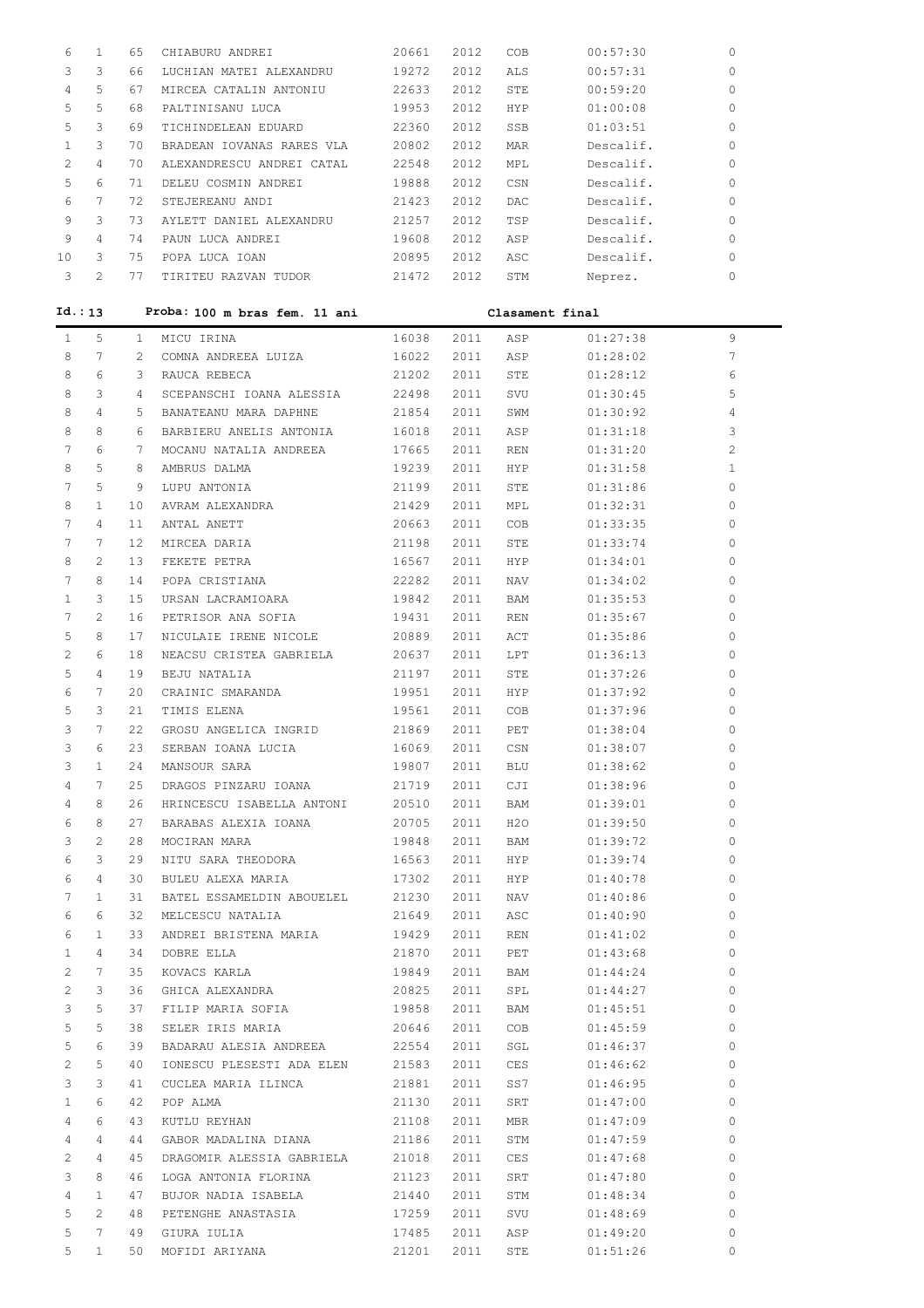| 4                     | 3                     | 51          | RADU ANTONIA ANDREEA B.             | 19312 | 2011 | ALS             | 01:52:46  | 0            |
|-----------------------|-----------------------|-------------|-------------------------------------|-------|------|-----------------|-----------|--------------|
| 4                     | $\overline{2}$        | 52          | PODELEAN TEODORA                    | 21177 | 2011 | SHD             | 01:52:93  | 0            |
| 4                     | 5                     | 53          | CEANCU JASMINE MARIA                | 21853 | 2011 | SWM             | 01:53:42  | 0            |
| 6                     | $\overline{2}$        | 54          | MUTI DARIA ANDREEA                  | 21233 | 2011 | NAV             | Descalif. | 0            |
| 6                     | 5                     | 54          | PROSANICHE ALECSIA STEFAN           | 21648 | 2011 | ASC             | Descalif. | 0            |
| 2                     | 2                     | 56          | HUDESCU RALUCA                      | 21893 | 2011 | <b>BCC</b>      | Neprez.   | 0            |
| 3                     | 4                     | 56          | GIUGLEA ALESIA MARIA                | 21897 | 2011 | BCC             | Neprez.   | 0            |
| $7\phantom{.0}$       | 3                     |             | 57 BOBEICA ANDREEA BIANCA           | 17293 | 2011 | MTG             | Neprez.   | 0            |
|                       |                       |             |                                     |       |      |                 |           |              |
| Id.: 14               |                       |             | Proba: 100 m bras masc. 11 ani      |       |      | Clasament final |           |              |
| 7                     | 4                     | 1           | VIERU VLAD GABRIEL                  | 21225 | 2011 | NAV             | 01:24:55  | 9            |
| 7                     | 3                     | $2^{\circ}$ | BUCUR LUCA EDUARD STEFAN 21843      |       | 2011 | SWM             | 01:26:01  | 7            |
| 3                     | $\mathbf{1}$          | 3           | MIHAI DAVID GABRIEL                 | 16040 | 2011 | CES             | 01:26:37  | 6            |
| 7                     | 7                     | $4 \quad$   | TASYUREK LEVENTE UGUR               | 21081 | 2011 | COR             | 01:27:16  | 5            |
| 7                     | $\mathbf{1}$          | 5           | IORDACHE ROBERT ANDREI 16501        |       | 2011 | ALS             | 01:27:17  | 4            |
| 7                     | 6                     | 6           | KELLER NICHOLAS                     | 19236 | 2011 | HYP             | 01:28:29  | 3            |
| 7                     | 5                     | 7           | TALPAC BOGDAN CRISTIAN 20886        |       | 2011 | ACT             | 01:29:65  | 2            |
| 7                     | $\mathfrak{D}$        | 8           | MELIS VLAD ANDREI                   | 21183 | 2011 | STM             | 01:30:02  | $\mathbf{1}$ |
| $\mathbf{1}$          | 5                     | 9           | JUCAN ROBERT ANDREI                 | 21777 | 2011 | DEV             | 01:31:85  | 0            |
| 3                     | 5                     | 10          | MATHE ARNOLD                        | 21639 | 2011 | ACN             | 01:31:90  | 0            |
| 6                     | 6                     | 11          | KOVACS NORBERT                      | 19237 | 2011 | <b>HYP</b>      | 01:32:05  | 0            |
| 6                     | 8                     | 12          | BADARAU ROBERT                      | 16667 | 2011 | ASP             | 01:34:42  | 0            |
| 6                     | 7                     | 13          | BALAN IONUT COSMIN                  | 16620 | 2011 | TSP             | 01:34:45  | 0            |
| 6                     | 4                     | 14          | TOTH ADRIAN                         | 21172 | 2011 | SHD             | 01:34:60  | 0            |
| 6                     | 2                     | 15          | ANGHEL DARIUS                       | 21837 | 2011 | SWM             | 01:35:21  | 0            |
| 2                     | 6                     | 16          | GHITA VLADUT PAUL MATEI             | 16437 | 2011 | ALS             | 01:35:27  | 0            |
| $\mathbf{2}^{\prime}$ | 7                     | 17          | MIHAI VICTOR ANDREI                 | 21430 | 2011 | NAV             | 01:36:04  | 0            |
| 6                     | 3                     | 17          | BARNA LUCAS                         | 21170 | 2011 | SHD             | 01:36:04  | 0            |
| 7                     | 8                     | 19          | COJOCARU ERIK CRISTIAN 21839        |       | 2011 | SWM             | 01:36:28  | 0            |
| 5                     | 5                     | 20          | RADU ANDREI IONUT                   | 21224 | 2011 | NAV             | 01:36:70  | 0            |
| 6                     | 5                     | 21          | ANDRIU FILIP                        | 17225 | 2011 | SVU             | 01:36:99  | 0            |
| 5                     | 6                     | 22          | COMAN DAVID ANDREI                  | 16566 | 2011 | HYP.            | 01:37:97  | 0            |
| 5                     | $\overline{2}$        | 23          | GORAN PAVEL SERBAN                  | 19447 | 2011 | REN             | 01:38:50  | 0            |
| $\mathbf{2}^{\prime}$ | $\mathbf{2}^{\prime}$ | 24          | POPESCU DAN RADU                    | 22301 | 2011 | CJI             | 01:39:86  | $\Omega$     |
| $\mathbf{2}^{\prime}$ | 5                     | 25          | BOBOC ALBERT ANDREI                 | 19983 | 2011 | BLU             | 01:39:87  | 0            |
| 4                     | 5                     |             | 26 HAMMOUD RAMI                     | 21838 | 2011 | SWM             | 01:41:15  | $\Omega$     |
| 3                     | 6                     | 27          | GEORGESCU MARIAN                    | 19262 | 2011 | ALS             | 01:42:17  | $\Omega$     |
| 2                     | 4                     | 28          | HUSARESCU ALBERT ALEXANDR           | 21721 | 2011 | CJI             | 01:42:82  | 0            |
| 2                     | 3                     | 29          | VRANCEANU ALBERT                    | 21646 | 2011 | BCC             | 01:43:06  | 0            |
| 3                     | 3                     | 30          | SANDU DAVID STEFAN BOGDAN           | 16432 | 2011 | LPT             | 01:46:24  | 0            |
| 5                     | 1                     | 31          | TITA DAVID STEFAN                   | 21846 | 2011 | SWM             | 01:46:37  | 0            |
| $\mathbf{1}$          | 3                     | 32          | VLADUT ALEXANDRU MIHAI              | 20551 | 2011 | BLU             | 01:46:67  | 0            |
| 1                     | 4                     | 33          | VASILE EDUARD ALEXANDRU             | 16688 | 2011 | CES             | 01:48:77  | 0            |
| 4                     | 3                     | 34          | PETER MARK ATTILA                   | 20713 | 2011 | H20             | 01:48:92  | 0            |
| 4                     | 7                     | 35          | PANA STEFAN MIHAIL                  | 21850 | 2011 | SWM             | 01:49:27  | 0            |
| 2                     | 8                     | 36          | SADEGHI ARMAN                       | 21194 | 2011 | STE             | 01:49:83  | 0            |
| 4                     | 6                     | 37          | MELCESCU SEBASTIAN                  | 21647 | 2011 | ASC             | 01:49:89  | 0            |
| 4                     | 8                     | 38          | DODOC YANNIS                        | 21849 | 2011 | SWM             | 01:51:02  | 0            |
| 4                     | 1                     | 39          | TOLSTOBRACH TUDOR                   | 21844 | 2011 | SWM             | 01:51:45  | 0            |
| 3                     | 2                     | 40          | TOMA MIHAI                          | 21890 | 2011 | BCC             | 01:51:79  | 0            |
|                       |                       |             |                                     |       |      |                 |           | 0            |
| 3<br>3                | 8<br>7                | 41          | SIRBU ANDREI<br>RADU ILIE ALEXANDRU | 17547 | 2011 | DAC             | 01:52:38  | 0            |
|                       | 4                     | 42          |                                     | 21251 | 2011 | CPT             | 01:52:83  | 0            |
| 3                     |                       | 43          | DAVID ALEXANDRU                     | 21852 | 2011 | SWM             | 01:55:62  |              |
| 2                     | 1                     | 44          | RADU SASHA CASIAN                   | 16047 | 2011 | CES             | 01:55:77  | 0            |
| 5                     | 7                     | 45          | RACZ LEO                            | 19280 | 2011 | COR.            | 01:55:89  | 0            |
| 4                     | 2                     | 46          | HOTICO ROBERT IONUT                 | 21187 | 2011 | STM             | Descalif. | 0            |
| 4                     | 4                     | 46          | PETRACHE TUDOR STEFAN               | 17487 | 2011 | ASP             | Descalif. | 0            |
| 5                     | 3                     | 47          | RADULESCU BOSTINA MIHAI A           | 21845 | 2011 | SWM             | Descalif. | 0            |
| 5                     | 4                     | 48          | IVAN GEORGE ANDREI                  | 17646 | 2011 | CPT             | Descalif. | 0            |
| 5                     | 8                     | 49          | PATRICHI RARES ALESSANDRO           | 17669 | 2011 | CSN             | Descalif. | 0            |
| 6                     | $\mathbf{1}$          | 50          | BUTUFEI RARES                       | 19238 | 2011 | HYP             | Descalif. | 0            |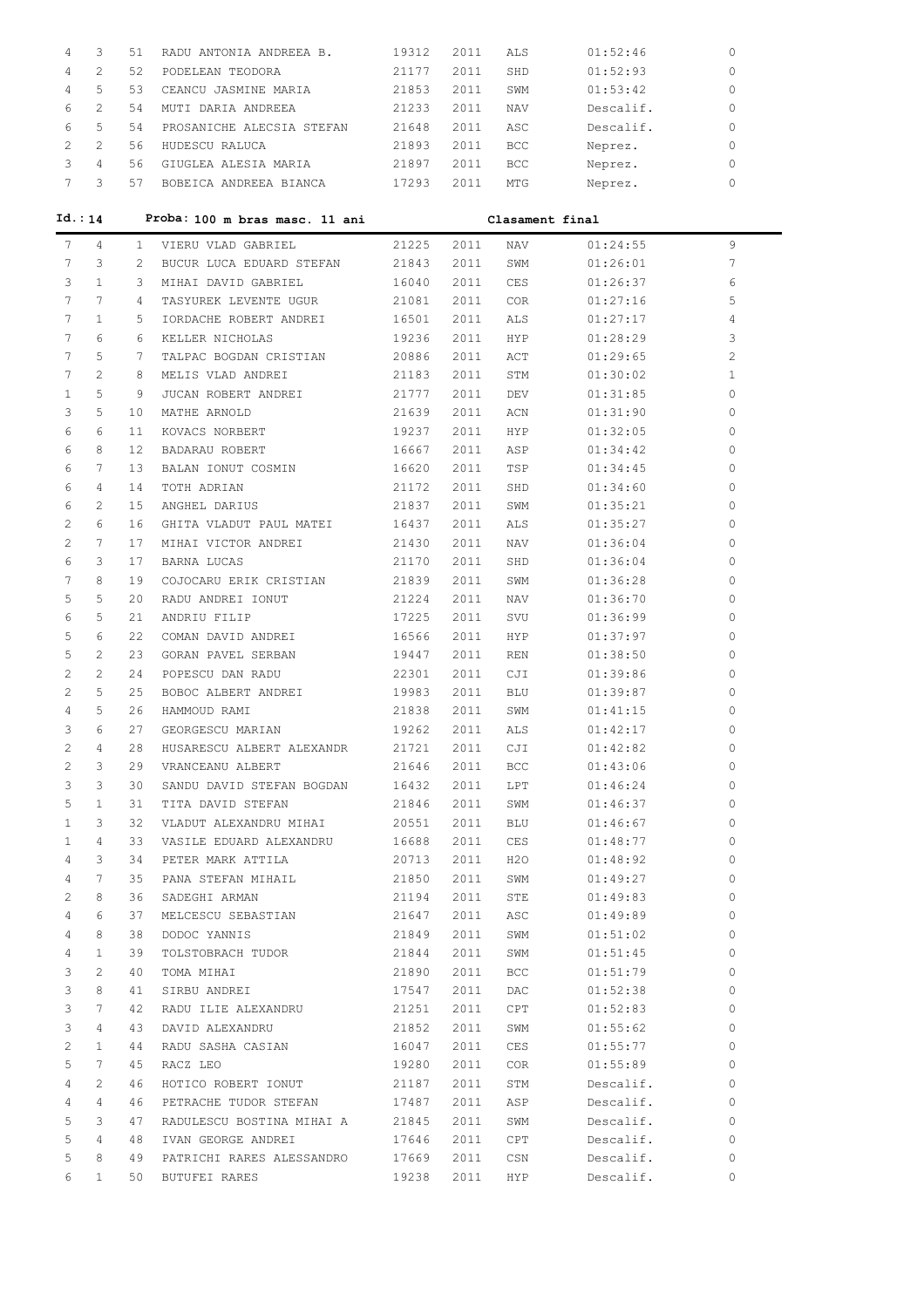| Id.: 15 |                |               |       | Proba: 4 X 50 m liber fem. 11 ani    | Clasament final |          |     |
|---------|----------------|---------------|-------|--------------------------------------|-----------------|----------|-----|
| 1       | 5              | $\mathbf{1}$  |       | FC/1) GIURA, BARBIERU, COMNA, MICU   | ASP             | 02:07:30 | 18  |
|         | 4              | 2             | FC/1) | MIRCEA, BEJU, MOFIDI, RAUCA          | STE             | 02:08:17 | 14  |
|         | 3              | 3             | FC/1) | CRAINIC, AMBRUS, BULEU, FEKETE       | HYP             | 02:09:88 | 12. |
|         | 6              | 4             | FC/1  | HRINCESCU, FILIP, URSAN, MOCIRAN     | BAM             | 02:16:62 | 10  |
|         | $\mathfrak{D}$ | 5.            | FC/1) | VASILESCU, MUTI, BATEL, POPA         | <b>NAV</b>      | 02:17:96 | 8   |
|         |                |               |       |                                      |                 |          |     |
| Id.: 16 |                |               |       | Proba: 4 X 50 m liber masc. 11 ani   | Clasament final |          |     |
| 1       | 2              | $\mathbf{1}$  | MC/1) | TITA, BUCUR, COJOCARU, ANGHEL        | SWM             | 02:04:49 | 18  |
|         | 3              | $\mathcal{L}$ |       | MC/1) VIERU, CAPISIZU, GAVRILA, NITU | <b>NAV</b>      | 02:07:13 | 14  |
|         | 4              | 3             | MC/1) | KOVACS, BUTUFEI, KELLER, COMAN       | <b>HYP</b>      | 02:10:43 | 12. |
|         | 7              | 4             | MC/1) | TALPAC, HALIUC, NICULA, GOSIU        | ACT             | 02:10:82 | 10  |
|         | 5              | 5.            | MC/1) | MIHAI, VASILE, RADU, CRISTESCU       | <b>CES</b>      | 02:14:89 | 8   |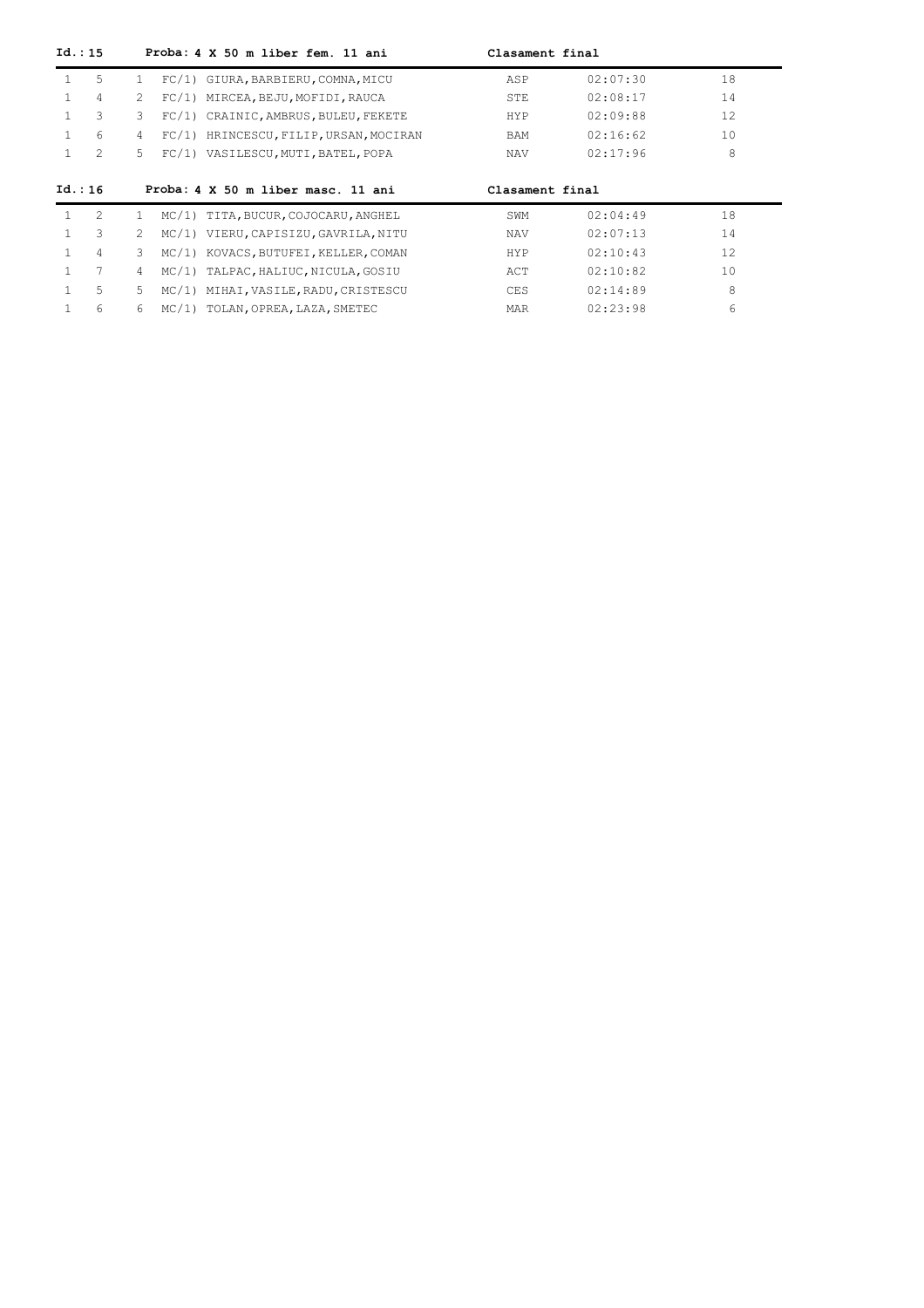**Bazin: 50 m / 8 culoare**

**BRASOV \* 10/06/2022 - 12/06/2022**

|                | Ser. Cul. Loc   |                | Nume si prenume                             | Cod   | An   | Club            | Timp     | Puncte         |
|----------------|-----------------|----------------|---------------------------------------------|-------|------|-----------------|----------|----------------|
|                |                 |                | Stafeta (Sch.1, Sch.2, Sch.3, Sch.4)        |       |      |                 | realizat | realizate      |
|                | Reuniunea:      |                | 3<br>Data: 11/06/2022                       |       |      |                 |          |                |
| Id.:17         |                 |                | Proba: 100 m liber masc. 11 ani             |       |      | Clasament final |          |                |
| 9              | 4               | 1              | ASAFTEI TUDOR IONUT                         | 21774 | 2011 | <b>DEV</b>      | 01:02:99 | 9              |
| 8              | 5               | $\overline{2}$ | ANGHEL DARIUS                               | 21837 | 2011 | SWM             | 01:05:86 | 7              |
| 9              | $\mathbf{1}$    | 3              | PETROV LUCA IOAN                            | 21891 | 2011 | <b>BCC</b>      | 01:05:91 | 6              |
| 9              | 8               | 3              | MELIS VLAD ANDREI                           | 21183 | 2011 | STM             | 01:05:91 | 6              |
| 8              | 7               | 5              | JUCAN ROBERT ANDREI                         | 21777 | 2011 | DEV             | 01:06:28 | 4              |
| 9              | 3               | 6              | BADARAU ROBERT                              | 16667 | 2011 | ASP             | 01:06:29 | 3              |
| 8              | $\overline{2}$  | 7              | TITA DAVID STEFAN                           | 21846 | 2011 | SWM             | 01:07:89 | $\overline{c}$ |
| 9              | 6               | 8              | CAPISIZU MATEI                              | 21431 | 2011 | NAV             | 01:08:15 | $\mathbf{1}$   |
| 9              | 5               | 9              | VIERU VLAD GABRIEL                          | 21225 | 2011 | NAV             | 01:08:32 | 0              |
| 8              | 6               | 10             | FLOREA STEFAN                               | 20884 | 2011 | ACT             | 01:08:39 | 0              |
| 7              | $\overline{2}$  | 11             | VRANCEANU ALBERT                            | 21646 | 2011 | BCC             | 01:08:50 | 0              |
| 5              | 4               | 12             | COJOCARU ERIK CRISTIAN                      | 21839 | 2011 | SWM             | 01:09:79 | 0              |
| 9              | $\overline{2}$  | 13             | IVAN GEORGE ANDREI                          | 17646 | 2011 | CPT             | 01:09:86 | 0              |
| 9              | 7               | 14             | GAVRILA ALEXANDRU DANIEL                    | 21228 | 2011 | NAV             | 01:10:15 | 0              |
| 8              | 3               | 15             | COMAN DAVID ANDREI                          | 16566 | 2011 | <b>HYP</b>      | 01:10:27 | 0              |
| 6              | 2               | 16             | DAMSA ROBERT ALEXANDRU                      | 21223 | 2011 | ALB             | 01:10:36 | 0              |
| 2              | 8               | 17             | SIRBU ANDREI                                | 17547 | 2011 | DAC             | 01:10:57 | 0              |
| 7              | 8               | 18             | ANDRIU FILIP                                | 17225 | 2011 | SVU             | 01:10:76 | 0              |
| 6              | 3               | 19             | BUCUR LUCA EDUARD STEFAN                    | 21843 | 2011 | SWM             | 01:11:00 | 0              |
| 5              | 5               | 20             | MATHE ARNOLD                                | 21639 | 2011 | ACN             | 01:11:22 | 0              |
| 8              | $\mathbf{1}$    | 21             |                                             |       |      |                 |          | 0              |
|                |                 |                | TALPAC BOGDAN CRISTIAN                      | 20886 | 2011 | ACT             | 01:11:41 |                |
| 6              | 5               | 22             | HALIUC VALENTIN IONUT                       | 20882 | 2011 | ACT             | 01:11:59 | 0              |
| 7              | 5               | 23             | KOVACS NORBERT                              | 19237 | 2011 | HYP             | 01:11:62 | 0              |
| 6              | 4               | 24             | PETRACHE TUDOR STEFAN                       | 17487 | 2011 | ASP             | 01:11:66 | 0              |
| 7              | $\mathbf{1}$    | 25             | PATRICHI RARES ALESSANDRO                   | 17669 | 2011 | CSN             | 01:12:38 | 0              |
| 7              | 4               | 26             | NICULA DARIUS                               | 20883 | 2011 | ACT             | 01:12:39 | 0              |
| 7              | $7\phantom{.0}$ | 27             | GORAN PAVEL SERBAN                          | 19447 | 2011 | <b>REN</b>      | 01:12:50 | 0              |
| 3              | 8               | 28             | MIHAI DAVID GABRIEL                         | 16040 | 2011 | CES             | 01:12:77 | 0              |
| 4              | $\mathbf{1}$    | 29             | GEORGESCU MARIAN                            | 19262 | 2011 | ALS             | 01:13:06 | 0              |
| 3              | 6               | 30             | BARNA LUCAS                                 | 21170 | 2011 | SHD             | 01:13:20 | 0              |
| 4              | $7\phantom{.0}$ | 31             | TANASE ANDREI                               | 21827 |      | $2011$ $\,$ ACA | 01:13:31 | 0              |
| 3              | 3               | 32             | TOTH ADRIAN                                 | 21172 | 2011 | SHD             | 01:13:56 | 0              |
| $7\phantom{.}$ | 3               | 33             | BUTUFEI RARES                               | 19238 |      | 2011 HYP        | 01:13:68 | $\circ$        |
| $\mathbf{1}$   | 4               |                | 34 POPESCU DAN RADU                         | 22301 |      | 2011 CJI        | 01:13:95 | $\circ$        |
| 6              | 6               | 35             | RUSU ROBERT CRISTIAN                        | 21227 |      | 2011 NAV        | 01:14:32 | $\circ$        |
| 3              | 4               | 36             | HAMMOUD RAMI                                | 21838 | 2011 | SWM             | 01:14:38 | $\circ$        |
| 8              | 8               | 37             | MIHAI VICTOR ANDREI                         | 21430 |      | 2011 NAV        | 01:14:44 | $\circ$        |
| $\mathbf{2}$   | $\mathbf{1}$    | 38             | TOMA MIHAI                                  | 21890 | 2011 | BCC             | 01:14:73 | $\circ$        |
| 7              | 6               | 39             | TANASE RAZVAN COSTIN                        | 21226 |      | 2011 NAV        | 01:14:77 | $\circ$        |
| 5              | $\overline{c}$  | 40             | RADULESCU BOSTINA MIHAI A                   | 21845 | 2011 | SWM             | 01:14:86 | $\circ$        |
| $\mathbf{1}$   | 5               | 41             | GHITA VLADUT PAUL MATEI                     | 16437 |      | 2011 ALS        | 01:15:12 | $\circ$        |
| 6              | $7\phantom{.0}$ | 42             | BALAN IONUT COSMIN                          | 16620 | 2011 | TSP             | 01:15:54 | $\circ$        |
| 3              | $\mathbf{1}$    | 43             | HOTICO ROBERT IONUT                         | 21187 |      | 2011 STM        | 01:15:82 | $\circ$        |
| 5              | 6               | 44             | BOBOC ALBERT ANDREI                         | 19983 |      | 2011 BLU        | 01:16:10 | $\circ$        |
| 6              | $\mathbf{1}$    | 45             | KELLER NICHOLAS                             | 19236 |      | 2011 HYP        | 01:16:23 | $\circ$        |
| 6              | 8               | 46             | TASYUREK LEVENTE UGUR                       | 21081 |      | 2011 COR        | 01:16:29 | $\circ$        |
| 4              | 5               | 47             | GOSIU LUCAS                                 | 20887 |      | 2011 ACT        | 01:16:35 | $\circ$        |
| 4              | 4               | 48             | SADEGHI ARMAN                               | 21194 | 2011 | STE             | 01:16:98 | $\circ$        |
| 2              | 3               | 49             | BUNACIU RAZVAN                              | 21874 |      | 2011 ALB        | 01:17:25 | $\circ$        |
| 3              | 2               | 50             | DODOC YANNIS                                | 21849 | 2011 | SWM             | 01:17:45 | $\circ$        |
| 5              | $\mathbf{1}$    |                | 51 PETER MARK ATTILA                        | 20713 |      | 2011 H2O        | 01:17:51 | $\circ$        |
| 3              | 5               | 52             | DUMITRESCU RAZVAN                           | 17888 |      | 2011 TSP        | 01:17:61 | 0              |
| 5              | 8               | 53             |                                             |       |      |                 |          | 0              |
|                |                 |                | VASILE EDUARD ALEXANDRU                     | 16688 | 2011 | CES             | 01:17:83 |                |
| 4              | $2^{\circ}$     |                | 54 HUSARESCU ALBERT ALEXANDR 21721 2011 CJI |       |      |                 | 01:17:94 | $\circ$        |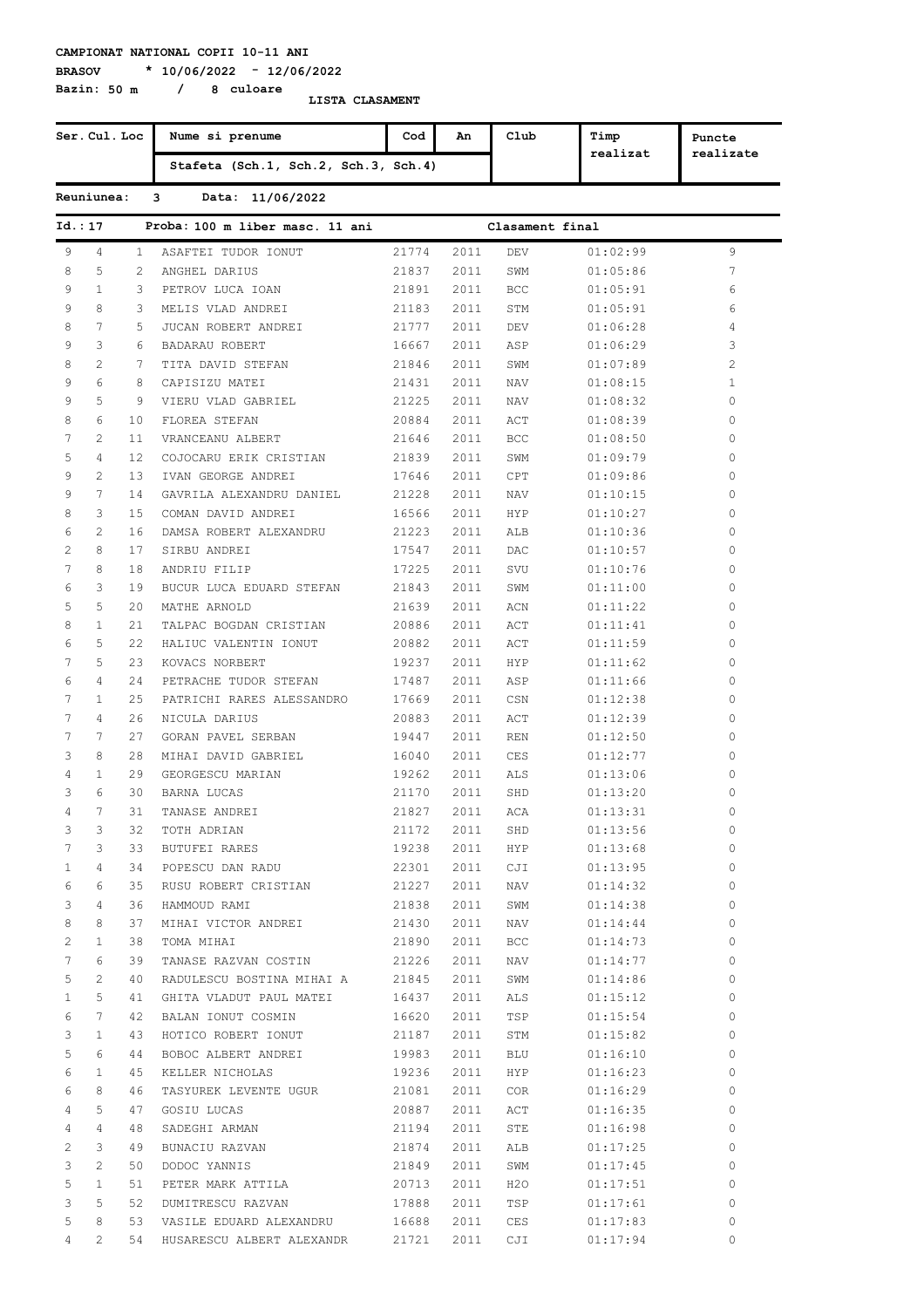| 5                     | 3               | 55           | RADU ANDREI IONUT                                      | 21224          | 2011 | NAV             | 01:17:98             | 0            |
|-----------------------|-----------------|--------------|--------------------------------------------------------|----------------|------|-----------------|----------------------|--------------|
| 8                     | 4               | 56           | IORDACHE ROBERT ANDREI                                 | 16501          | 2011 | ALS             | 01:18:44             | 0            |
| 4                     | 6               | 57           | TOLSTOBRACH TUDOR                                      | 21844          | 2011 | SWM             | 01:18:54             | 0            |
| 2                     | 4               | 58           | PANA STEFAN MIHAIL                                     | 21850          | 2011 | SWM             | 01:18:68             | 0            |
| 4                     | 3               | 59           |                                                        |                | 2011 |                 |                      | 0            |
|                       | 7               |              | SANDU DAVID STEFAN BOGDAN                              | 16432          |      | LPT             | 01:19:49             |              |
| 3                     |                 | 60           | MELCESCU SEBASTIAN                                     | 21647          | 2011 | ASC             | 01:19:61             | 0            |
| 2                     | 5               | 61           | RADU ILIE ALEXANDRU                                    | 21251          | 2011 | CPT             | 01:19:76             | 0            |
| 5                     | 7               | 62           | VLADUT ALEXANDRU MIHAI                                 | 20551          | 2011 | BLU             | 01:20:00             | 0            |
| 2                     | 2               | 63           | SMETEC RADU STEFAN                                     | 20795          | 2011 | MAR             | 01:20:10             | 0            |
| 2                     | 7               | 64           | DAVID ALEXANDRU                                        | 21852          | 2011 | SWM             | 01:21:31             | 0            |
| 4                     | 8               | 65           | RACZ LEO                                               | 19280          | 2011 | COR             | 01:21:51             | 0            |
| 1                     | 3               | 66           | RADU SASHA CASIAN                                      | 16047          | 2011 | CES             | 01:24:20             | 0            |
| 2                     | 6               | 67           | OPREA RADU                                             | 20793          | 2011 | MAR             | 01:27:38             | 0            |
| $\mathbf{1}$          | 6               | 68           | IOJA HORIA                                             | 22264          | 2011 | ACT             | Neprez.              | 0            |
|                       | Id.: 18         |              | Proba: 100 m liber fem. 11 ani                         |                |      | Clasament final |                      |              |
| 9                     | 5               | $\mathbf{1}$ | RAUCA REBECA                                           | 21202          | 2011 | STE             | 01:05:80             | 9            |
| 9                     | 2               | 2            | COMNA ANDREEA LUIZA                                    | 16022          | 2011 | ASP             | 01:06:60             | 7            |
| 9                     | 4               | 3            | FEKETE PETRA                                           | 16567          | 2011 | HYP.            | 01:07:36             | 6            |
| 9                     | 8               | 4            | CHERIM IZEL                                            | 21294          | 2011 | ACT             | 01:07:59             | 5            |
| 8                     | 4               | 5            | ROZOREA ANA                                            | 21366          | 2011 | DIN             | 01:07:64             | 4            |
| 9                     | 3               | 6            | BARBIERU ANELIS ANTONIA                                | 16018          | 2011 | ASP             | 01:08:01             | 3            |
| 7                     | $7\phantom{.0}$ | 7            | MICU IRINA                                             | 16038          | 2011 | ASP             | 01:08:12             | 2            |
| 7                     | 3               | 8            | DRAGOS PINZARU IOANA                                   | 21719          | 2011 | CJI             | 01:08:25             | $\mathbf{1}$ |
| 7                     | 5               | 9            | CRAINIC SMARANDA                                       | 19951          | 2011 | HYP.            | 01:09:08             | 0            |
| 9                     | 7               | 10           | MOCANU NATALIA ANDREEA                                 | 17665          | 2011 | REN             | 01:09:82             | 0            |
| 9                     | 6               | 11           | MIRCEA DARIA                                           | 21198          | 2011 | STE             | 01:09:83             | 0            |
| 8                     | 2               | 12           | BEJU NATALIA                                           | 21197          | 2011 | STE             | 01:09:94             | 0            |
| 9                     | $\mathbf{1}$    | 13           | AVRAM ALEXANDRA                                        | 21429          | 2011 | MPL             | 01:11:09             | 0            |
| 2                     | 3               | 14           | HUDESCU RALUCA                                         | 21893          | 2011 | <b>BCC</b>      | 01:11:45             | 0            |
| 7                     | $\mathbf{1}$    | 15           | MANTA LETITIA ALEXANDRA                                | 21856          | 2011 | SWM             | 01:12:14             | 0            |
| 6                     | 2               | 16           | HRINCESCU ISABELLA ANTONI                              | 20510          | 2011 | BAM             | 01:12:37             | 0            |
| 8                     | 3               | 17           | ANDREI BRISTENA MARIA                                  | 19429          | 2011 | REN             | 01:13:45             | 0            |
| 8                     | 5               | 18           | LUPU ANTONIA                                           | 21199          | 2011 | STE             | 01:13:59             | 0            |
| 2                     | 7               | 19           | SCEPANSCHI IOANA ALESSIA                               | 22498          | 2011 | SVU             | 01:13:68             | 0            |
| 5                     | 1               | 20           | BANATEANU MARA DAPHNE                                  | 21854          | 2011 | SWM             | 01:13:74             | 0            |
| 6                     | 4               | 21           | MUTI DARIA ANDREEA                                     | 21233          | 2011 | NAV             | 01:13:78             | $\mathbf{0}$ |
| 7                     | 6               | 22           |                                                        | 21583          | 2011 | CES             | 01:13:80             | 0            |
| 1                     | 5               | 23           | IONESCU PLESESTI ADA ELEN<br>PROSANICHE ALECSIA STEFAN | 21648          | 2011 | ASC             | 01:13:84             | 0            |
| 7                     | $\overline{4}$  | 24           | AMBRUS DALMA                                           | 19239          | 2011 | HYP             | 01:14:02             | $\circ$      |
| 5                     | 6               | 25           | GROSU ANGELICA INGRID                                  | 21869          | 2011 | PET             | 01:14:05             | $\circ$      |
| 5                     | 7               | 26           |                                                        | 20637          | 2011 |                 |                      | 0            |
| 6                     | 5               | 27           | NEACSU CRISTEA GABRIELA<br>MANSOUR SARA                | 19807          | 2011 | LPT<br>BLU      | 01:14:90<br>01:14:97 | 0            |
| 6                     | $\mathbf{1}$    | 28           | MARINESCU SARA MARIA                                   | 20888          | 2011 | ACT             | 01:15:31             | 0            |
| 6                     | 8               | 29           | GRIGORE ERICA MARIA                                    | 21368          | 2011 | MGL             | 01:15:33             | 0            |
| 4                     | 4               | 30           | SERBAN IOANA LUCIA                                     | 16069          | 2011 | CSN             | 01:15:40             | 0            |
| 8                     | 8               | 31           | MOFIDI ARIYANA                                         | 21201          | 2011 | STE             | 01:15:45             | 0            |
| 8                     | 6               | 32           | PETRISOR ANA SOFIA                                     |                | 2011 | REN             | 01:15:53             | 0            |
| 5                     | 3               | 33           | POP ALMA                                               | 19431<br>21130 | 2011 | SRT             | 01:15:78             | 0            |
| 3                     | 4               |              |                                                        |                |      |                 | 01:15:87             | 0            |
| 2                     | 8               | 34           | MOCIRAN MARA                                           | 19848          | 2011 | BAM             |                      | 0            |
|                       |                 | 35           | SELER IRIS MARIA                                       | 20646          | 2011 | COB             | 01:15:99             |              |
| 4                     | 6               | 36           | IORDACHE ANDREEA                                       | 20776          | 2011 | PCT             | 01:16:19             | 0            |
| 1                     | 4               | 37           | PETENGHE ANASTASIA                                     | 17259          | 2011 | SVU             | 01:16:26             | 0            |
| 4                     | 5               | 37           | BARABAS ALEXIA IOANA                                   | 20705          | 2011 | H20             | 01:16:26             | 0            |
| 6                     | 3               | 39           | NICULAIE IRENE NICOLE                                  | 20889          | 2011 | ACT             | 01:16:55             | 0            |
| 4                     | 2               | 40           | MELCESCU NATALIA                                       | 21649          | 2011 | ASC             | 01:16:57             | 0            |
| 8                     | $\mathbf{1}$    | 41           | VASILESCU TIMEEA ANDREEA                               | 21229          | 2011 | NAV             | 01:16:73             | 0            |
| 8                     | $7\phantom{.0}$ | 42           | GIURA IULIA                                            | 17485          | 2011 | ASP             | 01:16:86             | 0            |
| 6                     | 7               | 43           | GHICA ALEXANDRA                                        | 20825          | 2011 | SPL             | 01:17:42             | 0            |
| 7                     | 8               | 44           | BULEU ALEXA MARIA                                      | 17302          | 2011 | HYP.            | 01:17:44             | 0            |
| 2                     | 6               | 45           | ANTAL ANETT                                            | 20663          | 2011 | COB             | 01:17:56             | 0            |
| 6                     | 6               | 46           | POPESCU NATALIA                                        | 21286          | 2011 | ASP             | 01:17:98             | 0            |
| 7                     | 2               | 47           | BATEL ESSAMELDIN ABOUELEL                              | 21230          | 2011 | NAV             | 01:18:14             | $\circ$      |
| 3                     | 3               | 48           | NENITA NITESCU IUSTINA                                 | 19714          | 2011 | SCB             | 01:18:91             | 0            |
| $\mathbf{2}^{\prime}$ | 5               | 49           | TIMIS ELENA                                            | 19561          | 2011 | COB             | 01:18:93             | $\Omega$     |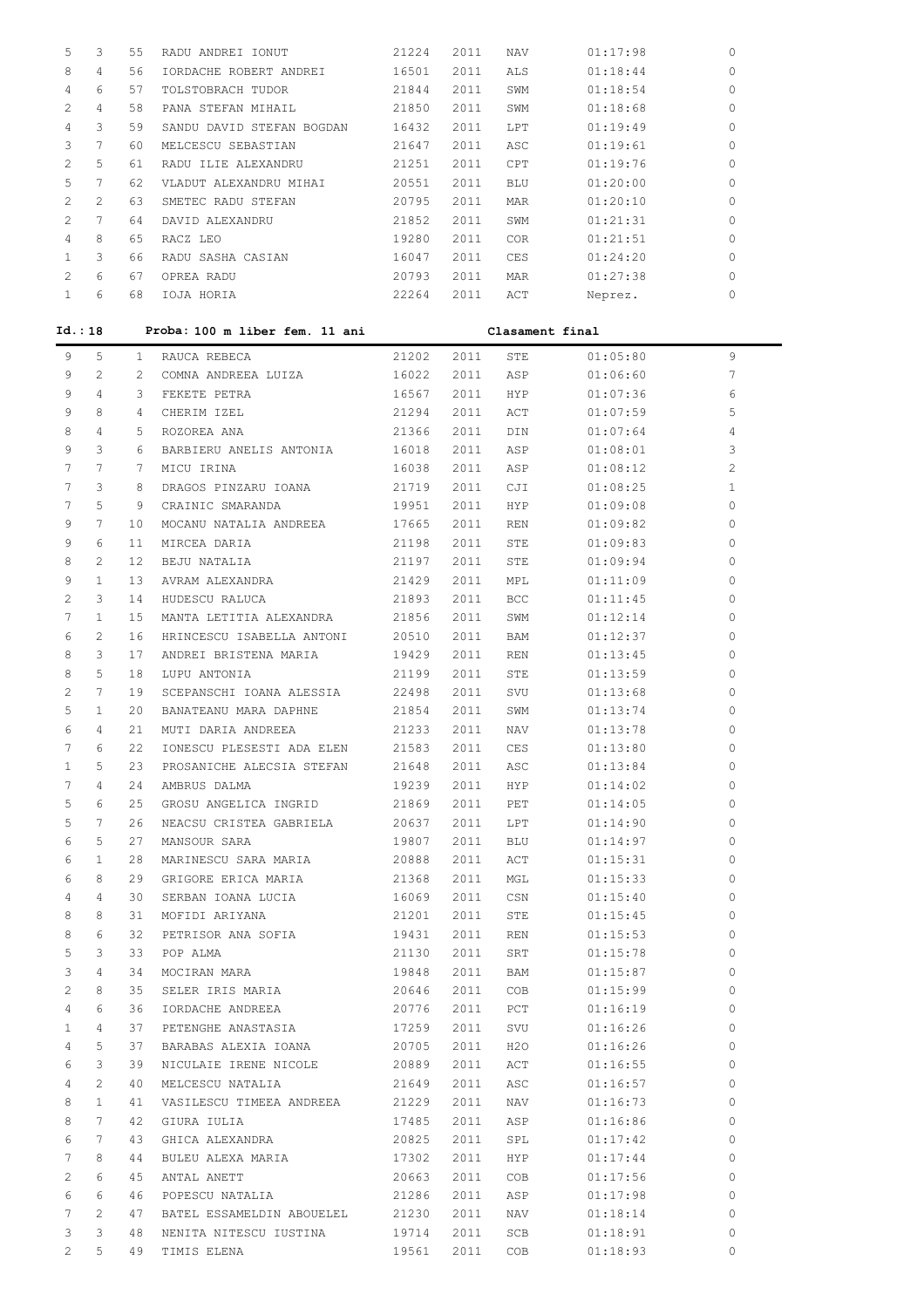| 1      | 3                     | 50           | BUJOR NADIA ISABELA                   | 21440          | 2011         | STM                                 | 01:19:22             | 0            |
|--------|-----------------------|--------------|---------------------------------------|----------------|--------------|-------------------------------------|----------------------|--------------|
| 2      | $\mathbf{1}$          | 51           | GIUGLEA ALESIA MARIA                  | 21897          | 2011         | <b>BCC</b>                          | 01:19:26             | 0            |
| 4      | 7                     | 52           | CEANCU JASMINE MARIA                  | 21853          | 2011         | SWM                                 | 01:19:73             | 0            |
| 3      | 2                     | 53           | LOGA ANTONIA FLORINA                  | 21123          | 2011         | SRT                                 | 01:20:05             | 0            |
| 5      | 5                     | 54           | NITU SARA THEODORA                    | 16563          | 2011         | <b>HYP</b>                          | 01:20:23             | 0            |
| 3      | 5                     | 55           | FILIP MARIA SOFIA                     | 19858          | 2011         | <b>BAM</b>                          | 01:20:47             | $\Omega$     |
| 4      | 8                     | 56           | POPA CRISTIANA                        | 22282          | 2011         | <b>NAV</b>                          | 01:21:69             | 0            |
| 1      | 6                     | 57           | PETEAN PATRICIA                       | 22552          | 2011         | ACN                                 | 01:21:81             | 0            |
| 2      | 2                     | 58           | BADARAU ALESIA ANDREEA                | 22554          | 2011         | SGL                                 | 01:21:84             | $\Omega$     |
| 5      | 8                     | 59           | KUTLU REYHAN                          | 21108          | 2011         | <b>MBR</b>                          | 01:22:25             | 0            |
| 4      | $\mathbf{1}$          | 60           | DRAGOMIR ALESSIA GABRIELA             | 21018          | 2011         | CES                                 | 01:22:34             | $\Omega$     |
| 3      | 7                     | 61           | PODELEAN TEODORA                      | 21177          | 2011         | SHD                                 | 01:22:58             | 0            |
| 3      | 8                     | 62           | RADU ANTONIA ANDREEA B.               | 19312          | 2011         | ALS                                 | 01:22:92             | 0            |
| 4      | 3                     | 63           | DOBRE ELLA                            | 21870          | 2011         | PET                                 | 01:23:06             | $\Omega$     |
| 3      | $\mathbf{1}$          | 64           | GABOR MADALINA DIANA                  | 21186          | 2011         | STM                                 | 01:23:96             | 0            |
| 2      | 4                     | 65           | PETER SOFIA INGRID                    | 21308          | 2011         | SSB                                 | 01:25:35             | $\Omega$     |
| 5      | 4                     | 66           | OLTEANU IOANA                         | 20890          | 2011         | ACT                                 | 01:26:26             | $\Omega$     |
| 3      | 6                     | 67           | CUCLEA MARIA ILINCA                   | 21881          | 2011         | SS7                                 | 01:26:49             | $\Omega$     |
| 5      | 2                     | 68           | BOBEICA ANDREEA BIANCA                | 17293          | 2011         | MTG                                 | Neprez.              | $\Omega$     |
| Id.:19 |                       |              |                                       |                |              |                                     |                      |              |
|        |                       |              | Proba: 50 m liber masc. 10 ani        |                |              | Clasament final                     |                      |              |
| 10     | 4                     | $\mathbf{1}$ | STAN MATEI                            | 22449          | 2012         | NAD                                 | 00:30:90             | 9            |
| 10     | 6                     | 2            | LUPUSORU RADU ANDREI                  | 22307          | 2.012        | STE                                 | 00:31:04             | 7            |
| 10     | 3                     | 3            | MEREUTA ANDREEAS IOAN                 | 19862          | 2012         | CSN                                 | 00:31:59             | 6            |
| 10     | $\overline{c}$        | 4            | ZBURLEA CRISTIAN ANDREI               | 20896          | 2012         | ACT                                 | 00:31:76             | 5            |
| 10     | 5                     | 5            | CIRCOTA IOAN TUDOR                    | 19270          | 2012         | ALS                                 | 00:31:94             | 4            |
| 9      | 6                     | 6            | PREDA EDUARD ANDREI                   | 21861          | 2012         | SWM                                 | 00:32:68             | 3            |
| 1      | $\mathbf{1}$          | 7            | SMANTANCA STRUGARIU VLAD              | 19860          | 2012         | CSN                                 | 00:32:74             | 2            |
| 10     | 8                     | 8            | CIOBANU VLAD                          | 17885          | 2012         | TSP                                 | 00:32:84             | $\mathbf{1}$ |
| 10     | 7<br>3                | 9<br>10      | CADAR DARIUS                          | 22299<br>19703 | 2012<br>2012 | AIB<br>SCB                          | 00:32:85             | 0<br>0       |
| 9<br>8 | 4                     | 11           | MOISA MINA                            |                |              |                                     | 00:33:18             | 0            |
| 9      | 4                     | 12           | MATEI IONUT                           | 21422<br>22372 | 2012<br>2012 | DAC<br>BAM                          | 00:33:21             | 0            |
| 1      | $\overline{c}$        | 13           | GHERGHEL MATEI<br>IGNAT DARIUS STEFAN | 16849          | 2012         | DEL                                 | 00:33:23<br>00:33:61 | 0            |
| 1      | 7                     | 14           | PATRASCAN VICTOR CONSTANT             | 20955          | 2012         | SWM                                 | 00:33:77             | 0            |
| 8      | 6                     | 15           | REYHAN REFIK KAAN                     | 22320          | 2012         | <b>BSC</b>                          | 00:33:82             | $\Omega$     |
| 7      | 4                     | 16           | POPA LUCA IOAN                        | 20895          | 2012         | ASC                                 | 00:33:88             | 0            |
| 9      | 5                     | 17           | ANDRONE FILIP                         | 22285          | 2012         | NAV                                 | 00:33:91             | 0            |
| 8      | $\mathbf{2}^{\prime}$ | 18           | PAUN LUCA ANDREI                      | 19608          | 2012         | ASP                                 | 00:33:92             | 0            |
| 10     | $\mathbf{1}$          | 19           | ENICA ARTHUR RUIZ GABRIEL             | 20951          | 2012         | SWM                                 | 00:33:97             | 0            |
| 1      | 8                     | 20           | SOROCIANU RARES ANDREI                | 22329          | 2012         | TSI                                 | 00:34:14             | 0            |
| 9      | $\mathbf{1}$          | 20           | AYLETT DANIEL ALEXANDRU               | 21257          | 2012         | TSP                                 | 00:34:14             | 0            |
| 8      | 3                     | 22           | IVANA ANDREI                          | 22308          | 2012         | STE                                 | 00:34:16             | 0            |
| 9      | $\mathbf{2}^{\prime}$ | 23           | SAMACHISA CRISTIAN                    | 22448          | 2012         | NAD                                 | 00:34:22             | 0            |
| 9      | 8                     | 24           | POTROVITA LUCA ANDREI                 | 20508          | 2012         | BAM                                 | 00:34:26             | 0            |
| 9      | 7                     | 25           | DOGARIU DARIUS MIHAI                  | 16505          | 2012         | ALS                                 | 00:34:30             | 0            |
| 4      | 4                     | 26           | ROTARU EDUARD PETRU                   | 22286          | 2012         | NAV                                 | 00:34:46             | 0            |
| 8      | $7\phantom{.0}$       | 27           | VLASCEANU DRAGOS ANDREI               | 22323          | 2012         | <b>BSC</b>                          | 00:35:26             | 0            |
|        |                       | $\Omega$     | גרון וווגרמדורח בגם                   | 10052          | 2012         | $\overline{11} \times \overline{D}$ | 00.25.20             |              |

| ±             | $^+$           | ΖO | Kuiaku buuaku fbiku       | 2220 O | ZUIZ  | IN A V     | UU : 34 : 40 | U        |
|---------------|----------------|----|---------------------------|--------|-------|------------|--------------|----------|
| 8             | 7              | 27 | VLASCEANU DRAGOS ANDREI   | 22323  | 2012  | <b>BSC</b> | 00:35:26     | $\Omega$ |
| $\mathcal{L}$ | 1              | 28 | PALTINISANU LUCA          | 19953  | 2012  | HYP        | 00:35:30     | $\Omega$ |
| 7             | 5              | 29 | TOADER MIHNEA STEFAN      | 22569  | 2012  | MAR        | 00:35:49     | $\Omega$ |
| 8             | 5              | 30 | NAVALA ALEXANDRU IONUT    | 21858  | 2012  | SWM        | 00:35:51     | $\Omega$ |
| 4             | 1              | 31 | STINGA TANIS NICOLAS      | 22321  | 2012  | <b>BSC</b> | 00:35:60     | $\Omega$ |
| 5             | 8              | 32 | ALBU DANIEL MIHAT         | 22437  | 2012  | SHD        | 00:35:61     | $\Omega$ |
| 6             | 4              | 33 | TOMA MIHAI                | 22504  | 2.012 | GAR        | 00:35:72     | $\Omega$ |
|               | 3              | 34 | CONSTANTINICA DENIS ANDRE | 17285  | 2012  | ALS        | 00:35:73     | $\Omega$ |
| 7             | 1              | 35 | BARBOI DARIUS VALENTIN    | 21262  | 2012  | ASP        | 00:35:75     | $\Omega$ |
| 1             | 3              | 36 | DUMINICA COSMIN ANDREI    | 19451  | 2012  | <b>CPT</b> | 00:35:81     | $\Omega$ |
|               | 4              | 36 | MACSIM ROBERT STEFAN      | 22330  | 2012  | TSI        | 00:35:81     | $\Omega$ |
| 6             | 3              | 38 | PETER ERIK                | 20717  | 2012  | H2O        | 00:36:02     | $\Omega$ |
| 5.            | 3              | 39 | RADU ERIC MIHAI           | 22306  | 2012  | STE        | 00:36:08     | $\Omega$ |
| 3             | 5              | 40 | LUPAN PATRIC ALEXANDRU    | 22318  | 2012  | <b>BSC</b> | 00:36:09     | $\Omega$ |
| 3             | 7              | 40 | SAVESCU DARYUS ANDREI     | 16507  | 2012  | ALS        | 00:36:09     | $\Omega$ |
|               | $\overline{c}$ | 42 | BUCUR DAVID STEFAN        | 19891  | 2012  | CSR        | 00:36:23     | $\circ$  |
| 5.            | 4              | 43 | BURCEA LUCA DAVID D-TRU   | 21675  | 2012  | <b>REN</b> | 00:36:28     | $\circ$  |
| 6             | 5              | 43 | COJITA MIHAI              | 21729  | 2012  | CSR        | 00:36:28     | $\circ$  |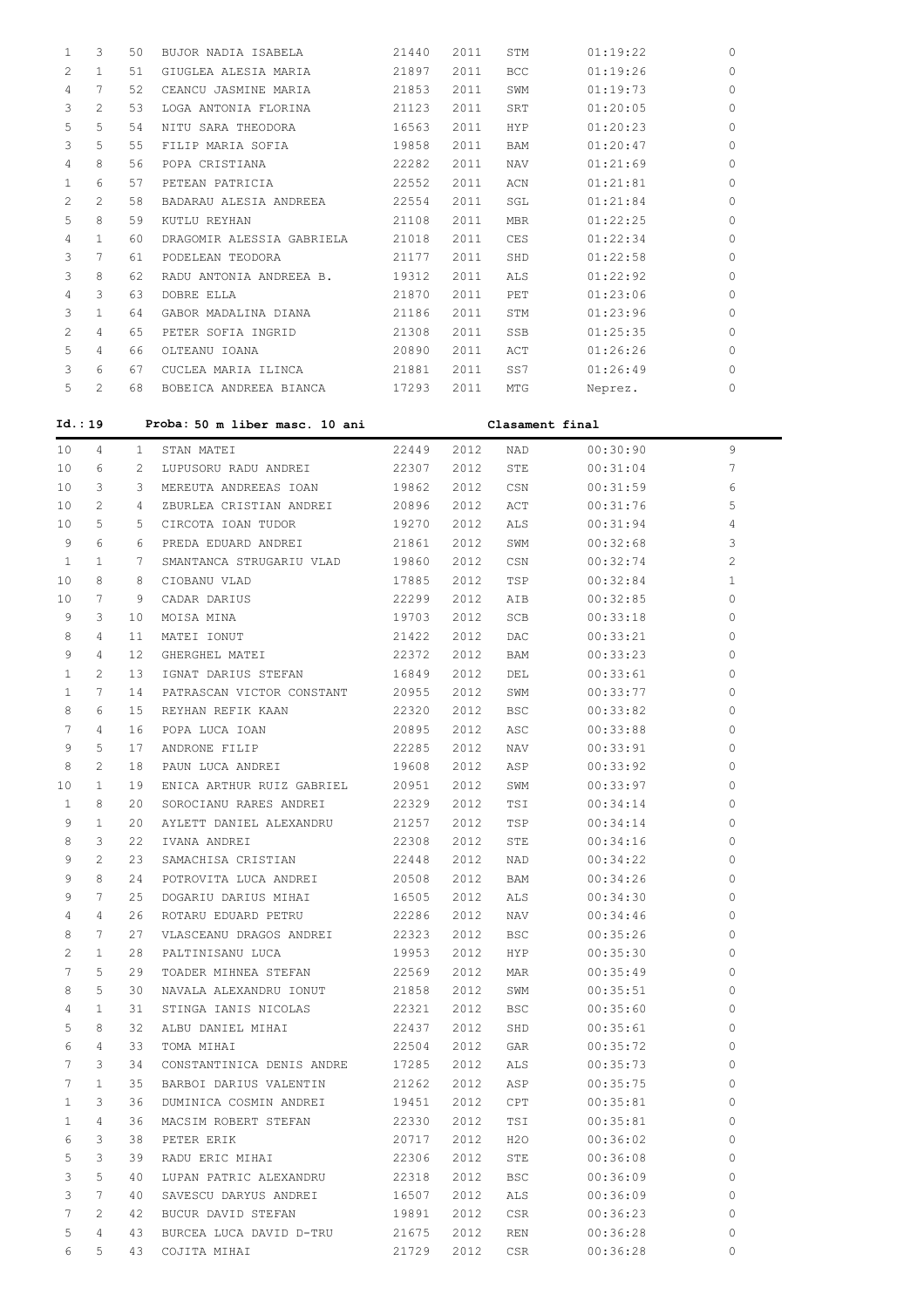| 7                     | 6               | 45             | OLAR DRAGOS STEFAN            | 17494 | 2012 | CES             | 00:36:34 | $\circ$      |
|-----------------------|-----------------|----------------|-------------------------------|-------|------|-----------------|----------|--------------|
| $\mathbf{2}^{\prime}$ | 7               | 46             | ALEXANDRESCU ANDREI CATAL     | 22548 | 2012 | MPL             | 00:36:43 | 0            |
| 6                     | 7               | 46             | CHETRONE CAUSTISANU LUCA      | 20668 | 2012 | COB             | 00:36:43 | 0            |
| $\mathbf{1}$          | 6               | 48             | NEACSU DAVID MIHAI            | 19114 | 2012 | STE             | 00:36:58 | 0            |
| 6                     | $\mathbf{1}$    | 49             | CARAIMAN ANTON MATEI GEOR     | 22331 | 2012 | TSI             | 00:36:88 | 0            |
| 5                     | $\mathbf{1}$    | 50             | GEAMAN DANIEL                 | 19863 | 2012 | CSN             | 00:36:91 | 0            |
| $\overline{4}$        | 5               | 51             | LUCHIAN MATEI ALEXANDRU       | 19272 | 2012 | ALS             | 00:36:92 | 0            |
| 5                     | 2               | 52             |                               |       |      |                 |          | 0            |
|                       |                 |                | OPRIS ANDREI                  | 22357 | 2012 | SSB             | 00:36:96 |              |
| 8                     | 8               | 53             | PALADE DENIS THEODOR          | 21759 | 2012 | <b>REN</b>      | 00:37:06 | 0            |
| 6                     | 8               | 54             | DRAGHICI IANIS ALEXANDRU      | 19980 | 2012 | <b>BLU</b>      | 00:37:09 | 0            |
| 5                     | $7\phantom{.0}$ | 55             | NISIPEANU IOAN                | 22358 | 2012 | SSB             | 00:37:35 | 0            |
| 6                     | $\overline{c}$  | 56             | NICULESCU DAVID IOAN          | 21859 | 2012 | SWM             | 00:37:52 | 0            |
| 7                     | 7               | 57             | APRODU MATEI                  | 22287 | 2012 | <b>NAV</b>      | 00:37:58 | 0            |
| 5                     | 6               | 58             | IONESCU RADU                  | 22284 | 2012 | <b>NAV</b>      | 00:37:64 | 0            |
| 3                     | $\overline{c}$  | 59             | DELEU COSMIN ANDREI           | 19888 | 2012 | CSN             | 00:37:97 | 0            |
| $\overline{4}$        | 6               | 59             | STEFAN DAVID ANDREI           | 21057 | 2012 | ALS             | 00:37:97 | 0            |
| 6                     | 6               | 61             | PIRVU RARES                   | 22288 | 2012 | <b>NAV</b>      | 00:37:98 | 0            |
| $\mathbf{1}$          | 5               | 62             | NIDELCEA LUCA ANDREI          | 22585 | 2012 | SWM             | 00:38:01 | 0            |
| 3                     | 6               | 63             | VULPE DARIUS STEFAN           | 22310 | 2012 | ASC             | 00:38:19 | 0            |
| 4                     | $7\phantom{.0}$ | 64             | STEJEREANU ANDI               | 21423 | 2012 | DAC             | 00:38:33 | 0            |
|                       | 3               | 65             |                               |       |      |                 |          |              |
| 4                     |                 |                | BRADEAN IOVANAS RARES VLA     | 20802 | 2012 | <b>MAR</b>      | 00:38:35 | 0            |
| 3                     | $\overline{4}$  | 66             | MISAN VLAD NICOLAS            | 22549 | 2012 | ACN             | 00:38:39 | 0            |
| 5                     | 5               | 67             | NAE HORIA IUSTIN              | 19448 | 2012 | <b>CTR</b>      | 00:38:44 | 0            |
| $\overline{4}$        | 2               | 68             | HUMA VLAD STEFAN              | 19967 | 2012 | HYP             | 00:38:78 | 0            |
| 3                     | $\mathbf{1}$    | 69             | GUGU EDUARD LUCA              | 19984 | 2012 | <b>BLU</b>      | 00:39:21 | 0            |
| 7                     | 8               | 70             | POPA DAVID                    | 20801 | 2012 | <b>MAR</b>      | 00:39:24 | 0            |
| 4                     | 8               | 71             | DRAGOI DAVID MIHAI            | 22110 | 2012 | ALS             | 00:39:35 | 0            |
| $\overline{2}$        | $\overline{4}$  | 72             | MIRCEA CATALIN ANTONIU        | 22633 | 2012 | STE             | 00:39:66 | 0            |
| 3                     | 3               | 72             | MARTIN STEFAN GABRIEL         | 22588 | 2012 | STE             | 00:39:66 | 0            |
| $\overline{2}$        | 5               | 74             | MAGHERAS RADU STEFAN          | 19981 | 2012 | <b>BLU</b>      | 00:39:84 | 0            |
| $\overline{2}$        | 8               | 75             | TICHINDELEAN EDUARD           | 22360 | 2012 | SSB             | 00:40:00 | 0            |
|                       |                 | 76             | RUS NORBERT MIHAI             | 22568 | 2012 | <b>MAR</b>      | 00:40:28 | 0            |
|                       |                 |                |                               |       |      |                 |          |              |
| $\overline{2}$        | 3               |                |                               |       |      |                 |          |              |
| $\overline{2}$        | 6               | 76             | SCARLAT RAMI STEFAN           | 22598 | 2012 | STE             | 00:40:28 | 0            |
| $\overline{2}$        | $\overline{c}$  | 78             | CALAPIS ALEXANDRU PETRU       | 22570 | 2012 | <b>MAR</b>      | 00:42:07 | 0            |
| 3                     | 8               | 79             | CHIABURU ANDREI               | 20661 | 2012 | COB             | 00:45:51 | 0            |
| 8                     | $\mathbf{1}$    | 80             | TIRITEU RAZVAN TUDOR          | 21472 | 2012 | STM             | Neprez.  | 0            |
| Id.: 20               |                 |                | Proba: 50 m liber fem. 10 ani |       |      | Clasament final |          |              |
|                       |                 |                |                               |       |      |                 |          |              |
| 7                     | 4               | $\mathbf{1}$   | MIHALACHE BIANCA MARIA        | 21864 | 2012 | SWM             | 00:31:65 | 9            |
| 7                     | 5               | $\overline{2}$ | GAMAN MAYA ANDREEA            | 22348 | 2012 | DIN             | 00:31:92 | 7            |
| 7                     | 3               | 3              | PADURARIU SMARANDA            | 22446 | 2012 | NAD             | 00:31:99 | 6            |
| 7                     | 6               | 4              | CHIRICA ANTONIA RALUCA        | 22311 | 2012 | ASP             | 00:32:26 | 5.           |
| 7                     | 1               | 5              | ENCIU ANA MARIA               | 20898 | 2012 | ACT             | 00:32:52 | 4            |
| 7                     | 2               | 6              | IONASCU ARAXI                 | 22265 | 2012 | ACT             | 00:32:64 | 3            |
| $\mathbf{1}$          | 7               | 7              | LOSPA NATALIA MARIA           | 16683 | 2012 | ASP             | 00:33:01 | 2            |
| 7                     | 8               | 8              | GAVRILOIU ANTONIA ANDREEA     | 21865 | 2012 | SWM             | 00:33:40 | $\mathbf{1}$ |
| 7                     | 7               | 9              | BREBAN CEZARA GABRIELA        | 22298 | 2012 | AIB             | 00:33:56 | $\Omega$     |
| 6                     | 5               | 10             | LEBIDOV CAROLINA SOFIA        | 20897 | 2012 | ACT             | 00:33:72 | 0            |
| 6                     | 4               | 11             | ENE JULIA GABRIELA            | 17490 | 2012 | ASP             | 00:33:85 | 0            |
| 6                     | 7               | 12             | NEGOI MAIA IOANA              | 22309 | 2012 | ASC             | 00:34:18 | 0            |
|                       |                 |                |                               |       |      |                 |          |              |
| 6                     | 1               | 13             | IOSIF MEDA                    | 22420 | 2012 | BAM             | 00:34:36 | 0            |
| 6                     | 3               | 14             | LATU PAULA                    | 20662 | 2012 | COB             | 00:34:88 | 0            |
| 6                     | 6               | 14             | IONEL SARA NATALIA            | 19844 | 2012 | BAM             | 00:34:88 | 0            |
| 2                     | 1               | 16             | TIRLA SOFIA                   | 22582 | 2012 | <b>COR</b>      | 00:35:08 | 0            |
| $\mathbf{1}$          | 2               | 17             | SUT SYBELLE                   | 19843 | 2012 | BAM             | 00:35:14 | 0            |
| 6                     | 8               | 18             | SOLEA ALECU AMALIA CRINA      | 20900 | 2012 | ACT             | 00:35:26 | 0            |
| 5                     | 6               | 19             | ILEANA PIENARIU ILINCA        | 22434 | 2012 | ALB             | 00:35:31 | 0            |
| 2                     | 8               | 20             | POP TANIA MARINA              | 22106 | 2012 | UCJ             | 00:35:77 | 0            |
| 6                     | 2               | 21             | ROTARU CARLA MARIA            | 21862 | 2012 | SWM             | 00:35:90 | 0            |
| 2                     | 2               | 22             | OLTEANU ALEXANDRA             | 21428 | 2012 | CPT             | 00:36:12 | 0            |
| 5                     | 4               | 23             | NEGOI ILINCA IOANA            | 22341 | 2012 | REN             | 00:36:13 | 0            |
| 4                     | 3               | 24             | MESTECANEANU CEZARA IOANA     | 21075 | 2012 | LPT             | 00:36:30 | 0            |
| 5                     | 5               | 25             | DAVID ILINCA                  | 22553 | 2012 | SGL             | 00:36:42 | 0            |
| 5                     | 8               | 25             | DUBIT ANASTASIA STEFANIA      | 21074 | 2012 | LPT             | 00:36:42 | 0            |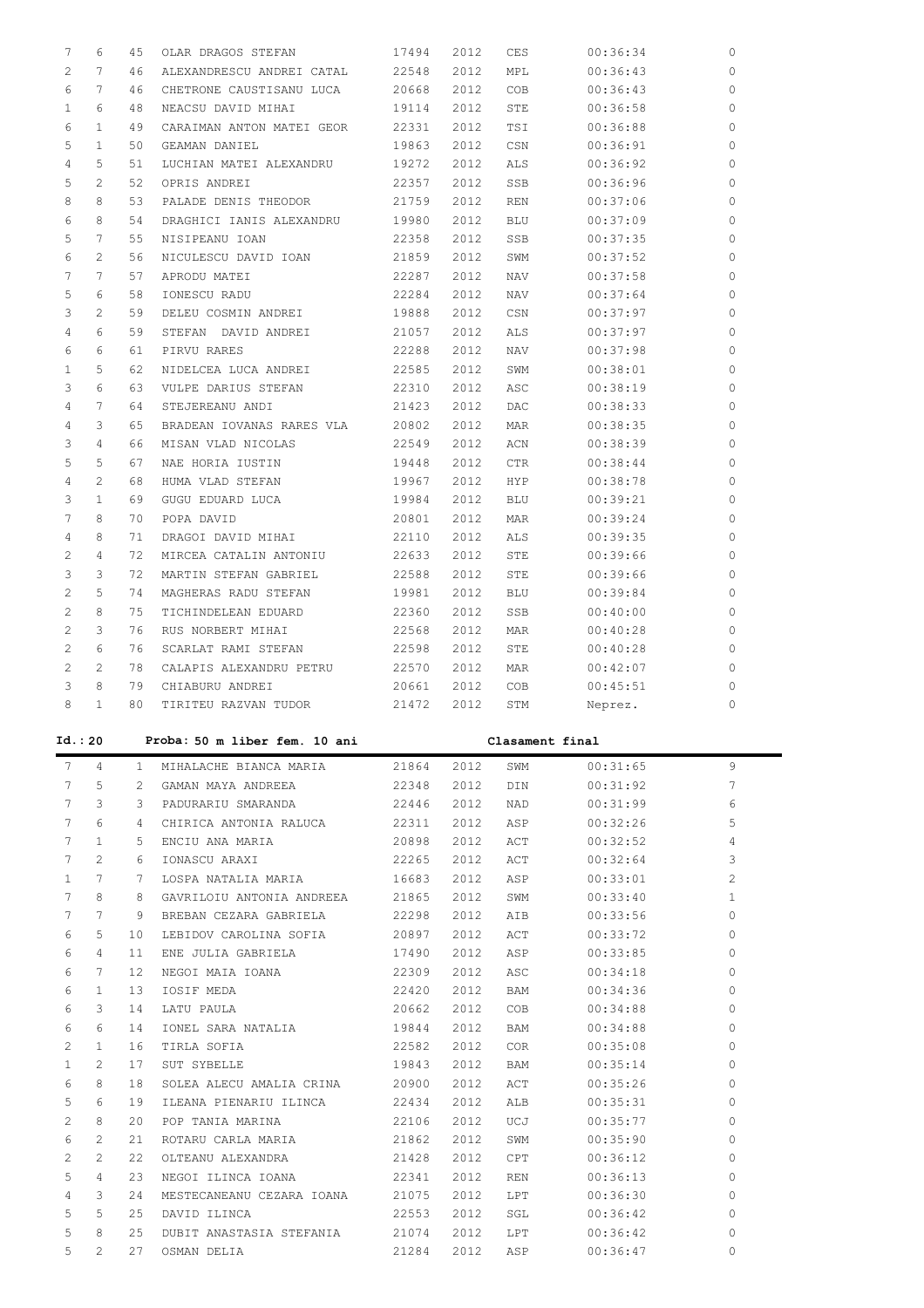| 3            | 5            | 28 | LASZLO DORA ZSOFIA   | 20715 | 2012 | H2O        | 00:36:56  | $\Omega$ |
|--------------|--------------|----|----------------------|-------|------|------------|-----------|----------|
| 4            | $\mathbf{1}$ | 29 | CRACIUN IULIA        | 22283 | 2012 | NAV        | 00:36:60  | $\Omega$ |
| $\mathbf{1}$ | 3            | 30 | AVADANI TEODORA      | 19956 | 2012 | <b>HYP</b> | 00:36:67  | $\Omega$ |
| 5            | 7            | 31 | PAVEL MARA STEFANIA  | 21352 | 2012 | ASP        | 00:36:93  | $\Omega$ |
| 5            | $\mathbf{1}$ | 32 | OLTEANU ANA MARIA    | 21863 | 2012 | SWM        | 00:36:96  | $\Omega$ |
| 2            | 7            | 33 | DORU ANTONIA ELENA   | 22333 | 2012 | TSI        | 00:37:06  | $\Omega$ |
| 1            | 4            | 34 | BLAGA SIENA AMADEA   | 20714 | 2012 | H2O        | 00:37:50  | $\Omega$ |
| 4            | 7            | 35 | FLORESCU MIHAELA     | 19949 | 2012 | S4L        | 00:37:65  | $\Omega$ |
| 4            | 4            | 36 | LITERA ELENA         | 22546 | 2012 | MPL        | 00:37:68  | $\Omega$ |
| 4            | 2            | 37 | AMBROZIE ECATERINA   | 19907 | 2012 | ALS        | 00:37:89  | $\Omega$ |
| 1            | 6            | 38 | VARGA ANASTASIA      | 22332 | 2012 | TSI        | 00:37:94  | $\circ$  |
| 4            | 8            | 39 | PAJINT SARA NICOLE   | 20716 | 2012 | H2O        | 00:38:15  | $\Omega$ |
| 2            | 4            | 40 | NICOLAESCU TATIANA   | 21283 | 2012 | ASP        | 00:38:17  | $\Omega$ |
| 2            | 5            | 41 | POTANGA BIANCA MARIA | 19985 | 2012 | <b>BLU</b> | 00:38:48  | $\Omega$ |
| 3            | 2            | 42 | ANTONESCU EVA        | 19988 | 2012 | BLU        | 00:38:66  | $\circ$  |
| 2            | 6            | 43 | RUS VERONICA         | 22353 | 2012 | <b>SSB</b> | 00:39:40  | $\Omega$ |
| 3            | 6            | 44 | LOZICI ANAMARIA      | 21132 | 2012 | SRT        | 00:39:48  | $\Omega$ |
| 3            | 4            | 45 | SIPOS ANA            | 22423 | 2012 | BAM        | 00:39:58  | $\Omega$ |
| 4            | 5            | 45 | NISTOR NATALIA       | 19557 | 2012 | CES        | 00:39:58  | $\Omega$ |
| 3            | 7            | 47 | ALBU BIANCA ANDREEA  | 22590 | 2012 | STE        | 00:40:22  | $\Omega$ |
| 3            | 8            | 48 | DOGARU CARLA MARIA   | 22174 | 2012 | AGL        | 00:40:29  | $\Omega$ |
| 3            | 3            | 49 | NAGY BIBOR           | 22442 | 2012 | SHD        | 00:40:49  | $\Omega$ |
| 2            | 3            | 50 | KOVACS ANNA FRUZSINA | 22098 | 2012 | H2O        | 00:40:96  | $\Omega$ |
| $\mathbf{1}$ | 5            | 51 | PALASTEA ANTONIA     | 22350 | 2012 | <b>SSB</b> | 00:41:07  | $\Omega$ |
| 3            | 1            | 52 | SUCAN SARA ANAIS     | 21638 | 2012 | STM        | 00:41:81  | $\Omega$ |
| 4            | 6            | 53 | DRAGOI SOPHIA MARIA  | 22499 | 2012 | SVU        | Descalif. | $\Omega$ |
| 5            | 3            | 54 | OLAR DRAGOS STEFAN   | 17494 | 2012 | CES        | Neprez.   | $\circ$  |
|              |              |    |                      |       |      |            |           |          |

**Id.: 21 Proba: 50 m bras masc. 11 ani Clasament final**

 8 4 1 VIERU VLAD GABRIEL 21225 2011 NAV 00:38:41 9 8 6 2 IORDACHE ROBERT ANDREI 16501 2011 ALS 00:38:70 7 8 7 3 MIHAI DAVID GABRIEL 16040 2011 CES 00:38:79 6 8 3 4 TASYUREK LEVENTE UGUR 21081 2011 COR 00:39:17 5 8 5 5 KELLER NICHOLAS 19236 2011 HYP 00:39:73 4 7 6 6 BUCUR LUCA EDUARD STEFAN 21843 2011 SWM 00:39:76 3 8 1 7 TALPAC BOGDAN CRISTIAN 20886 2011 ACT 00:40:98 2 7 4 8 MATHE ARNOLD 21639 2011 ACN 00:41:75 1 8 2 9 MELIS VLAD ANDREI 21183 2011 STM 00:41:93 0 7 8 10 KOVACS NORBERT 19237 2011 HYP 00:42:04 0 5 4 11 ASAFTEI TUDOR IONUT 21774 2011 DEV 00:42:40 0 7 1 12 BALAN IONUT COSMIN 16620 2011 TSP 00:42:65 0 6 7 13 JUCAN ROBERT ANDREI 21777 2011 DEV 00:42:67 0 4 6 14 COJOCARU ERIK CRISTIAN 21839 2011 SWM 00:42:81 0 7 2 15 NITU RAFAEL MIHAI 21231 2011 NAV 00:42:85 0 7 5 16 TOTH ADRIAN 21172 2011 SHD 00:42:96 0 6 1 17 GHITA VLADUT PAUL MATEI 16437 2011 ALS 00:43:13 0 6 3 18 PETROV LUCA IOAN 21891 2011 BCC 00:43:22 0 6 6 19 BADARAU ROBERT 16667 2011 ASP 00:43:46 0 6 2 20 ANGHEL DARIUS 21837 2011 SWM 00:43:58 0 5 8 21 BARNA LUCAS 21170 2011 SHD 00:43:68 0 6 5 22 RADU ANDREI IONUT 21224 2011 NAV 00:43:99 0 7 7 23 BUTUFEI RARES 19238 2011 HYP 00:44:06 0 8 8 24 ANDRIU FILIP 17225 2011 SVU 00:44:46 0 6 4 25 PATRICHI RARES ALESSANDRO 17669 2011 CSN 00:44:50 0 7 3 26 MIHAI VICTOR ANDREI 21430 2011 NAV 00:44:77 0 4 4 27 HAMMOUD RAMI 21838 2011 SWM 00:45:33 0 5 1 28 FLOREA STEFAN 20884 2011 ACT 00:45:48 0 5 5 29 VRANCEANU ALBERT 21646 2011 BCC 00:45:49 0 5 3 30 GORAN PAVEL SERBAN 19447 2011 REN 00:45:73 0 4 5 31 BOBOC ALBERT ANDREI 19983 2011 BLU 00:46:23 0 5 2 32 COMAN DAVID ANDREI 16566 2011 HYP 00:46:27 0 6 8 33 IVAN GEORGE ANDREI 17646 2011 CPT 00:46:67 0

 4 7 34 PETRACHE TUDOR STEFAN 17487 2011 ASP 00:46:69 0 5 7 35 POPESCU DAN RADU 22301 2011 CJI 00:46:94 0 4 3 36 RADULESCU BOSTINA MIHAI A 21845 2011 SWM 00:46:95 0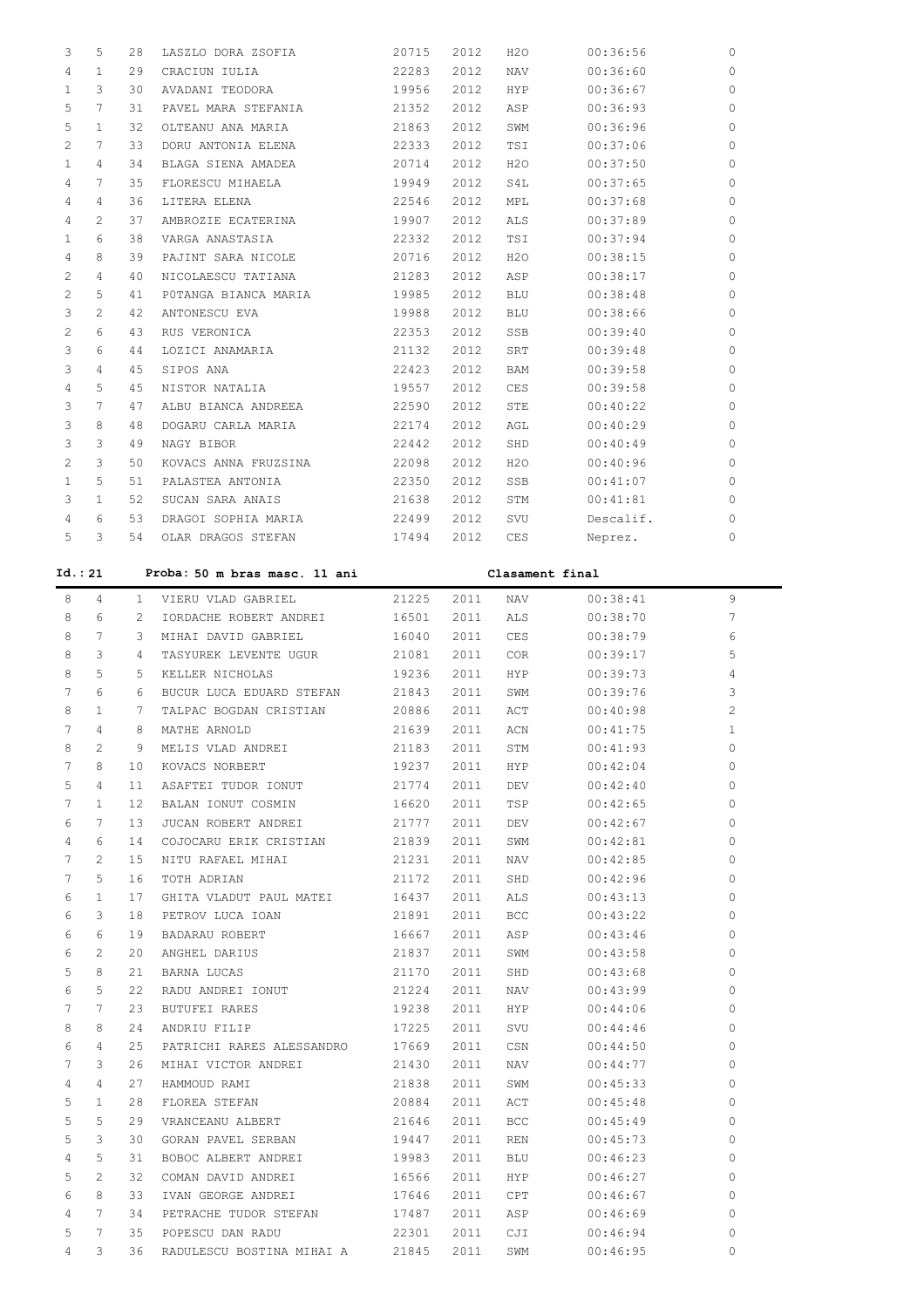| 5              | 6              | 37              | HUSARESCU ALBERT ALEXANDR    | 21721 | 2011 | CJI             | 00:47:02 | $\mathbf{0}$   |
|----------------|----------------|-----------------|------------------------------|-------|------|-----------------|----------|----------------|
| 4              | 8              | 38              | GEORGESCU MARIAN             | 19262 | 2011 | ALS             | 00:47:41 | $\mathbf{0}$   |
| 2              | 4              | 39              | BUNACIU RAZVAN               | 21874 | 2011 | ALB             | 00:47:51 | $\mathbf{0}$   |
| 3              | 4              | 40              | RADU SASHA CASIAN            | 16047 | 2011 | CES             | 00:49:34 | $\mathbf 0$    |
| 3              | 3              | 41              | VASILE EDUARD ALEXANDRU      | 16688 | 2011 | CES             | 00:49:47 | $\mathbf 0$    |
| 3              | 6              | 42              | VLADUT ALEXANDRU MIHAI       | 20551 | 2011 | <b>BLU</b>      | 00:49:48 | $\mathbf 0$    |
| 4              | $\overline{c}$ | 43              | PANA STEFAN MIHAIL           | 21850 | 2011 | SWM             | 00:49:61 | $\mathbf 0$    |
| 3              | 8              | 44              | TITA DAVID STEFAN            | 21846 | 2011 | SWM             | 00:49:96 | $\mathbf 0$    |
| 3              | 7              | 45              | PETER MARK ATTILA            | 20713 | 2011 | H2O             | 00:50:04 | $\mathbf{0}$   |
| 3              | 5              | 46              | MELCESCU SEBASTIAN           | 21647 | 2011 | ASC             | 00:50:07 | $\mathbf{0}$   |
| 3              | $\overline{2}$ | 47              | RUSU ROBERT CRISTIAN         | 21227 | 2011 | <b>NAV</b>      | 00:50:38 | $\mathbf{0}$   |
| 4              | $\mathbf{1}$   | 48              | TOLSTOBRACH TUDOR            | 21844 | 2011 | SWM             | 00:50:90 | $\mathbf{0}$   |
| $\overline{2}$ | 6              | 49              | DODOC YANNIS                 | 21849 | 2011 | SWM             | 00:51:61 | $\circ$        |
| $\overline{c}$ | 3              | 50              | LAZA ISTVAN ERIK             | 20796 | 2011 | MAR             | 00:51:69 | $\circ$        |
| $\mathbf{1}$   | 6              | 51              | TOMA MIHAI                   | 21890 | 2011 | BCC             | 00:51:70 | $\mathbf{0}$   |
| 2              | 5              | 52              | HALIUC VALENTIN IONUT        | 20882 | 2011 | ACT             | 00:52:06 | $\mathbf 0$    |
| 1              | 3              | 53              | SIRBU ANDREI                 | 17547 | 2011 | DAC             | 00:52:18 | $\mathbf 0$    |
| 2              | 8              | 54              | DUMITRESCU RAZVAN            | 17888 | 2011 | TSP             | 00:52:59 | $\mathbf 0$    |
| 2              | $\mathbf{1}$   | 55              | RADU ILIE ALEXANDRU          | 21251 | 2011 | CPT             | 00:53:40 | $\mathbf 0$    |
| 1              | 4              | 56              | HOTICO ROBERT IONUT          | 21187 | 2011 | STM             | 00:53:43 | $\mathbf 0$    |
| $\overline{c}$ | $\overline{c}$ | 57              | RACZ LEO                     | 19280 | 2011 | COR             | 00:54:03 | $\mathbf 0$    |
| 3              | $\mathbf{1}$   | 58              | SADEGHI ARMAN                | 21194 | 2011 | STE             | 00:54:72 | $\mathbf{0}$   |
| $\mathbf{1}$   | $\overline{c}$ | 59              | DAVID ALEXANDRU              | 21852 | 2011 | SWM             | 00:54:79 | $\mathbf{0}$   |
| $\mathbf{1}$   | 5              | 60              | TANASE ANDREI                | 21827 | 2011 | ACA             | 00:55:11 | $\Omega$       |
| $\overline{2}$ | 7              | 61              | IOJA HORIA                   | 22264 | 2011 | ACT             | Neprez.  | $\Omega$       |
|                |                |                 |                              |       |      |                 |          |                |
|                |                |                 |                              |       |      |                 |          |                |
| Id.: 22        |                |                 | Proba: 50 m bras fem. 11 ani |       |      | Clasament final |          |                |
| 9              | 6              | 1               | MICU IRINA                   | 16038 | 2011 | ASP             | 00:38:82 | 9              |
| 9              | 4              | $\overline{c}$  | RAUCA REBECA                 | 21202 | 2011 | STE             | 00:40:62 | 7              |
| 9              | $\mathbf{1}$   | 3               | COMNA ANDREEA LUIZA          | 16022 | 2011 | ASP             | 00:40:63 | 6              |
| 9              | 5              | 4               | FEKETE PETRA                 | 16567 | 2011 | <b>HYP</b>      | 00:40:79 | 5              |
| 9              | 8              | 5               | BANATEANU MARA DAPHNE        | 21854 | 2011 | SWM             | 00:41:46 | 4              |
| 9              | 3              | 6               | SCEPANSCHI IOANA ALESSIA     | 22498 | 2011 | SVU             | 00:41:53 | 3              |
| 7              | 4              | 7               | BARBIERU ANELIS ANTONIA      | 16018 | 2011 | ASP             | 00:41:54 | $\overline{c}$ |
| 7              | 5              | 8               | MOCANU NATALIA ANDREEA       | 17665 | 2011 | REN             | 00:41:75 | $\mathbf{1}$   |
| 9              | 7              | 9               | AMBRUS DALMA                 | 19239 | 2011 | HYP             | 00:41:94 | $\circ$        |
| 9              | 2              | 10              | LUPU ANTONIA                 | 21199 | 2011 | STE             | 00:42:32 | 0              |
| 8              | 7              | 11              | MANSOUR SARA                 | 19807 | 2011 | BLU             | 00:42:39 | 0              |
| 8              | 4              | 12 <sub>2</sub> | MIRCEA DARIA                 | 21198 | 2011 | STE             | 00:42:73 | 0              |
| 8              | 1              | 13 <sup>°</sup> | MUTI DARIA ANDREEA           | 21233 | 2011 | NAV             | 00:43:29 | 0              |
| 7              | 8              | 14              | CHERIM IZEL                  | 21294 | 2011 | ACT             | 00:43:83 | 0              |
| 7              | 7              | 15 <sub>1</sub> | POPA CRISTIANA               | 22282 | 2011 | NAV             | 00:44:06 | 0              |
| 8              | 8              | 16              | NEACSU CRISTEA GABRIELA      | 20637 | 2011 | LPT             | 00:44:12 | 0              |
| 8              | 5              | 17              | ROZOREA ANA                  | 21366 | 2011 | DIN             | 00:44:27 | 0              |
| 6              | 4              | 18              | OLTEANU IOANA                | 20890 | 2011 | ACT             | 00:44:39 | 0              |
| 6              | 3              | 19              | NICULAIE IRENE NICOLE        | 20889 | 2011 | ACT             | 00:44:56 | 0              |
| 7              | 3              | 20              | HUDESCU RALUCA               | 21893 | 2011 | <b>BCC</b>      | 00:44:57 | 0              |
| 6              | 7              | 21              | URSAN LACRAMIOARA            | 19842 | 2011 | BAM             | 00:44:62 | 0              |
| 8              | 3              | 21              | AVRAM ALEXANDRA              | 21429 | 2011 | MPL             | 00:44:62 | 0              |
| 4              | 1              | 23              | HRINCESCU ISABELLA ANTONI    | 20510 | 2011 | BAM             | 00:44:68 | 0              |
| 6              | 6              | 24              | CRAINIC SMARANDA             | 19951 | 2011 | HYP             | 00:44:83 | 0              |

 7 2 26 ANTAL ANETT 20663 2011 COB 00:45:17 0 7 6 27 NITU SARA THEODORA 16563 2011 HYP 00:45:30 0 3 2 28 BARABAS ALEXIA IOANA 20705 2011 H2O 00:45:38 0 8 2 29 SERBAN IOANA LUCIA 16069 2011 CSN 00:45:42 0 5 3 30 BEJU NATALIA 21197 2011 STE 00:45:47 0 3 8 31 KUTLU REYHAN 21108 2011 MBR 00:45:48 0 6 1 32 MANTA LETITIA ALEXANDRA 21856 2011 SWM 00:45:58 0 4 2 33 TIMIS ELENA 19561 2011 COB 00:45:92 0 4 3 34 DRAGOS PINZARU IOANA 21719 2011 CJI 00:45:99 0 4 7 35 GROSU ANGELICA INGRID 21869 2011 PET 00:46:03 0 5 5 36 MELCESCU NATALIA 21649 2011 ASC 00:46:20 0 5 1 37 BULEU ALEXA MARIA 17302 2011 HYP 00:46:29 0 6 2 38 VASILESCU TIMEEA ANDREEA 21229 2011 NAV 00:46:41 0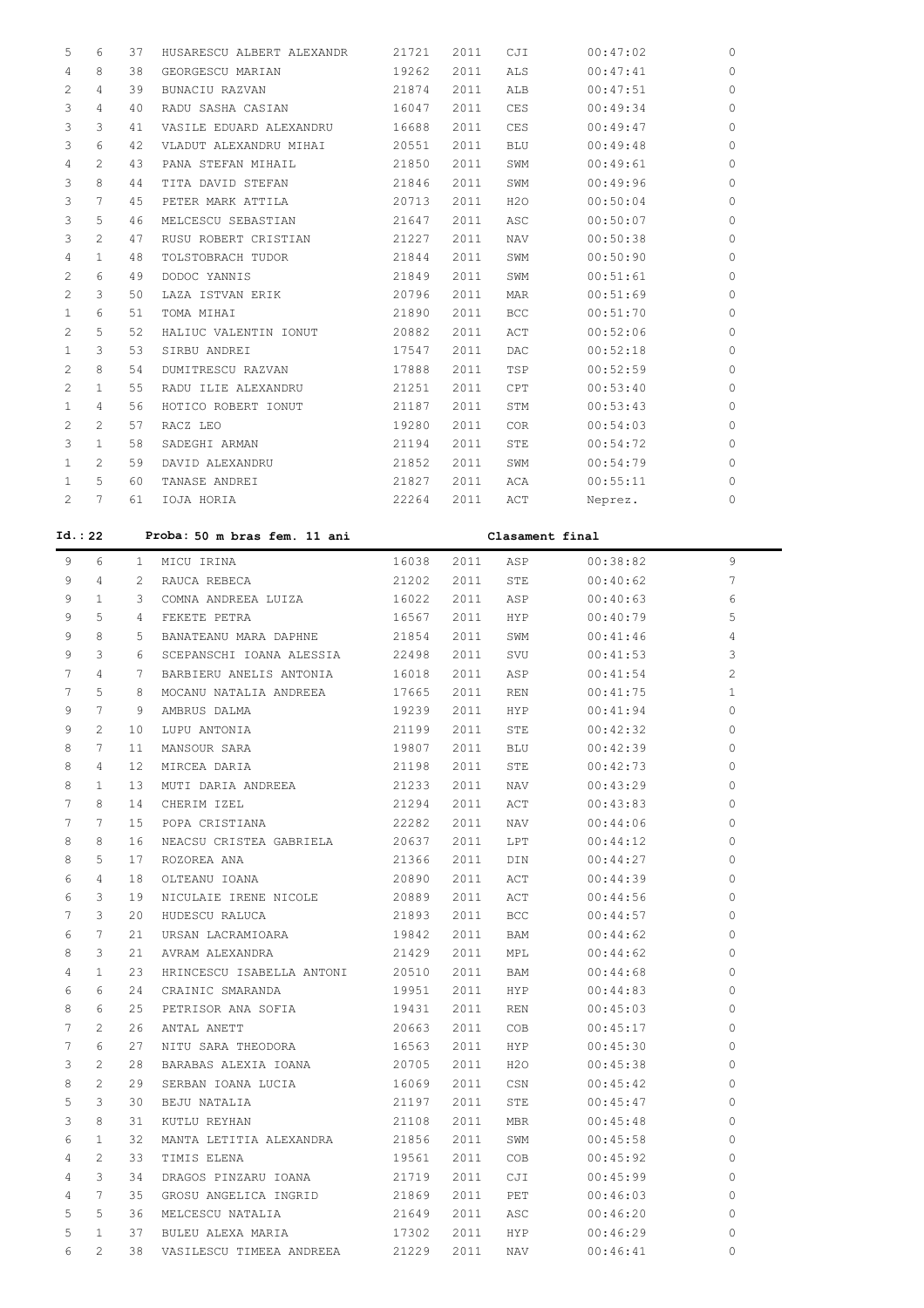| 6                     | 5               | 39 | SELER IRIS MARIA          | 20646 | 2011 | COB        | 00:46:51 | $\circ$  |
|-----------------------|-----------------|----|---------------------------|-------|------|------------|----------|----------|
| 7                     | $\mathbf{1}$    | 40 | MOCIRAN MARA              | 19848 | 2011 | BAM        | 00:46:86 | $\Omega$ |
| 4                     | 6               | 41 | ANDREI BRISTENA MARIA     | 19429 | 2011 | <b>REN</b> | 00:46:91 | $\Omega$ |
| 5                     | 8               | 42 | KOVACS KARLA              | 19849 | 2011 | BAM        | 00:47:25 | $\circ$  |
| 4                     | 4               | 43 | MARINESCU SARA MARIA      | 20888 | 2011 | ACT        | 00:47:48 | $\Omega$ |
| $\mathbf{1}$          | 6               | 44 | PETENGHE ANASTASIA        | 17259 | 2011 | SVU        | 00:47:52 | $\Omega$ |
| 6                     | 8               | 45 | IORDACHE ANDREEA          | 20776 | 2011 | PCT        | 00:47:53 | $\circ$  |
| 5                     | 4               | 46 | BATEL ESSAMELDIN ABOUELEL | 21230 | 2011 | <b>NAV</b> | 00:47:73 | 0        |
| 2                     | $7\phantom{.0}$ | 47 | LOGA ANTONIA FLORINA      | 21123 | 2011 | SRT        | 00:48:16 | $\Omega$ |
| $\mathbf{1}$          | 3               | 48 | BADARAU ALESIA ANDREEA    | 22554 | 2011 | SGL        | 00:48:33 | 0        |
| $\mathbf{1}$          | 5               | 48 | BUJOR NADIA ISABELA       | 21440 | 2011 | STM        | 00:48:33 | 0        |
| 3                     | 4               | 50 | NENITA NITESCU IUSTINA    | 19714 | 2011 | SCB        | 00:48:67 | $\Omega$ |
| 2                     | 6               | 51 | POP ALMA                  | 21130 | 2011 | SRT        | 00:48:86 | 0        |
| 5                     | 6               | 52 | MOFIDI ARIYANA            | 21201 | 2011 | <b>STE</b> | 00:48:96 | 0        |
| $\mathbf{1}$          | 4               | 53 | PROSANICHE ALECSIA STEFAN | 21648 | 2011 | ASC        | 00:49:10 | $\Omega$ |
| 3                     | 3               | 54 | FILIP MARIA SOFIA         | 19858 | 2011 | <b>BAM</b> | 00:49:33 | 0        |
| 2                     | 4               | 55 | DRAGOMIR ALESSIA GABRIELA | 21018 | 2011 | <b>CES</b> | 00:49:47 | 0        |
| 2                     | 3               | 56 | IONESCU PLESESTI ADA ELEN | 21583 | 2011 | <b>CES</b> | 00:49:56 | $\Omega$ |
| 5                     | $\overline{2}$  | 57 | GHICA ALEXANDRA           | 20825 | 2011 | SPL        | 00:49:60 | 0        |
| 3                     | 6               | 58 | CUCLEA MARIA ILINCA       | 21881 | 2011 | SS7        | 00:49:78 | 0        |
| 3                     | $\mathbf{1}$    | 59 | GABOR MADALINA DIANA      | 21186 | 2011 | STM        | 00:49:83 | $\Omega$ |
| 4                     | 5.              | 60 | DOBRE ELLA                | 21870 | 2011 | PET        | 00:50:11 | 0        |
| 5                     | $7\phantom{.0}$ | 61 | GIURA IULIA               | 17485 | 2011 | ASP        | 00:50:63 | $\Omega$ |
| 3                     | 5               | 62 | RADU ANTONIA ANDREEA B.   | 19312 | 2011 | ALS.       | 00:51:85 | 0        |
| 2                     | 5               | 63 | CEANCU JASMINE MARIA      | 21853 | 2011 | SWM        | 00:52:31 | $\circ$  |
| 3                     | $7\phantom{.0}$ | 64 | GIUGLEA ALESIA MARIA      | 21897 | 2011 | <b>BCC</b> | 00:52:40 | $\Omega$ |
| $\mathbf{2}^{\prime}$ | 2               | 65 | PODELEAN TEODORA          | 21177 | 2011 | SHD        | 00:52:43 | $\circ$  |
| 4                     | 8               | 66 | BOBEICA ANDREEA BIANCA    | 17293 | 2011 | MTG        | Neprez.  | $\circ$  |

| Id.: 23 |                             |               |      | Proba: 4 X 50 m mixt masc. 11 ani          | Clasament final |          |    |  |
|---------|-----------------------------|---------------|------|--------------------------------------------|-----------------|----------|----|--|
|         | 4                           | 1.            |      | MC/1) NITU, VIERU, GAVRILA, CAPISIZU       | NAV             | 02:19:15 | 18 |  |
|         | $\mathcal{D}_{\mathcal{L}}$ | $\mathcal{L}$ |      | MC/1) ANGHEL, BUCUR, TITA, COJOCARU        | SWM             | 02:19:97 | 14 |  |
|         | 7                           | 3             | MC/1 | HALIUC, TALPAC, NICULA, FLOREA             | ACT             | 02:23:24 | 12 |  |
|         | 3                           | 4             |      | MC/1) BUTUFEI, KELLER, KOVACS, COMAN       | <b>HYP</b>      | 02:23:36 | 10 |  |
|         | 6                           | 5.            |      | MC/1) RADU, MIHAI, VASILE, CRISTESCU       | CES             | 02:34:23 | 8  |  |
|         | 5                           | 6             |      | MC/1) SMETEC, LAZA, TOLAN, OPREA           | MAR             | 02:53:30 | 6  |  |
| Id.: 24 |                             |               |      | Proba: 4 X 50 m mixt fem. 11 ani           | Clasament final |          |    |  |
|         | 6                           | 1.            | FC/1 | GIURA, MICU, BARBIERU, COMNA               | ASP             | 02:21:00 | 18 |  |
|         | 4                           | 2.            |      | FC/1) RAUCA, LUPU, MIRCEA, BEJU            | STE             | 02:22:71 | 14 |  |
|         | 3                           | 3             | FC/1 | CRAINIC, AMBRUS, BULEU, FEKETE             | HYP             | 02:27:77 | 12 |  |
|         | 5                           | 4             |      | FC/1) NICULAIE, OLTEANU, MARINESCU, CHERIM | ACT             | 02:30:16 | 10 |  |
|         | 7                           | 5.            |      | FC/1) BATEL, MUTI, VASILESCU, POPA         | NAV             | 02:33:05 | 8  |  |
|         | $\overline{c}$              | 6             |      | FC/1) KOVACS, URSAN, HRINCESCU, MOCIRAN    | <b>BAM</b>      | 02:36:66 | 6  |  |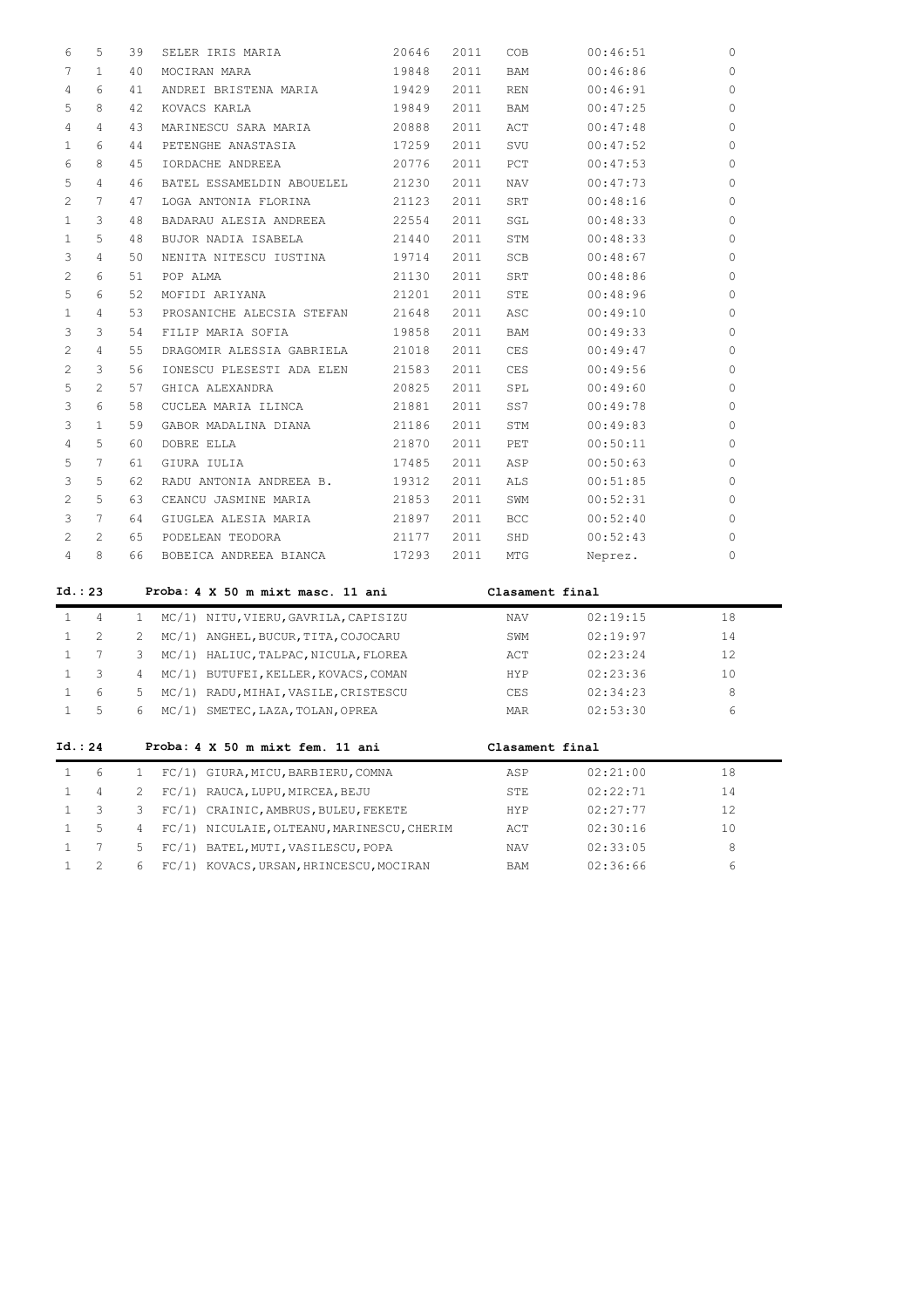**Bazin: 50 m / 8 culoare**

**BRASOV \* 10/06/2022 - 12/06/2022**

| Ser. Cul. Loc   |                 |              | Nume si prenume                      | Cod            | An   | Club                 | Timp     | Puncte    |
|-----------------|-----------------|--------------|--------------------------------------|----------------|------|----------------------|----------|-----------|
|                 |                 |              | Stafeta (Sch.1, Sch.2, Sch.3, Sch.4) |                |      |                      | realizat | realizate |
|                 | Reuniunea:      |              | 4<br>Data: 12/06/2022                |                |      |                      |          |           |
| Id. : 25        |                 |              | Proba: 50 m liber fem. 11 ani        |                |      | Clasament final      |          |           |
| 9               | 4               | $\mathbf{1}$ | FEKETE PETRA                         | 16567          | 2011 | HYP                  | 00:30:56 | 9         |
| 9               | $\mathbf{1}$    | 2            | COMNA ANDREEA LUIZA                  | 16022          | 2011 | ASP                  | 00:31:22 | 7         |
| 8               | 5               | 3            | RAUCA REBECA                         | 21202          | 2011 | STE                  | 00:31:25 | 6         |
| 9               | 6               | 4            | CHERIM IZEL                          | 21294          | 2011 | ACT                  | 00:31:42 | 5         |
| 9               | 2               | 5            | BARBIERU ANELIS ANTONIA              | 16018          | 2011 | ASP                  | 00:31:45 | 4         |
| 9               | 8               | 6            | ROZOREA ANA                          | 21366          | 2011 | DIN                  | 00:31:53 | 3         |
| 9               | 5               | 7            | MICU IRINA                           | 16038          | 2011 | ASP                  | 00:31:74 | 2         |
| 8               | 7               | 8            | CRAINIC SMARANDA                     | 19951          | 2011 | HYP                  | 00:31:78 | 1         |
| 8               | 6               | 9            | BEJU NATALIA                         | 21197          | 2011 | STE                  | 00:32:01 | 0         |
| 6               | 7               | 10           | MOCANU NATALIA ANDREEA               | 17665          | 2011 | REN                  | 00:32:14 | 0         |
| 9               | 3               | 11           | MIRCEA DARIA                         | 21198          | 2011 | STE                  | 00:32:22 | 0         |
| 7               | $\overline{2}$  | 12           | DRAGOS PINZARU IOANA                 | 21719          | 2011 | CJI                  | 00:32:36 | 0         |
| 7               | 3               | 13           | SERBAN IOANA LUCIA                   | 16069          | 2011 | CSN                  | 00:32:39 | 0         |
| 8               | 3               | 14           | HRINCESCU ISABELLA ANTONI            | 20510          | 2011 | BAM                  | 00:32:64 | 0         |
| 8               | 4               | 15           | HUDESCU RALUCA                       | 21893          | 2011 | BCC                  | 00:32:68 | 0         |
| 8               | $\mathbf{1}$    | 16           | AVRAM ALEXANDRA                      | 21429          | 2011 | MPL                  | 00:32:69 | 0         |
| 9               | 7               | 17           | MOFIDI ARIYANA                       | 21201          | 2011 | STE                  | 00:32:83 | 0         |
| 6               | 6               | 18           | GRIGORE ERICA MARIA                  | 21368          | 2011 | MGL                  | 00:33:34 | 0         |
| 5               | 6               | 19           | NEACSU CRISTEA GABRIELA              | 20637          | 2011 | LPT                  | 00:33:36 | 0         |
| 8               | 8               | 20           | PETRISOR ANA SOFIA                   | 19431          | 2011 | REN                  | 00:33:53 | 0         |
| 6               | 4               | 21           | MANTA LETITIA ALEXANDRA              | 21856          | 2011 | SWM                  | 00:33:56 | 0         |
| 6               | 5               | 22           | MOCIRAN MARA                         | 19848          | 2011 | BAM                  | 00:33:63 | 0         |
| 4               | 3               | 23           | POP ALMA                             | 21130          | 2011 | SRT                  | 00:33:67 | 0         |
| 7               | 4               | 24           | MANSOUR SARA                         | 19807          | 2011 | BLU                  | 00:33:68 | 0         |
| 6               | 8               | 25           | OLTEANU IOANA                        | 20890          | 2011 | ACT                  | 00:33:74 | 0         |
| 7               | 7               | 25           | PROSANICHE ALECSIA STEFAN            | 21648          | 2011 | ASC                  | 00:33:74 | 0         |
| 7               | 5               | 27           | IONESCU PLESESTI ADA ELEN            | 21583          | 2011 | CES                  | 00:33:79 | 0         |
| 7               | $\mathbf{1}$    | 28           | MUTI DARIA ANDREEA                   | 21233          | 2011 | NAV                  | 00:34:19 | 0         |
| 6               | 3               | 29           | SCEPANSCHI IOANA ALESSIA             | 22498          | 2011 | SVU                  | 00:34:25 | 0         |
| 5               | 7               | 30           | NICULAIE IRENE NICOLE                | 20889          | 2011 | ACT                  | 00:34:35 | 0         |
| 8               | $\overline{c}$  | 31           | AMBRUS DALMA                         | 19239          |      | 2011 HYP             | 00:34:39 | $\cap$    |
| 5               | 3               |              | 32 IORDACHE ANDREEA                  | 20776          |      | 2011 PCT             | 00:34:49 | 0         |
| 5               | $\mathbf{1}$    |              | 33 MARINESCU SARA MARIA 20888        |                |      | 2011 ACT             | 00:34:50 | 0         |
| 5               | 4               |              | 34 ANDREI BRISTENA MARIA             | 19429          |      | 2011 REN             | 00:34:58 | 0         |
| $\mathbf{1}$    | 6               |              | 35 BUJOR NADIA ISABELA               | 21440          |      | 2011 STM             | 00:34:60 | 0         |
|                 | 2               |              | 36 SELER IRIS MARIA                  |                |      |                      | 00:34:72 | 0         |
| 5<br>4          | 2               |              | 37 URSAN LACRAMIOARA                 | 20646<br>19842 |      | 2011 COB<br>2011 BAM | 00:34:74 | 0         |
| 5               | 5               |              | 38 BANATEANU MARA DAPHNE             | 21854          |      | 2011 SWM             | 00:34:76 | 0         |
| $\mathbf{1}$    | 3               |              | 39 PETENGHE ANASTASIA                | 17259          |      | 2011 SVU             | 00:34:85 | 0         |
| $\mathbf{1}$    | 5               |              | 40 PETER SOFIA INGRID                | 21308          |      | 2011 SSB             | 00:34:97 | 0         |
| 5               | 8               |              | 41 BULEU ALEXA MARIA                 | 17302          |      | 2011 HYP             | 00:35:02 | 0         |
| $7\phantom{.0}$ | 6               |              | 42 VASILESCU TIMEEA ANDREEA          | 21229          |      | 2011 NAV             | 00:35:05 | 0         |
| 4               | 5               |              | 43 BARABAS ALEXIA IOANA              | 20705          |      | 2011 H2O             | 00:35:10 | 0         |
| 7               | 8               |              | 44 GIURA IULIA                       | 17485          |      |                      |          | 0         |
|                 | 7               |              |                                      |                |      | 2011 ASP             | 00:35:11 | 0         |
| $\mathbf{1}$    |                 |              | 45 MELCESCU NATALIA                  | 21649<br>21123 |      | 2011 ASC             | 00:35:12 | 0         |
| $\mathbf{2}$    | 6               |              | 46 LOGA ANTONIA FLORINA              |                |      | 2011 SRT             | 00:35:40 |           |
| 3               | 3               |              | 47 GROSU ANGELICA INGRID             | 21869          |      | 2011 PET             | 00:35:50 | 0         |
| 4               | 4               |              | 48 BATEL ESSAMELDIN ABOUELEL         | 21230          |      | 2011 NAV             | 00:35:53 | 0         |
| 4               | 8               |              | 49 GIUGLEA ALESIA MARIA              | 21897          |      | 2011 BCC             | 00:35:61 | 0         |
| 4               | $\mathbf{1}$    |              | 50 TIMIS ELENA                       | 19561          |      | 2011 COB             | 00:35:67 | 0         |
| 3               | $7\phantom{.0}$ |              | 51 NITU SARA THEODORA                | 16563          |      | 2011 HYP             | 00:35:74 | 0         |
| 3               | 6               |              | 52 GHICA ALEXANDRA                   | 20825          |      | 2011 SPL             | 00:35:76 | 0         |
| 3               | $\mathbf{1}$    |              | 53 NENITA NITESCU IUSTINA            | 19714          |      | 2011 SCB             | 00:35:90 | 0         |
| $\overline{4}$  | 7               |              | 54 POPA CRISTIANA                    | 22282          | 2011 | NAV                  | 00:36:02 | 0         |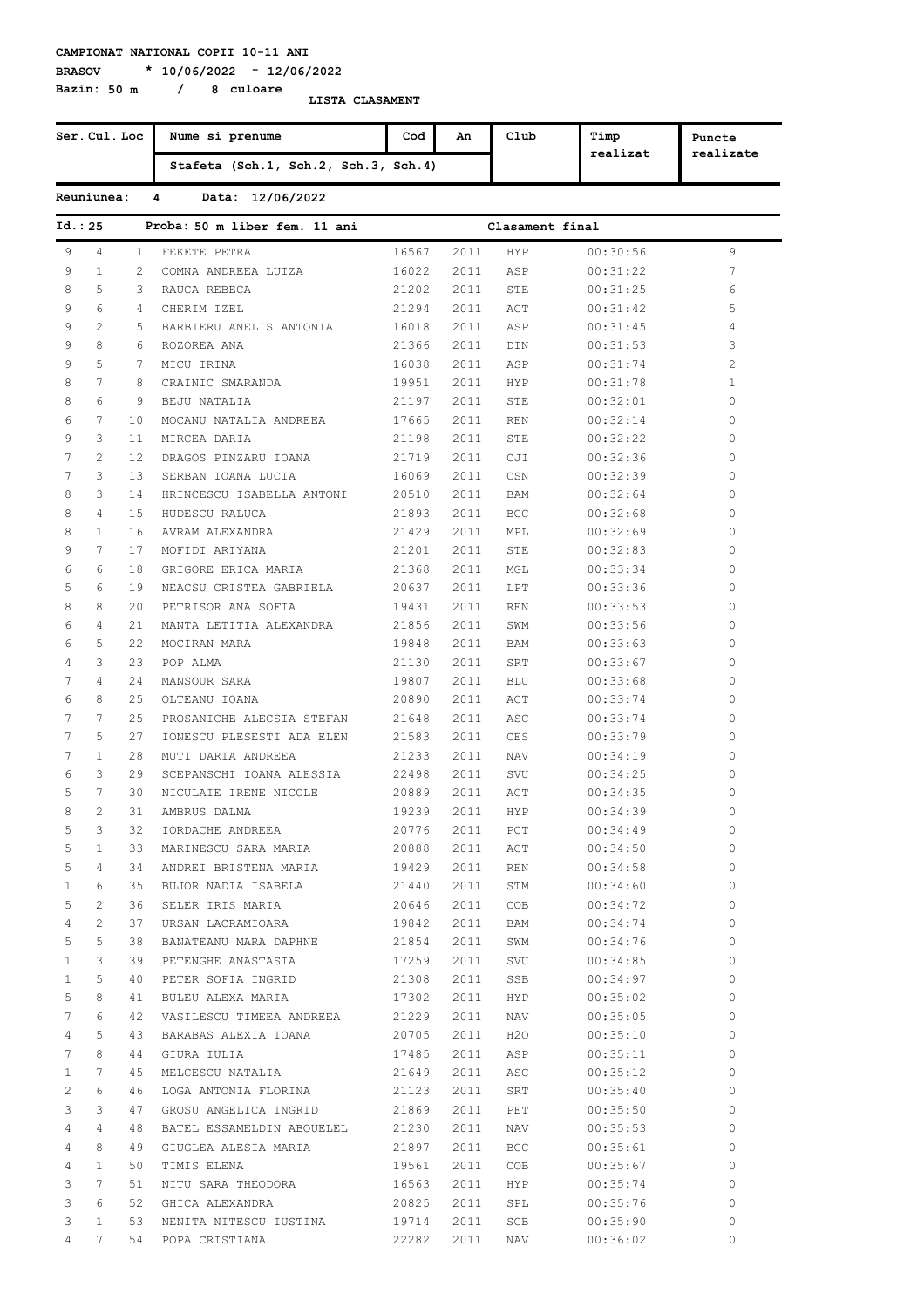| 6              | $\mathbf{1}$          | 55              | ANTAL ANETT                     | 20663 | 2011 | COB             | 00:36:36 | 0        |
|----------------|-----------------------|-----------------|---------------------------------|-------|------|-----------------|----------|----------|
| 2              | 3                     | 56              | RADU ANTONIA ANDREEA B.         | 19312 | 2011 | ALS             | 00:36:38 | 0        |
| 3              | 8                     | 57              | BADARAU ALESIA ANDREEA          | 22554 | 2011 | SGL             | 00:36:54 | 0        |
| 2              | $\mathbf{2}^{\prime}$ | 58              | KOVACS KARLA                    | 19849 | 2011 | BAM             | 00:36:75 | 0        |
| $\overline{2}$ | 4                     | 58              | FILIP MARIA SOFIA               | 19858 | 2011 | BAM             | 00:36:75 | 0        |
| $\mathbf{1}$   | 4                     | 60              | PODELEAN TEODORA                | 21177 | 2011 | SHD             | 00:36:80 | 0        |
| 2              | 8                     | 61              | KUTLU REYHAN                    | 21108 | 2011 | MBR             | 00:36:83 | 0        |
| 3              | 5                     | 62              | DOBRE ELLA                      | 21870 | 2011 | PET             | 00:37:00 | 0        |
| 4              | 6                     | 63              | CEANCU JASMINE MARIA            | 21853 | 2011 | SWM             | 00:37:18 | 0        |
| 3              | 4                     | 64              | POPESCU NATALIA                 | 21286 | 2011 | ASP             | 00:37:24 | 0        |
| 2              | $\mathbf{1}$          | 65              | GABOR MADALINA DIANA            | 21186 | 2011 | STM             | 00:37:66 | 0        |
| $\mathbf{1}$   | $\mathbf{2}^{\prime}$ | 66              | PETEAN PATRICIA                 | 22552 | 2011 | ACN             | 00:37:71 | 0        |
| 3              | $\overline{2}$        | 67              | DRAGOMIR ALESSIA GABRIELA       | 21018 | 2011 | CES             | 00:38:15 | 0        |
| 2              | 5                     | 68              | BOBEICA ANDREEA BIANCA          | 17293 | 2011 | MTG             | Neprez.  | 0        |
| 2              | $7\phantom{.0}$       | 68              | CUCLEA MARIA ILINCA             | 21881 | 2011 | SS7             | Neprez.  | 0        |
| 6              | $\overline{2}$        | 69              | LUPU ANTONIA                    | 21199 | 2011 | STE             | Neprez.  | 0        |
|                |                       |                 |                                 |       |      |                 |          |          |
| Id.: 26        |                       |                 | Proba: 50 m liber masc. 11 ani  |       |      | Clasament final |          |          |
|                |                       |                 |                                 |       |      |                 |          |          |
| 9              | 4                     | 1               | ASAFTEI TUDOR IONUT             | 21774 | 2011 | DEV             | 00:29:28 | 9        |
| 9              | 8                     | $2^{\circ}$     | BADARAU ROBERT                  | 16667 | 2011 | ASP             | 00:30:09 | 7        |
| 9              | $\mathbf{1}$          | 3               | MELIS VLAD ANDREI               | 21183 | 2011 | STM             | 00:30:19 | 6        |
| 9              | 5                     | 4               | TITA DAVID STEFAN               | 21846 | 2011 | SWM             | 00:30:33 | 5        |
| 9              | 6                     | 4               | ANGHEL DARIUS                   | 21837 | 2011 | SWM             | 00:30:33 | 5        |
| 9              | 3                     | 6               | PETROV LUCA IOAN                | 21891 | 2011 | <b>BCC</b>      | 00:30:59 | 3        |
| 8              | 3                     | 7               | JUCAN ROBERT ANDREI             | 21777 | 2011 | DEV             | 00:30:86 | 2        |
| 9              | 7                     | 8               | CAPISIZU MATEI                  | 21431 | 2011 | NAV             | 00:31:02 | 1        |
| 8              | 4                     | 9               | FLOREA STEFAN                   | 20884 | 2011 | ACT             | 00:31:04 | $\Omega$ |
| 9              | 2                     | 10 <sub>o</sub> | VIERU VLAD GABRIEL              | 21225 | 2011 | NAV             | 00:31:07 | 0        |
| 8              | 5                     | 11              | IORDACHE ROBERT ANDREI          | 16501 | 2011 | ALS             | 00:31:37 | 0        |
| 8              | 6                     | 12              | BUCUR LUCA EDUARD STEFAN        | 21843 | 2011 | SWM             | 00:31:43 | 0        |
| 7              | $\mathbf{1}$          | 13              | PATRICHI RARES ALESSANDRO       | 17669 | 2011 | CSN             | 00:31:65 | 0        |
| 5              | 6                     | 14              | COJOCARU ERIK CRISTIAN          | 21839 | 2011 | SWM             | 00:31:85 | 0        |
| 7              | $\overline{4}$        | 15              | GAVRILA ALEXANDRU DANIEL        | 21228 | 2011 | NAV             | 00:31:93 | 0        |
| 5              | 5                     | 16              | SIRBU ANDREI                    | 17547 | 2011 | DAC             | 00:32:14 | 0        |
| 6              | 3                     | 17              | KOVACS NORBERT                  | 19237 | 2011 | HYP             | 00:32:23 | 0        |
| 7              | $\overline{2}$        | 18              | BARNA LUCAS                     | 21170 | 2011 | SHD             | 00:32:30 | 0        |
| 7              | 6                     | 19              | ANDRIU FILIP                    | 17225 | 2011 | SVU             | 00:32:35 | 0        |
| 8              | 8                     | 20              | TALPAC BOGDAN CRISTIAN          | 20886 | 2011 | ACT             | 00:32:38 | 0        |
| 7              | 8                     | 21              | COMAN DAVID ANDREI              | 16566 | 2011 | HYP             | 00:32:66 | 0        |
| $\mathbf{1}$   | 2                     | 22              | HALIUC VALENTIN IONUT           | 20882 | 2011 | ACT             | 00:32:71 | 0        |
| 7              | 7                     | 23              | NITU RAFAEL MIHAI               | 21231 | 2011 | NAV             | 00:32:73 | 0        |
| 8              | $\mathbf{1}$          | 24              | MATHE ARNOLD                    | 21639 | 2011 | ACN             | 00:32:81 | 0        |
| 7              | 3                     | 25              | TASYUREK LEVENTE UGUR           | 21081 | 2011 | COR             | 00:32:89 | 0        |
| 5              | 8                     | 26              | GEORGESCU MARIAN                | 19262 | 2011 | ALS             | 00:32:95 | 0        |
| 7              | 5                     | 27              | IVAN GEORGE ANDREI              | 17646 | 2011 | CPT             | 00:32:96 | 0        |
| 6              | 2                     | 28              | MIHAI DAVID GABRIEL             | 16040 | 2011 | CES             | 00:32:97 | 0        |
| 6              | 5                     | 29              | GORAN PAVEL SERBAN              | 19447 | 2011 | REN             | 00:33:06 | 0        |
| 5              | 7                     | 30              | BUTUFEI RARES                   | 19238 | 2011 | HYP             | 00:33:27 | 0        |
| $\mathbf{1}$   | 5                     | 31              | POPESCU DAN RADU                | 22301 | 2011 | CJI             | 00:33:28 | 0        |
| 5              | 3                     | 32              | DAMSA ROBERT ALEXANDRU          | 21223 | 2011 | ALB             | 00:33:61 | 0        |
| 5              | 2                     | 33              | NICULA DARIUS                   | 20883 | 2011 | ACT             | 00:33:63 | 0        |
| 5              | $\mathbf{1}$          | 34              | PETRACHE TUDOR STEFAN           | 17487 | 2011 | ASP             | 00:33:68 | 0        |
| 3              | 6                     | 35              | TOTH ADRIAN                     | 21172 | 2011 | SHD             | 00:33:73 | 0        |
| 3              | 3                     | 36              | RUSU ROBERT CRISTIAN            | 21227 | 2011 | NAV             | 00:33:81 | 0        |
| 3              | 5                     | 37              | HAMMOUD RAMI                    | 21838 | 2011 | SWM             | 00:33:90 | 0        |
| 4              | 2                     | 37              | GHITA VLADUT PAUL MATEI         | 16437 | 2011 | ALS             | 00:33:90 | 0        |
| 8              | 2                     | 39              | RADULESCU BOSTINA MIHAI A       | 21845 | 2011 | SWM             | 00:34:02 | 0        |
| 6              | 7                     | 40              | BALAN IONUT COSMIN              | 16620 | 2011 | TSP             | 00:34:03 | 0        |
| 3              | 4                     | 41              | RADU ANDREI IONUT               | 21224 | 2011 | NAV             | 00:34:24 | 0        |
| 6              | 6                     | 42              | MIHAI VICTOR ANDREI             | 21430 | 2011 | NAV             | 00:34:26 | 0        |
| 4              | 4                     | 43              | TOLSTOBRACH TUDOR               | 21844 | 2011 | SWM             | 00:34:27 | 0        |
| 6              | 4                     | 44              | TANASE ANDREI                   | 21827 | 2011 | ACA             | 00:34:31 | 0        |
| 4              | 5                     | 45              | KELLER NICHOLAS                 | 19236 | 2011 | HYP             | 00:34:38 | 0        |
| 3              | 2                     | 46              | TOMA MIHAI                      | 21890 | 2011 | BCC             | 00:34:51 | 0        |
| 2              | 3                     | 47              | HUSARESCU ALBERT ALEXANDR 21721 |       | 2011 | CJI             | 00:34:56 | 0        |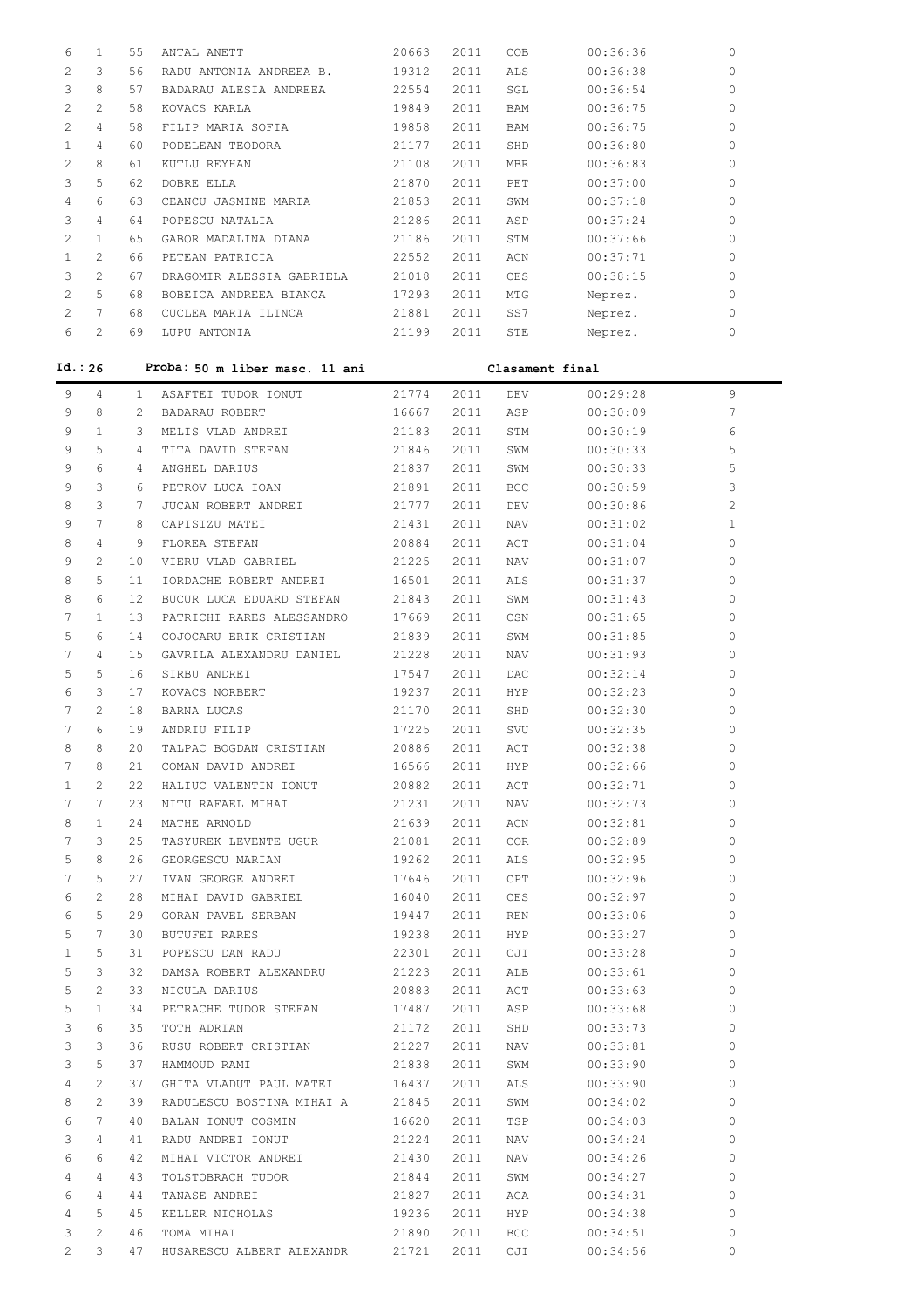| 6                     | 8              | 48             | TANASE RAZVAN COSTIN            | 21226 | 2011 | NAV             | 00:34:62  | 0            |
|-----------------------|----------------|----------------|---------------------------------|-------|------|-----------------|-----------|--------------|
| 4                     | 6              | 49             | BOBOC ALBERT ANDREI             | 19983 | 2011 | BLU             | 00:34:71  | 0            |
| 3                     | 7              | 50             | SANDU DAVID STEFAN BOGDAN       | 16432 | 2011 | LPT             | 00:34:78  | $\circ$      |
| 5                     | 4              | 51             | VASILE EDUARD ALEXANDRU         | 16688 | 2011 | CES             | 00:34:80  | $\circ$      |
| 4                     | 8              | 52             | GOSIU LUCAS                     | 20887 | 2011 | ACT             | 00:34:87  | $\circ$      |
| 6                     | $\mathbf{1}$   | 53             | SADEGHI ARMAN                   | 21194 | 2011 | STE             | 00:35:02  | $\circ$      |
|                       |                |                |                                 |       |      |                 |           |              |
| $\mathbf{2}^{\prime}$ | 2              | 54             | BUNACIU RAZVAN                  | 21874 | 2011 | ALB             | 00:35:22  | $\circ$      |
| 4                     | 7              | 55             | HOTICO ROBERT IONUT             | 21187 | 2011 | STM             | 00:35:25  | $\circ$      |
| 4                     | 3              | 56             | VLADUT ALEXANDRU MIHAI          | 20551 | 2011 | BLU             | 00:35:28  | $\circ$      |
| 4                     | $\mathbf{1}$   | 57             | PETER MARK ATTILA               | 20713 | 2011 | H2O             | 00:35:48  | $\circ$      |
| 2                     | 7              | 58             | DUMITRESCU RAZVAN               | 17888 | 2011 | TSP             | 00:35:50  | $\circ$      |
| 2                     | $\mathbf{1}$   | 59             | DODOC YANNIS                    | 21849 | 2011 | SWM             | 00:35:80  | $\circ$      |
| $\mathbf{1}$          | 7              | 60             | SMETEC RADU STEFAN              | 20795 | 2011 | MAR             | 00:36:28  | $\circ$      |
| $\mathbf{1}$          | 6              | 61             | PANA STEFAN MIHAIL              | 21850 | 2011 | SWM             | 00:36:30  | $\circ$      |
| 3                     | $\mathbf{1}$   | 62             | RADU SASHA CASIAN               | 16047 | 2011 | CES             | 00:36:41  | $\circ$      |
| $\mathbf{1}$          | 3              | 63             | MELCESCU SEBASTIAN              | 21647 | 2011 | ASC             | 00:36:42  | $\circ$      |
| 3                     | 8              | 64             | RADU ILIE ALEXANDRU             | 21251 | 2011 | CPT             | 00:36:71  | $\circ$      |
| $\mathbf{2}^{\prime}$ | 8              | 65             | LAZA ISTVAN ERIK                | 20796 | 2011 | MAR             | 00:36:96  | $\circ$      |
| $\mathbf{2}^{\prime}$ | 5              | 66             | RACZ LEO                        | 19280 | 2011 | COR             | 00:37:35  | $\circ$      |
| $\mathbf{2}^{\prime}$ | 6              | 67             | DAVID ALEXANDRU                 | 21852 | 2011 | SWM             | 00:37:72  | $\circ$      |
| $\mathbf{1}$          | 4              | 68             | OPREA RADU                      | 20793 | 2011 | MAR             | 00:37:84  | $\circ$      |
| 8                     | 7              | 69             | VRANCEANU ALBERT                | 21646 | 2011 | <b>BCC</b>      | Descalif. | $\circ$      |
| 2                     | 4              | 70             | IOJA HORIA                      | 22264 | 2011 | ACT             | Neprez.   | 0            |
|                       |                |                |                                 |       |      |                 |           |              |
| Id. : 27              |                |                | Proba: 50 m spate fem. 10 ani   |       |      | Clasament final |           |              |
| 5                     | 7              | 1              | PADURARIU SMARANDA              | 22446 | 2012 | NAD             | 00:36:14  | 9            |
| $\mathbf{1}$          | 5              | $\mathbf{2}^-$ | GAMAN MAYA ANDREEA              | 22348 | 2012 | DIN             | 00:37:20  | 7            |
| 5                     | 6              | 3              | IONASCU ARAXI                   | 22265 | 2012 | ACT             | 00:37:83  | 6            |
| $\mathbf{2}^{\prime}$ | $\mathbf{1}$   | 4              | MIHALACHE BIANCA MARIA          | 21864 | 2012 | SWM             | 00:37:89  | 5            |
| 4                     | 4              | 5              | GAVRILOIU ANTONIA ANDREEA       | 21865 | 2012 | SWM             | 00:38:27  | 4            |
| $\mathbf{1}$          | 4              | 6              | ROTARU CARLA MARIA              | 21862 | 2012 | SWM             | 00:38:57  | 3            |
| $\mathbf{2}^{\prime}$ | 6              | 7              | ENCIU ANA MARIA                 | 20898 | 2012 | ACT             | 00:38:87  | 2            |
| 7                     | 5              | 8              | POP TANIA MARINA                | 22106 | 2012 | UCJ             | 00:39:29  | $\mathbf{1}$ |
| 7                     | 4              | 9              | TIRLA SOFIA                     | 22582 | 2012 | COR             | 00:39:65  | $\circ$      |
| 5                     | 8              | 10             | LEBIDOV CAROLINA SOFIA          | 20897 | 2012 | ACT             | 00:39:75  | $\circ$      |
| 7                     | $\mathbf{1}$   | 11             | ENE JULIA GABRIELA              | 17490 | 2012 | ASP             | 00:40:36  | $\circ$      |
| 7                     | 6              | 12             | SUT SYBELLE                     | 19843 | 2012 | BAM             | 00:41:03  | $\circ$      |
| $\mathbf{1}$          | 6              | 13             | OSMAN DELIA                     | 21284 | 2012 | ASP             | 00:41:06  | $\mathbb O$  |
| 4                     | 2              | 14             | LATU PAULA                      | 20662 | 2012 | COB             | 00:41:09  | $\circ$      |
| 5                     | 4              | 15             | BREBAN CEZARA GABRIELA          | 22298 | 2012 | AIB             | 00:41:13  | $\circ$      |
| $7\phantom{.0}$       | 8              | 16             | CRACIUN IULIA                   | 22283 | 2012 | NAV             | 00:41:16  | $\Omega$     |
| 7                     | 7              | 17             | OLTEANU ALEXANDRA 21428         |       | 2012 | CPT             | 00:41:20  | $\Omega$     |
| 7                     | $\overline{2}$ | 18             | LOSPA NATALIA MARIA 16683       |       | 2012 | ASP             | 00:41:30  | $\Omega$     |
| 4                     | 5              | 19             |                                 |       |      |                 |           | $\Omega$     |
|                       |                |                | IOSIF MEDA                      | 22420 | 2012 | BAM             | 00:41:66  | $\Omega$     |
| 3                     | 7              | 20             | DAVID ILINCA                    | 22553 | 2012 | SGL             | 00:41:73  | $\Omega$     |
| 5                     | 1              | 21             | ILEANA PIENARIU ILINCA 22434    |       | 2012 | ALB             | 00:41:77  |              |
| 7                     | 3              | 22             | CHIRICA ANTONIA RALUCA 22311    |       | 2012 | ASP             | 00:41:86  | $\Omega$     |
| 3                     | 3              | 23             | NEGOI MAIA IOANA                | 22309 | 2012 | ASC             | 00:42:35  | $\Omega$     |
| 5                     | 2              | 24             | SOLEA ALECU AMALIA CRINA        | 20900 | 2012 | ACT             | 00:42:41  | $\circ$      |
| $\overline{c}$        | 4              | 25             | DRAGOI SOPHIA MARIA 22499       |       | 2012 | SVU             | 00:42:99  | $\Omega$     |
| 6                     | 4              | 26             | DORU ANTONIA ELENA 22333        |       | 2012 | TSI             | 00:43:37  | $\Omega$     |
| $\mathbf{1}$          | 7              | 27             | LOZICI ANAMARIA                 | 21132 | 2012 | SRT             | 00:43:51  | $\Omega$     |
| 3                     | 6              | 28             | IONEL SARA NATALIA              | 19844 | 2012 | BAM             | 00:43:69  | $\Omega$     |
| $\mathbf{2}^{\prime}$ | 7              | 29             | PAJINT SARA NICOLE 20716        |       | 2012 | H2O             | 00:43:94  | $\Omega$     |
| 6                     | 5              | 30             | AVADANI TEODORA 19956           |       | 2012 | HYP             | 00:44:06  | $\Omega$     |
| 3                     | 2              | 31             | MESTECANEANU CEZARA IOANA 21075 |       | 2012 | LPT             | 00:44:19  | $\Omega$     |
| 4                     | 8              | 32             | POTANGA BIANCA MARIA 19985      |       | 2012 | BLU             | 00:44:34  | $\Omega$     |
| 4                     | $\mathbf{1}$   | 33             | NEGOI ILINCA IOANA              | 22341 | 2012 | REN             | 00:44:45  | $\Omega$     |
| 6                     | 7              | 34             | VARGA ANASTASIA                 | 22332 | 2012 | TSI             | 00:44:97  | $\circ$      |
| 5                     | 5              | 35             | DUBIT ANASTASIA STEFANIA 21074  |       | 2012 | LPT             | 00:45:58  | $\circ$      |
| $\mathbf{1}$          | 2              | 36             | AMBROZIE ECATERINA 19907        |       | 2012 | ALS             | 00:45:61  | $\circ$      |
| 3                     | $\mathbf{1}$   | 37             | NISTOR NATALIA                  | 19557 | 2012 | CES             | 00:45:85  | $\Omega$     |
| 5                     | 3              | 38             | LITERA ELENA                    | 22546 | 2012 | MPL             | 00:45:90  | $\Omega$     |
| $\mathbf{1}$          | 3              | 39             | ANTONESCU EVA                   | 19988 | 2012 | BLU             | 00:46:76  | $\Omega$     |
| 6                     | 8              | 40             | PAVEL MARA STEFANIA 21352       |       | 2012 | ASP             | 00:46:80  | $\Omega$     |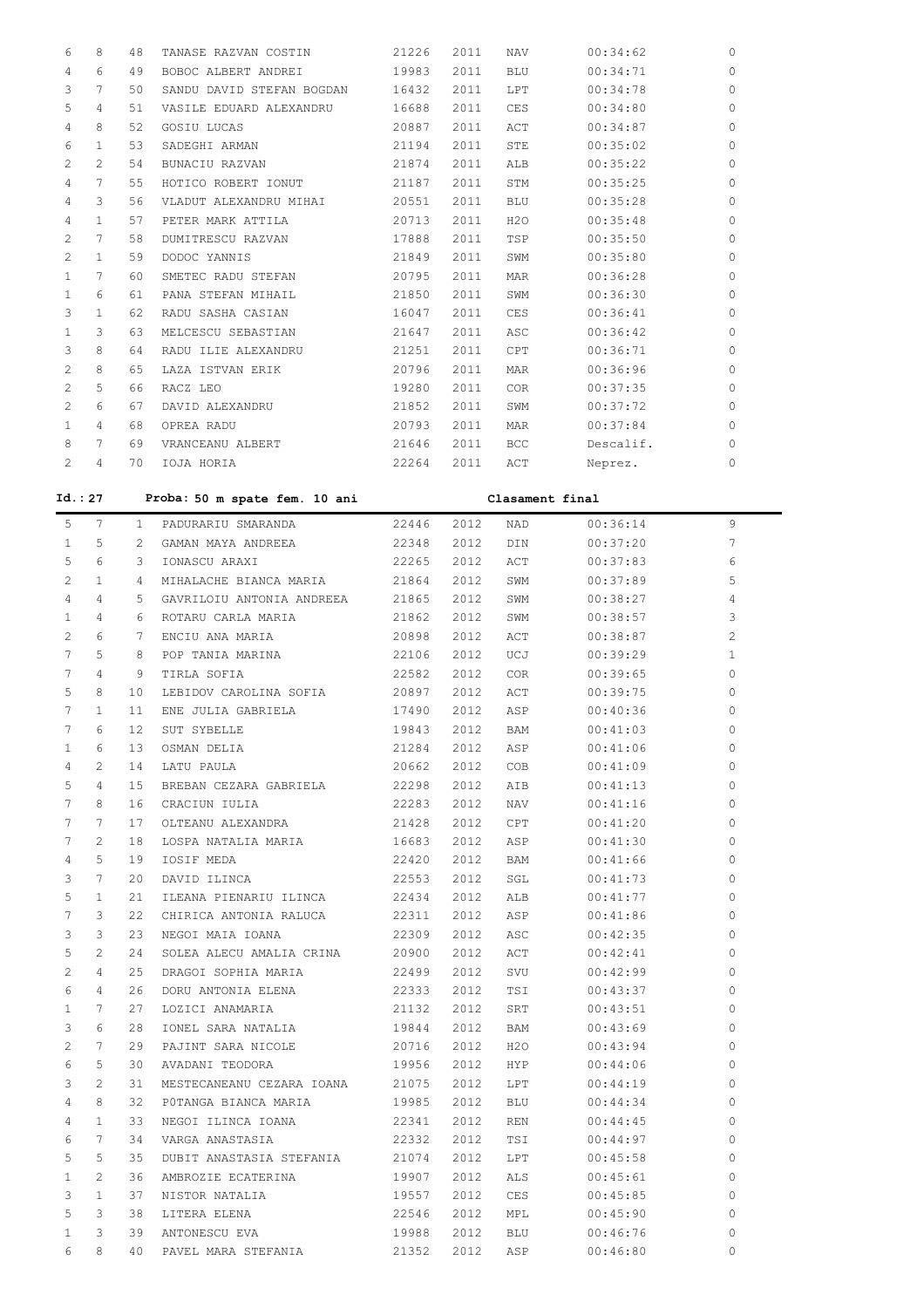| 6                     | 6              | 41              | NICOLAESCU TATIANA             | 21283          | 2012 | ASP             | 00:46:81 | 0            |
|-----------------------|----------------|-----------------|--------------------------------|----------------|------|-----------------|----------|--------------|
| 4                     | 6              | 42              | OLTEANU ANA MARIA              | 21863          | 2012 | SWM             | 00:47:01 | 0            |
| 6                     | 3              | 43              | PALASTEA ANTONIA               | 22350          | 2012 | SSB             | 00:47:12 | 0            |
| 3                     | 8              | 44              | MAZILU LARA                    | 20966          | 2012 | DET             | 00:47:23 | 0            |
| $\mathbf{2}^{\prime}$ | 8              | 45              | BLAGA SIENA AMADEA             |                |      | H2O             |          | 0            |
|                       |                |                 |                                | 20714          | 2012 |                 | 00:47:54 |              |
| $\overline{4}$        | 3              | 46              | LASZLO DORA ZSOFIA             | 20715          | 2012 | H2O             | 00:47:60 | 0            |
| 3                     | 4              | 47              | FLORESCU MIHAELA               | 19949          | 2012 | S4L             | 00:47:97 | 0            |
| $\mathbf{2}^{\prime}$ | 2              | 48              | SIPOS ANA                      | 22423          | 2012 | BAM             | 00:48:03 | 0            |
| 6                     | $\mathbf{1}$   | 48              | RUS VERONICA                   | 22353          | 2012 | SSB             | 00:48:03 | 0            |
| 4                     | 7              | 50              | SUCAN SARA ANAIS               | 21638          | 2012 | STM             | 00:49:05 | 0            |
| $\mathbf{2}^{\prime}$ | 3              | 51              | NAGY BIBOR                     | 22442          | 2012 | SHD             | 00:49:57 | 0            |
| 6                     | 2              | 52              | KOVACS ANNA FRUZSINA           | 22098          | 2012 | H2O             | 00:49:60 | 0            |
| 3                     | 5              |                 | 53 ALBU BIANCA ANDREEA         | 22590          | 2012 | STE             | 00:50:03 | 0            |
| $\mathbf{2}^{\prime}$ | 5              |                 | 54 DOGARU CARLA MARIA          | 22174 2012 AGL |      |                 | 00:50:52 | 0            |
|                       |                |                 |                                |                |      |                 |          |              |
|                       | Id. : 28       |                 | Proba: 50 m spate masc. 10 ani |                |      | Clasament final |          |              |
|                       |                |                 |                                |                |      |                 |          |              |
| 10 <sub>1</sub>       | 4              |                 | 1 LUPUSORU RADU ANDREI         | 22307          | 2012 | STE             | 00:35:67 | 9            |
| 7                     | $\mathbf{1}$   | $\mathbf{2}$    | STAN MATEI                     | 22449          | 2012 | NAD             | 00:36:39 | 7            |
| 10 <sub>o</sub>       | 6              | $2^{\circ}$     | CIRCOTA IOAN TUDOR             | 19270          | 2012 | ALS             | 00:36:39 | 7            |
| 10 <sub>o</sub>       | 5              | 4               | PATRASCAN VICTOR CONSTANT      | 20955          | 2012 | SWM             | 00:36:61 | 5            |
| 5                     | 6              | 5               | MEREUTA ANDREEAS IOAN          | 19862          | 2012 | CSN             | 00:37:08 | 4            |
| 10 <sub>o</sub>       | 3              | 6               | ROTARU EDUARD PETRU            | 22286          | 2012 | NAV             | 00:37:13 | 3            |
| 3                     | 7              | 7               | CADAR DARIUS                   | 22299          | 2012 | AIB             | 00:38:35 | 2            |
| 10                    | $\overline{2}$ | 8               | SMANTANCA STRUGARIU VLAD       | 19860          | 2012 | CSN             | 00:38:61 | $\mathbf{1}$ |
| 10 <sub>o</sub>       | 7              | 9               | SOROCIANU RARES ANDREI         | 22329          | 2012 | TSI             | 00:38:63 | 0            |
| 9                     | 6              | 10              | PALTINISANU LUCA               | 19953          | 2012 | HYP             | 00:38:80 | 0            |
| 6                     | 7              | 11              | DOGARIU DARIUS MIHAI           | 16505          | 2012 | ALS             | 00:38:97 | 0            |
| 9                     | 3              | 12 <sup>°</sup> | ANDRONE FILIP                  | 22285          | 2012 | NAV             | 00:39:12 | 0            |
|                       | 2              |                 |                                |                |      |                 |          | 0            |
| 9                     |                | 13              | MACSIM ROBERT STEFAN           | 22330          | 2012 | TSI             | 00:39:29 |              |
| 2                     | 1              | 14              | ZBURLEA CRISTIAN ANDREI        | 20896          | 2012 | ACT             | 00:39:38 | 0            |
| 9                     | 7              | 15              | PAUN LUCA ANDREI               | 19608          | 2012 | ASP             | 00:39:39 | 0            |
| 10                    | 1              | 16              | IVANA ANDREI                   | 22308          | 2012 | STE             | 00:39:48 | 0            |
| 10                    | 8              | 17              | CIOBANU VLAD                   | 17885          | 2012 | TSP             | 00:39:51 | 0            |
| 9                     | 4              | 18              | IGNAT DARIUS STEFAN            | 16849          | 2012 | DEL             | 00:39:64 | 0            |
| 5                     | 2              | 19              | POPA LUCA IOAN                 | 20895          | 2012 | ASC             | 00:39:79 | 0            |
| 5                     | $\mathbf{1}$   | 20              | PREDA EDUARD ANDREI            | 21861          | 2012 | SWM             | 00:39:91 | 0            |
| 5                     | $\tau$         | 21              | MOISA MINA                     | 19703          | 2012 | SCB             | 00:40:40 | 0            |
| 3                     | 8              | 22              | GHERGHEL MATEI                 | 22372          | 2012 | BAM             | 00:40:69 | 0            |
| 8                     | 6              | 23              | STINGA IANIS NICOLAS           | 22321          | 2012 | <b>BSC</b>      | 00:40:93 | 0            |
| 5                     | 5              | 24              | ENICA ARTHUR RUIZ GABRIEL      | 20951          | 2012 | SWM             | 00:41:75 | 0            |
| 6                     | 3              | 25              | ALBU DANIEL MIHAI              | 22437          | 2012 | SHD             | 00:42:18 | 0            |
|                       |                |                 |                                |                |      |                 |          |              |
| 4                     | 4              | 26              | TOADER MIHNEA STEFAN           | 22569          | 2012 | MAR             | 00:42:53 | 0            |
| 3                     | 6              | 27              | SAMACHISA CRISTIAN             | 22448          | 2012 | NAD             | 00:42:63 | 0            |
| $\mathbf{2}$          | 7              | 28              | CARAIMAN ANTON MATEI GEOR      | 22331          | 2012 | TSI             | 00:42:71 | 0            |
| 8                     | 3              | 29              | CONSTANTINICA DENIS ANDRE      | 17285          | 2012 | ALS             | 00:42:74 | 0            |
| 3                     | 2              | 30              | MATEI IONUT                    | 21422          | 2012 | DAC             | 00:42:89 | 0            |
| 8                     | 4              | 31              | RADU ERIC MIHAI                | 22306          | 2012 | STE             | 00:42:91 | 0            |
| 8                     | 8              | 32              | NIDELCEA LUCA ANDREI           | 22585          | 2012 | SWM             | 00:42:93 | 0            |
| $\mathbf{1}$          | $\mathbf{1}$   | 33              | LUCHIAN MATEI ALEXANDRU        | 19272          | 2012 | ALS             | 00:43:28 | 0            |
| 7                     | 7              | 34              | GUGU EDUARD LUCA               | 19984          | 2012 | BLU             | 00:43:34 | 0            |
| 3                     | $\mathbf{1}$   | 35              | HUMA VLAD STEFAN               | 19967          | 2012 | HYP             | 00:43:36 | 0            |
| $\overline{c}$        | 2              | 36              | GEAMAN DANIEL                  | 19863          | 2012 | CSN             | 00:43:52 | 0            |
| 7                     | 8              | 37              | OLAR DRAGOS STEFAN             | 17494          | 2012 | CES             | 00:43:59 | 0            |
| 9                     | 5              | 38              | NEACSU DAVID MIHAI             | 19114          | 2012 | STE             | 00:43:64 | 0            |
| 3                     | 4              | 39              | TOMA MIHAI                     | 22504          | 2012 | GAR             | 00:43:70 | 0            |
|                       |                |                 |                                |                |      |                 |          |              |
| 4                     | 6              | 40              | CHETRONE CAUSTISANU LUCA       | 20668          | 2012 | COB             | 00:43:75 | 0            |
| 9                     | $\mathbf{1}$   | 41              | VLASCEANU DRAGOS ANDREI        | 22323          | 2012 | <b>BSC</b>      | 00:43:83 | 0            |
| 2                     | 5              | 42              | BUCUR DAVID STEFAN             | 19891          | 2012 | CSR             | 00:43:89 | 0            |
| 9                     | 8              | 43              | AYLETT DANIEL ALEXANDRU        | 21257          | 2012 | TSP             | 00:43:92 | 0            |
| 6                     | 5              | 44              | DRAGHICI IANIS ALEXANDRU       | 19980          | 2012 | BLU             | 00:44:01 | 0            |
| 6                     | 6              | 45              | BARBOI DARIUS VALENTIN         | 21262          | 2012 | ASP             | 00:44:02 | 0            |
| 8                     | 5              | 46              | REYHAN REFIK KAAN              | 22320          | 2012 | BSC             | 00:44:06 | 0            |
| $\mathbf{1}$          | 6              | 47              | NICULESCU DAVID IOAN           | 21859          | 2012 | SWM             | 00:44:10 | 0            |
| 4                     | 3              | 48              | NAVALA ALEXANDRU IONUT         | 21858          | 2012 | SWM             | 00:44:12 | 0            |
| $7^{\circ}$           | 5              | 49              | PALADE DENIS THEODOR           | 21759          | 2012 | REN             | 00:44:23 | 0            |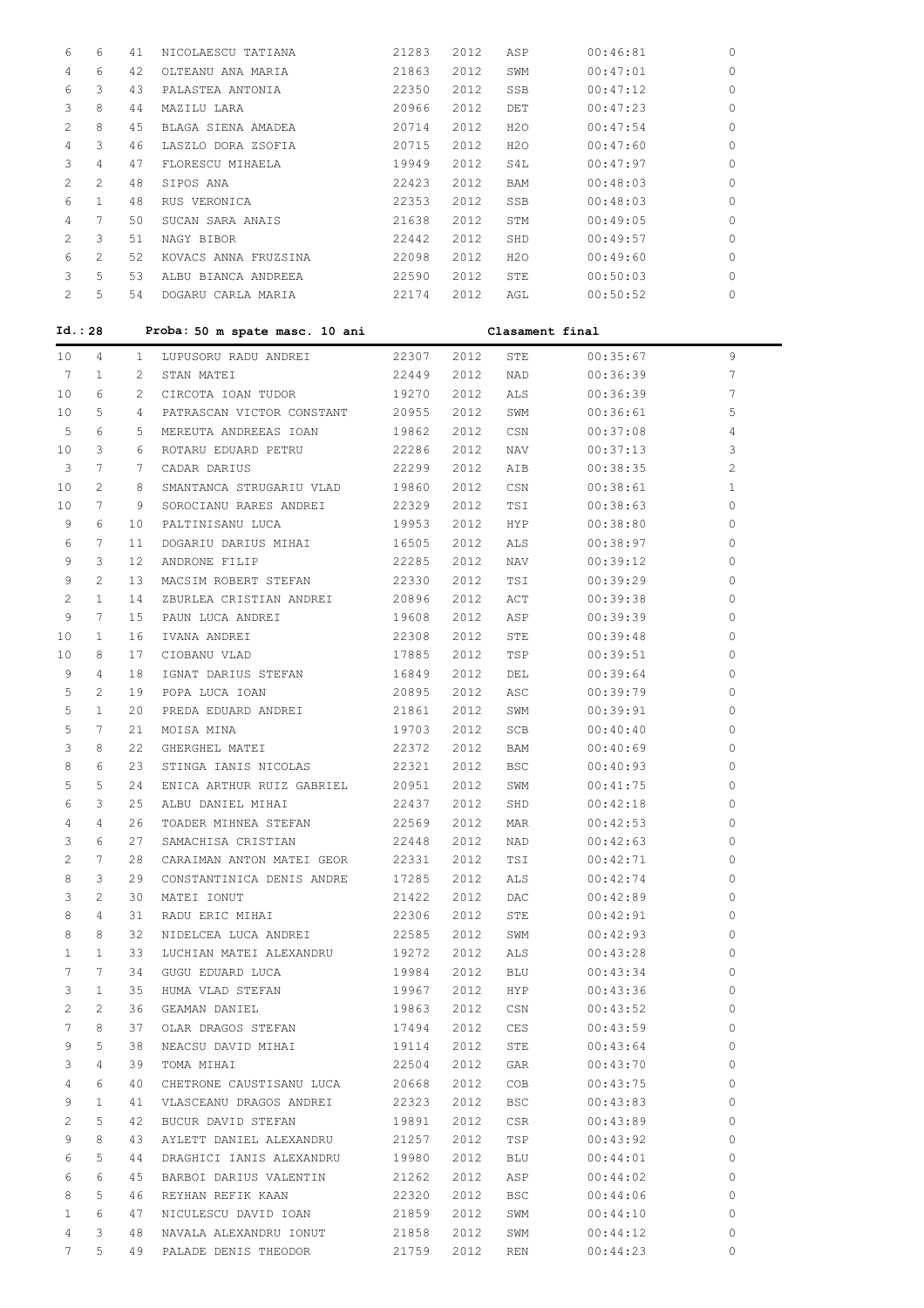| 7                     | 3              | 50 | LUPAN PATRIC ALEXANDRU    | 22318 | 2012 | <b>BSC</b> | 00:44:34 | $\circ$      |
|-----------------------|----------------|----|---------------------------|-------|------|------------|----------|--------------|
| 4                     | 8              | 51 | POTROVITA LUCA ANDREI     | 20508 | 2012 | BAM        | 00:44:36 | $\circ$      |
| 6                     | 2              | 52 | PIRVU RARES               | 22288 | 2012 | <b>NAV</b> | 00:44:46 | $\circ$      |
| 5                     | 4              | 53 | OPRIS ANDREI              | 22357 | 2012 | SSB        | 00:44:69 | $\Omega$     |
| 2                     | 3              | 54 | NISIPEANU IOAN            | 22358 | 2012 | SSB        | 00:44:76 | $\Omega$     |
| $\mathbf{1}$          | 4              | 55 | DRAGOI DAVID MIHAI        | 22110 | 2012 | ALS        | 00:44:79 | $\circ$      |
| $\mathbf{1}$          | $\overline{2}$ | 56 | PETER ERIK                | 20717 | 2012 | H2O        | 00:44:95 | $\mathbf{0}$ |
| 8                     | $2^{1}$        | 57 | BURCEA LUCA DAVID D-TRU   | 21675 | 2012 | REN        | 00:44:97 | $\circ$      |
| 2                     | 8              | 58 | MARTIN STEFAN GABRIEL     | 22588 | 2012 | STE        | 00:44:98 | $\circ$      |
| 8                     | $\mathbf{1}$   | 59 | ALEXANDRESCU ANDREI CATAL | 22548 | 2012 | MPL        | 00:45:27 | $\circ$      |
| $\mathbf{1}$          | 7              | 60 | RUS NORBERT MIHAI         | 22568 | 2012 | <b>MAR</b> | 00:45:29 | $\circ$      |
| 4                     | 7              | 61 | COJITA MIHAI              | 21729 | 2012 | CSR        | 00:45:52 | $\circ$      |
| 6                     | 8              | 62 | DELEU COSMIN ANDREI       | 19888 | 2012 | CSN        | 00:45:63 | $\Omega$     |
| $\mathbf{2}^{\prime}$ | 4              | 63 | SAVESCU DARYUS ANDREI     | 16507 | 2012 | <b>ALS</b> | 00:45:87 | $\Omega$     |
| 4                     | $\overline{2}$ | 64 | MISAN VLAD NICOLAS        | 22549 | 2012 | ACN        | 00:46:03 | $\mathbf{0}$ |
| 2                     | 6              | 65 | MIRCEA CATALIN ANTONIU    | 22633 | 2012 | STE        | 00:46:14 | $\mathbf{0}$ |
| 6                     | 4              | 66 | STEJEREANU ANDI           | 21423 | 2012 | DAC        | 00:46:31 | $\mathbf{0}$ |
| 1                     | 5              | 67 | BRADEAN IOVANAS RARES VLA | 20802 | 2012 | <b>MAR</b> | 00:46:75 | $\circ$      |
| 8                     | 7              | 68 | IONESCU RADU              | 22284 | 2012 | NAV        | 00:46:88 | $\circ$      |
| 7                     | 4              | 69 | APRODU MATEI              | 22287 | 2012 | NAV        | 00:46:94 | $\circ$      |
| 6                     | 1              | 70 | STEFAN DAVID ANDREI       | 21057 | 2012 | <b>ALS</b> | 00:47:51 | $\circ$      |
| 5                     | 8              | 71 | POPA DAVID                | 20801 | 2012 | MAR        | 00:47:80 | $\circ$      |
| 3                     | 3              | 72 | MAGHERAS RADU STEFAN      | 19981 | 2012 | <b>BLU</b> | 00:48:11 | $\Omega$     |
| 5                     | 3              | 73 | SCARLAT RAMI STEFAN       | 22598 | 2012 | STE        | 00:48:46 | $\mathbf{0}$ |
| 7                     | 6              | 74 | TICHINDELEAN EDUARD       | 22360 | 2012 | SSB        | 00:49:40 | $\mathbf{0}$ |
| 4                     | $\mathbf{1}$   | 75 | VULPE DARIUS STEFAN       | 22310 | 2012 | ASC        | 00:50:63 | $\Omega$     |
| 7                     | $\overline{2}$ | 76 | CHIABURU ANDREI           | 20661 | 2012 | COB        | 00:51:95 | $\circ$      |
| $\mathbf{1}$          | 3              | 77 | CALAPIS ALEXANDRU PETRU   | 22570 | 2012 | <b>MAR</b> | 00:53:75 | $\circ$      |
| 3                     | 5              | 78 | TIRITEU RAZVAN TUDOR      | 21472 | 2012 | STM        | Neprez.  | $\circ$      |
| 4                     | 5.             | 78 | NAE HORIA IUSTIN          | 19448 | 2012 | CTR        | Neprez.  | $\circ$      |
|                       |                |    |                           |       |      |            |          |              |

**Id.: 29 Proba: 200 m mixt fem. 11 ani Clasament final** 8 4 1 RAUCA REBECA 21202 2011 STE 02:44:57 9 8 5 2 AVRAM ALEXANDRA 21429 2011 MPL 02:44:69 7 7 5 3 MICU IRINA 16038 2011 ASP 02:47:29 6 8 3 4 BARBIERU ANELIS ANTONIA 16018 2011 ASP 02:49:57 5 7 3 5 MOCANU NATALIA ANDREEA 17665 2011 REN 02:50:31 4 8 6 6 MIRCEA DARIA 21198 2011 STE 02:50:42 3 8 2 7 ROZOREA ANA 21366 2011 DIN 02:50:54 2 8 8 8 CHERIM IZEL 21294 2011 ACT 02:52:60 1 6 4 9 COMNA ANDREEA LUIZA 16022 2011 ASP 02:53:01 0 7 6 10 BEJU NATALIA 21197 2011 STE 02:53:25 0 8 1 11 CRAINIC SMARANDA 19951 2011 HYP 02:53:78 0 7 8 12 DRAGOS PINZARU IOANA 21719 2011 CJI 02:55:00 0 8 7 13 FEKETE PETRA 16567 2011 HYP 02:57:05 0 7 1 14 AMBRUS DALMA 19239 2011 HYP 02:57:78 0 5 4 15 MANSOUR SARA 19807 2011 BLU 03:00:34 0 5 6 16 SCEPANSCHI IOANA ALESSIA 22498 2011 SVU 03:00:82 0 7 4 17 VASILESCU TIMEEA ANDREEA 21229 2011 NAV 03:01:13 0 6 6 18 BULEU ALEXA MARIA 17302 2011 HYP 03:01:73 0 6 3 19 ANDREI BRISTENA MARIA 19429 2011 REN 03:02:26 0 6 5 20 GROSU ANGELICA INGRID 21869 2011 PET 03:02:36 0 6 7 21 HUDESCU RALUCA 21893 2011 BCC 03:02:84 0 5 1 22 NEACSU CRISTEA GABRIELA 20637 2011 LPT 03:03:14 0 6 2 23 MUTI DARIA ANDREEA 21233 2011 NAV 03:03:26 0 6 8 24 BANATEANU MARA DAPHNE 21854 2011 SWM 03:03:43 0 7 2 25 PETRISOR ANA SOFIA 19431 2011 REN 03:03:45 0 5 2 26 HRINCESCU ISABELLA ANTONI 20510 2011 BAM 03:03:99 0 5 3 27 MARINESCU SARA MARIA 20888 2011 ACT 03:04:59 0 6 1 28 BATEL ESSAMELDIN ABOUELEL 21230 2011 NAV 03:05:96 0 4 5 29 NITU SARA THEODORA 16563 2011 HYP 03:07:06 0 4 3 30 NICULAIE IRENE NICOLE 20889 2011 ACT 03:07:30 0 4 2 31 SERBAN IOANA LUCIA 16069 2011 CSN 03:07:33 0 2 1 32 MOCIRAN MARA 19848 2011 BAM 03:07:41 0 4 4 33 GRIGORE ERICA MARIA 21368 2011 MGL 03:07:73 0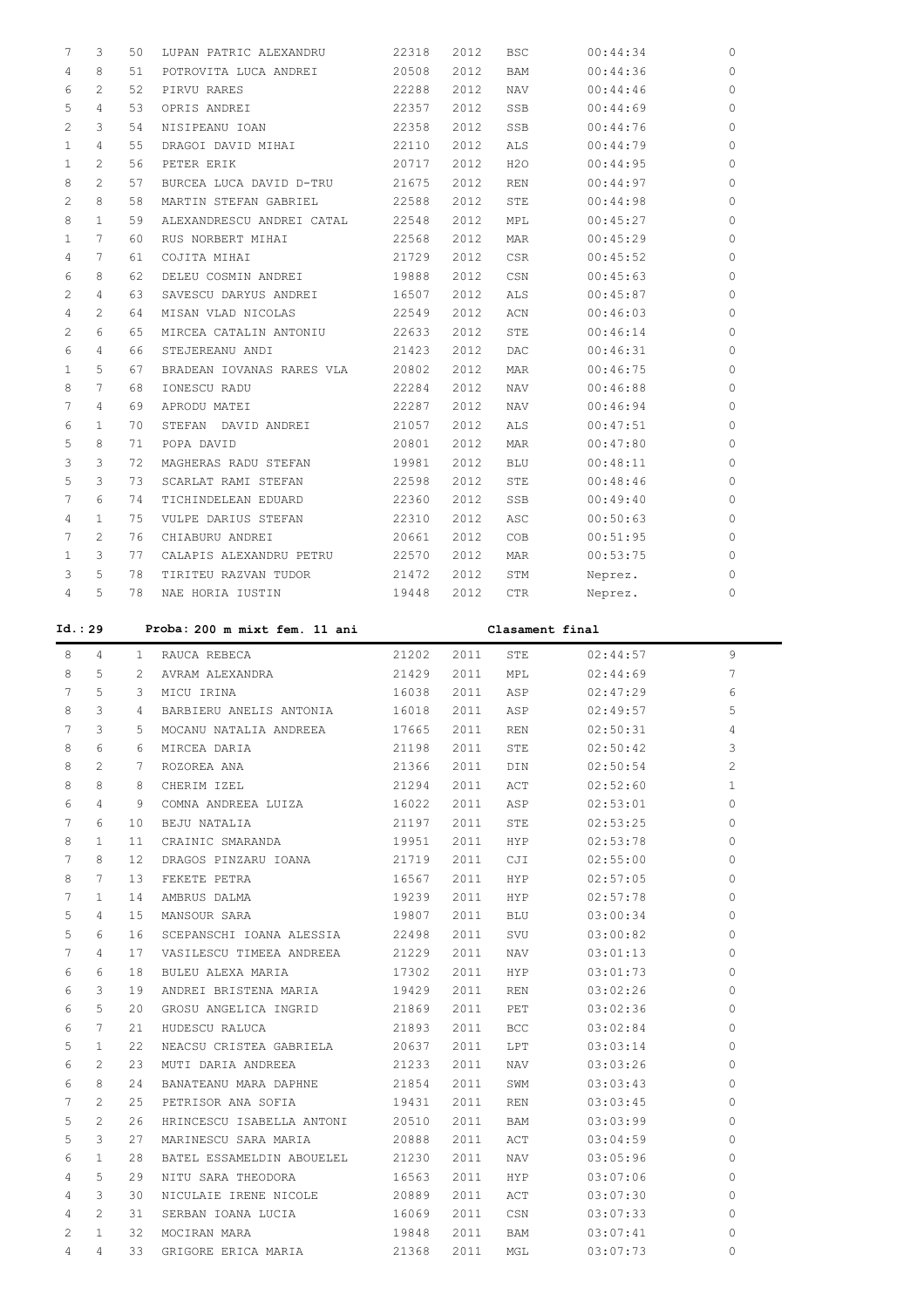| 5                     | 7            | 34 | URSAN LACRAMIOARA         | 19842 | 2011 | BAM        | 03:08:01  | $\circ$      |
|-----------------------|--------------|----|---------------------------|-------|------|------------|-----------|--------------|
| 4                     | 1            | 35 | MANTA LETITIA ALEXANDRA   | 21856 | 2011 | SWM        | 03:08:20  | $\circ$      |
| 3                     | 4            | 36 | MELCESCU NATALIA          | 21649 | 2011 | ASC        | 03:08:32  | $\mathbf{0}$ |
| 3                     | 3            | 37 | BARABAS ALEXIA IOANA      | 20705 | 2011 | H2O        | 03:10:91  | $\circ$      |
| 3                     | 2            | 38 | POPA CRISTIANA            | 22282 | 2011 | NAV        | 03:11:15  | $\Omega$     |
| 5                     | 5            | 39 | MOFIDI ARIYANA            | 21201 | 2011 | STE        | 03:11:74  | $\circ$      |
| 3                     | 1            | 40 | OLTEANU IOANA             | 20890 | 2011 | ACT        | 03:11:79  | $\circ$      |
| 4                     | 8            | 41 | PETENGHE ANASTASIA        | 17259 | 2011 | SVU        | 03:12:03  | $\circ$      |
| 2                     | 6            | 42 | TIMIS ELENA               | 19561 | 2011 | COB        | 03:13:26  | $\circ$      |
| 2                     | 5            | 43 | POP ALMA                  | 21130 | 2011 | SRT        | 03:14:73  | $\circ$      |
| 5                     | 8            | 44 | GIURA IULIA               | 17485 | 2011 | ASP        | 03:15:52  | $\circ$      |
| $\mathbf{2}^{\prime}$ | 3            | 45 | DOBRE ELLA                | 21870 | 2011 | PET        | 03:15:98  | $\circ$      |
| 3                     | 6            | 46 | SELER IRIS MARIA          | 20646 | 2011 | COB        | 03:16:75  | $\circ$      |
| 2                     | 2            | 47 | DRAGOMIR ALESSIA GABRIELA | 21018 | 2011 | CES        | 03:17:38  | $\circ$      |
| $\mathbf{1}$          | 5            | 48 | FILIP MARIA SOFIA         | 19858 | 2011 | <b>BAM</b> | 03:18:18  | $\circ$      |
| 2                     | 4            | 49 | POPESCU NATALIA           | 21286 | 2011 | ASP        | 03:18:75  | $\circ$      |
| 3                     | 5            | 50 | NENITA NITESCU IUSTINA    | 19714 | 2011 | SCB        | 03:18:90  | $\Omega$     |
| 2                     | 8            | 51 | GABOR MADALINA DIANA      | 21186 | 2011 | STM        | 03:19:04  | $\circ$      |
| 4                     | 7            | 52 | ANTAL ANETT               | 20663 | 2011 | COB        | 03:19:69  | $\circ$      |
| 2                     | 7            | 53 | PODELEAN TEODORA          | 21177 | 2011 | SHD        | 03:21:53  | $\circ$      |
| $\mathbf{1}$          | 7            | 54 | PETEAN PATRICIA           | 22552 | 2011 | ACN        | 03:22:15  | $\circ$      |
| 3                     | 7            | 55 | CEANCU JASMINE MARIA      | 21853 | 2011 | SWM        | 03:22:45  | $\circ$      |
| 1                     | 6            | 56 | LOGA ANTONIA FLORINA      | 21123 | 2011 | SRT        | 03:22:66  | $\circ$      |
| $\mathbf{1}$          | 3            | 57 | KOVACS KARLA              | 19849 | 2011 | BAM        | 03:23:01  | $\Omega$     |
| 1                     | $\mathbf{1}$ | 58 | GIUGLEA ALESIA MARIA      | 21897 | 2011 | <b>BCC</b> | 03:24:93  | 0            |
| 1                     | 2            | 59 | BUJOR NADIA ISABELA       | 21440 | 2011 | STM        | 03:28:87  | $\circ$      |
| $\mathbf{1}$          | 4            | 60 | RADU ANTONIA ANDREEA B.   | 19312 | 2011 | ALS        | 03:29:75  | $\Omega$     |
| 1                     | 8            | 61 | GHICA ALEXANDRA           | 20825 | 2011 | SPL        | 03:32:40  | 0            |
| 3                     | 8            | 62 | PROSANICHE ALECSIA STEFAN | 21648 | 2011 | ASC        | Descalif. | $\circ$      |
| 4                     | 6            | 62 | IONESCU PLESESTI ADA ELEN | 21583 | 2011 | CES        | Descalif. | $\Omega$     |
| 7                     | 7            | 64 | LUPU ANTONIA              | 21199 | 2011 | STE        | Neprez.   | $\circ$      |

| Id.: 30 |                 |                 | Proba: 200 m mixt masc. 11 ani  |            |      |                                                                                                                |          |                       |
|---------|-----------------|-----------------|---------------------------------|------------|------|----------------------------------------------------------------------------------------------------------------|----------|-----------------------|
| 8       | 5               |                 | 1 ASAFTEI TUDOR IONUT           | 21774 2011 |      | DEV                                                                                                            | 02:41:02 | 9                     |
| 8       | 1               | 2               | JUCAN ROBERT ANDREI 21777       |            | 2011 | DEV                                                                                                            | 02:44:87 | 7                     |
| 7       | $\mathbf{2}$    | 3               | BADARAU ROBERT 16667            |            | 2011 | ASP                                                                                                            | 02:45:12 | 6                     |
| 8       | 4               | 4               | VIERU VLAD GABRIEL 21225        |            | 2011 | NAV                                                                                                            | 02:45:35 | 5                     |
| 8       | 6               | 5.              | ANGHEL DARIUS                   | 21837      | 2011 | SWM                                                                                                            | 02:47:34 | $\overline{4}$        |
| 8       | $\overline{2}$  | 6               | GAVRILA ALEXANDRU DANIEL 21228  |            | 2011 | NAV 1999.                                                                                                      | 02:47:73 | 3                     |
| 8       | 3               | $7^{\circ}$     | MELIS VLAD ANDREI 21183         |            | 2011 | STM                                                                                                            | 02:47:85 | $\mathbf{2}^{\prime}$ |
| 8       | 8               | 8               | NITU RAFAEL MIHAI               | 21231      | 2011 | NAV                                                                                                            | 02:48:91 | $\mathbf{1}$          |
| 7       | 4               | 9               | COMAN DAVID ANDREI              | 16566      | 2011 | HYP                                                                                                            | 02:49:62 | $\circ$               |
| 7       | 5               | 10 <sup>°</sup> | TALPAC BOGDAN CRISTIAN 20886    |            | 2011 | ACT                                                                                                            | 02:51:43 | $\Omega$              |
| 7       | 3               | 11              | MATHE ARNOLD 21639              |            | 2011 | ACN                                                                                                            | 02:52:21 | $\Omega$              |
| 6       | 5               | 12              | BUTUFEI RARES                   | 19238      | 2011 | HYP                                                                                                            | 02:52:36 | $\Omega$              |
| 6       | 6               | 13              | MIHAI DAVID GABRIEL 16040       |            | 2011 | CES                                                                                                            | 02:52:56 | $\circ$               |
| 8       | $7\phantom{.0}$ | 14              | PETROV LUCA IOAN 21891          |            | 2011 | BCC                                                                                                            | 02:53:44 | $\bigcap$             |
| 5       | 7               | 15              | 20884<br>FLOREA STEFAN          |            | 2011 | ACT                                                                                                            | 02:54:53 | $\Omega$              |
| 6       | 8               | 16              | BUCUR LUCA EDUARD STEFAN 21843  |            | 2011 | SWM                                                                                                            | 02:55:38 | $\circ$               |
| 7       | 8               | 17              | KOVACS NORBERT 19237            |            | 2011 | HYP                                                                                                            | 02:55:98 | $\Omega$              |
| 5       | 6               | 18              | TANASE RAZVAN COSTIN 21226      |            | 2011 | NAV 1999. NAV                                                                                                  | 02:56:31 | $\Omega$              |
| 6       | 7               | 19              | GORAN PAVEL SERBAN              | 19447      | 2011 | REN                                                                                                            | 02:56:56 | $\Omega$              |
| 4       | 3               | 20              | COJOCARU ERIK CRISTIAN 21839    |            | 2011 | SWM                                                                                                            | 02:57:18 | $\circ$               |
| 4       | 6               | 21              | PATRICHI RARES ALESSANDRO 17669 |            | 2011 | CSN                                                                                                            | 02:57:50 | $\Omega$              |
| 7       | 1               | 22              | VRANCEANU ALBERT 21646          |            | 2011 | BCC FOR THE STATE OF THE STATE OF THE STATE OF THE STATE OF THE STATE OF THE STATE OF THE STATE OF THE STATE O | 02:57:74 | $\Omega$              |
| 5       | 2               | 23              | MIHAI VICTOR ANDREI 21430       |            | 2011 | NAV                                                                                                            | 02:57:94 | $\Omega$              |
| 4       | 4               | 24              | TOTH ADRIAN                     | 21172      | 2011 | SHD                                                                                                            | 02:59:13 | $\Omega$              |
| 7       | 6               | 25              | IVAN GEORGE ANDREI 17646        |            | 2011 | CPT                                                                                                            | 02:59:31 | $\Omega$              |
| 6       | 3               | 26              | IORDACHE ROBERT ANDREI 16501    |            | 2011 | ALS                                                                                                            | 02:59:36 | $\Omega$              |
| 6       | $\mathbf{1}$    | 27              | ANDRIU FILIP                    | 17225      | 2011 | SVU                                                                                                            | 02:59:89 | $\circ$               |
| 5       | 5               | 28              | GHITA VLADUT PAUL MATEI 16437   |            | 2011 | ALS                                                                                                            | 02:59:90 | $\Omega$              |
| 5       | 8               | 29              | PETRACHE TUDOR STEFAN 17487     |            | 2011 | ASP                                                                                                            | 03:00:14 | $\Omega$              |
| 4       | 2               | 30              | BALAN IONUT COSMIN 16620        |            | 2011 | TSP <sub>2</sub>                                                                                               | 03:00:48 | $\circ$               |
| 4       | 5               | 31              | RUSU ROBERT CRISTIAN            | 21227      | 2011 | NAV                                                                                                            | 03:01:07 | $\Omega$              |
| 6       | $\mathfrak{D}$  | 32              | KELLER NICHOLAS                 | 19236      | 2011 | <b>HYP</b>                                                                                                     | 03:01:65 | $\cap$                |